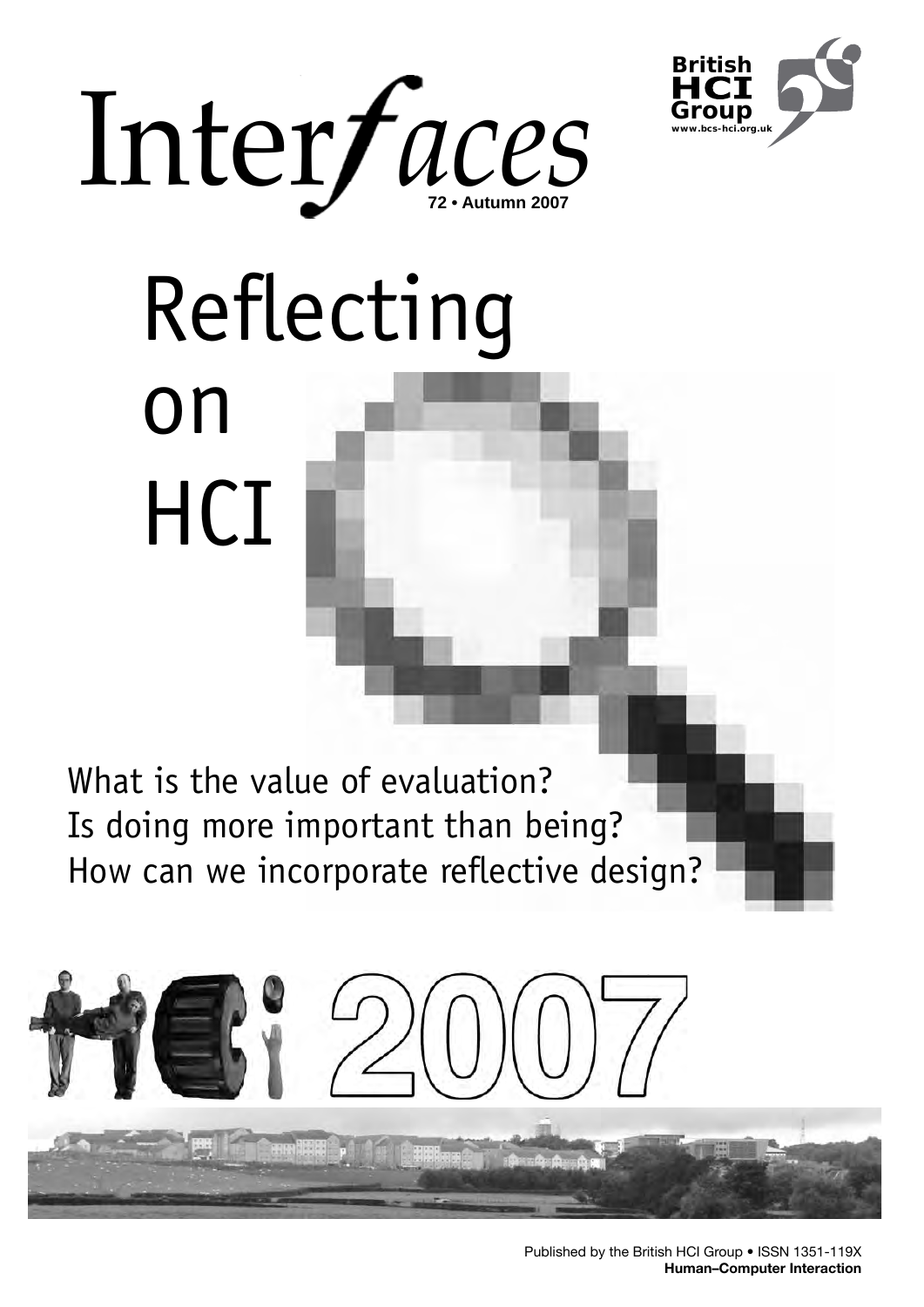# **Editorial**

*John Knight*

We have a really packed issue for the conference. There are some common themes too. And I have to thank Gilbert Cockton for suggesting some of these and indeed lining up a couple of guest contributors. Unsurprisingly, the common thread is about adding value or more correctly (apparently) adding worth by making a difference to the products and services we work on and by default the people who use them.

Many of the contributors to this issue of *Interfaces* suggest that by reflecting on what we do we can do the best for people. Kirsten Boehner heads up a great article that summarises alternative approaches to design and places reflective design as originally formulated by Donald Schön at its peak. Alan Dix shows how reflecting ideas and concepts in examples is often very difficult but ultimately key to communicating and stress testing them by using metaphors – for example.

Elsewhere Hassenzahl and Roto demonstrate how worth goes beyond utilitarian concepts of quality and go on to tackle the pithy issue of measuring experience. Which neatly leads on to Oulasvirta's article that tracks changes in the way we evaluate the user experience and importantly how we can really make a positive difference to human–computer interaction. Thanks to everyone who contributed to this issue and keep it up!



John Knight is a User-Experience Manager in the mobile communications industry. Before this he was Director of User-Lab at Birmingham Institute of Art and Design and has worked as a freelance designer and researcher. John is also chair of IDEC4, which will be at NordiCHI 2008.

# Contents

- 2 **Editorial**
- **3 This issue's guest contributors**
- **4 Boldly to go Tom McEwan**
- **6** Deflections **Gilbert Cockton**
- **7 Black boxes and white boxes Antti Oulasvirta**
- **9 Reflections on** *To Google or not to Google* **Alan Dix**
- **10 Being and doing Marc Hassenzahl & Virpi Roto**
- 13 Obituaries
- **14 From San Jose to Salzburg Rod McCall**
- **16 Why examples are hard, and what to do about it Alan Dix**
- **19 Experiencing design Sam Horodezky**
- **20 The increasing value of reflection Kirsten Boehner, Carl DiSalvo, Mads Bødker & Rogério De Paula**
- **24**  *Interfaces* **Reviews Shailey Minocha**
- **26 View from the Chair Russell Beale**
- **28 HCI Executive contact list**



# BCS-HCI 2007 21st Annual Conference 3–7 September 2007 Lancaster University, UK

Interfaces welcomes submissions on any HCI-related topic, including articles, opinion pieces, book reviews and conference reports. The deadline for issue 73 is **15 October 2007**. The deadline for issue 74 is 15 January 2008. Electronic versions are preferred: MS Word, RTF, or plain text via email or on CD; but copy will be accepted on paper or fax.

Please send to John Knight, John.Knight@intiuo.com

To receive your own copy of *Interfaces*, join the British HCI Group by filling in the form on page 27 and sending it to the address given. PDFs of *Interfaces* issues 35–71 can be found on the British HCI Group website, www.bcs-hci.org.uk/interfaces.html

With thanks to commissioning editors: *Interfaces* Reviews: Shailey Minocha, S.Minocha@open.ac.uk Photo credits: cover: Peter Bagnall; page 14: left, Rahul Nair; right, Carsten Magerkurth.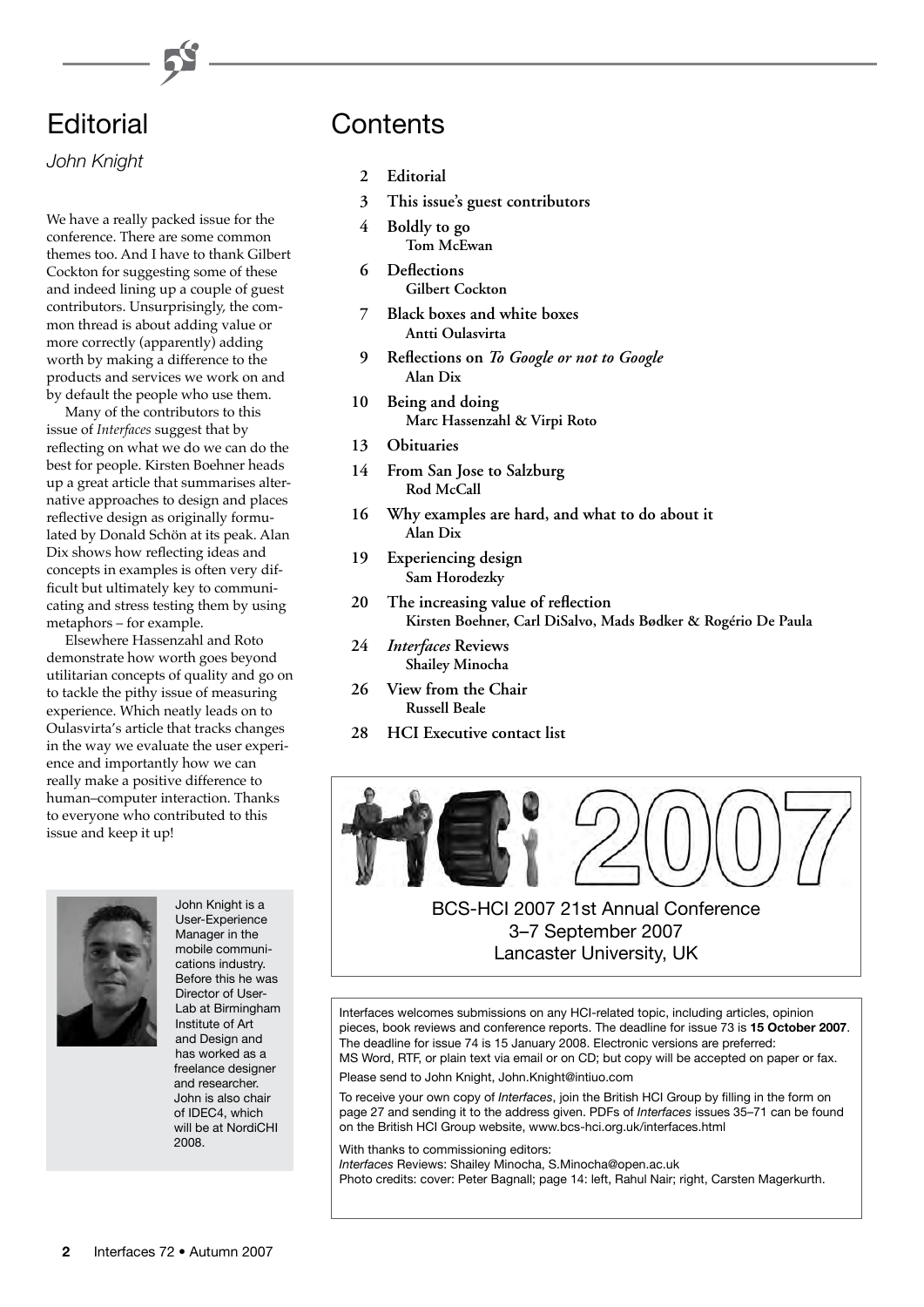# This issue's guest columnists



Antti Oulasvirta is a postdoctoral researcher working in the area of human–computer interaction in the Helsinki Institute for Information Technology HIIT. During the academic year 2007–2008 he will be at the UC Berkeley School of Information. He's currently editing a special issue on Mobile HCI for the *International Journal of Human-Computer Studies* with Professor Stephen Brewster.

aoulasvirta@acm.org



Marc Hassenzahl is junior professor in Economic Psychology and HCI at the University of Koblenz-Landau, Germany. His major research interests are usability engineering, user experience, aesthetics, and hedonic versus utilitarian qualities in products. Specifically, he studies affective and motivational aspects of interactive technologies and their effects on satisfaction and inference processes.

hassenzahl@uni-landau.de



Dr. Virpi Roto is a principal scientist at the Nokia Research Center, Finland. She has 15 years of experience in HCI and the usability field. Recently, she has investigated the elements of the user experience and how large companies can integrate user based evaluation methods into development processes. virpi.roto@nokia.com



Alan Dix is a professor at Lancaster University. He writes the odd book and the odd very odd paper. He regards the reappearance of *Dr Who* as the most important event in revitalising a generation's technological excitement during the 20 years he has worked in HCI. He keeps trying to get this into his research … and may do some day soon.

alan@hcibook.com



Kirsten Boehner is a postdoctoral researcher with the Information Science programme at Cornell University. Her work focuses on the design and evaluation of technology for 'ineffable' experiences. She holds a PhD in Communication with a focus on HCI from Cornell University. kab18@cornell.edu



Carl DiSalvo is an Assistant Professor in the Department of Literature, Communication, and Culture at the Georgia Institute of Technology. He recently completed a fellowship at the Center for The Arts in Society and Studio for Creative Inquiry at Carnegie Mellon University. He holds a PhD in Design from Carnegie Mellon University. cdisalvo@andrew.cmu.edu



Mads Bødker is post-doctoral fellow at the Center for Applied ICT, Copenhagen Business School. His research interests include 'users' in open source development practices, critical approaches to HCI, theories about risk and trust in technology as well as socio-cultural perspectives on users in design. mads@singsign.com

Rogério de Paula is in the Emerging Markets Platforms Group at Intel Corporation Brazil where he conducts ethnographic research into the everyday practices and life of low-income people to help design new technological products. His specialties are in design ethnography. His current work focuses on education and urban areas in Latin America. He holds a PhD in Computer Science from the University of Colorado, Boulder.

rogerio.depaula@intel.com

### Contribute to *Interfaces*

Do you disagree with something in *Interfaces*? Would you like more coverage of a certain topic? Have you just completed a great piece of research that you want to share? Have you been to a conference that you can report on? Are you at the end of a project that the rest of the HCI community would like to know more about? Have you read a brilliant book more people should know of? Do you think your department has done great work and the HCI community would be interested in it?

If you would like to contribute to *Interfaces* please contact us by email: john.knight@intiuo.com

The next issue deadline is **15 October 2007**.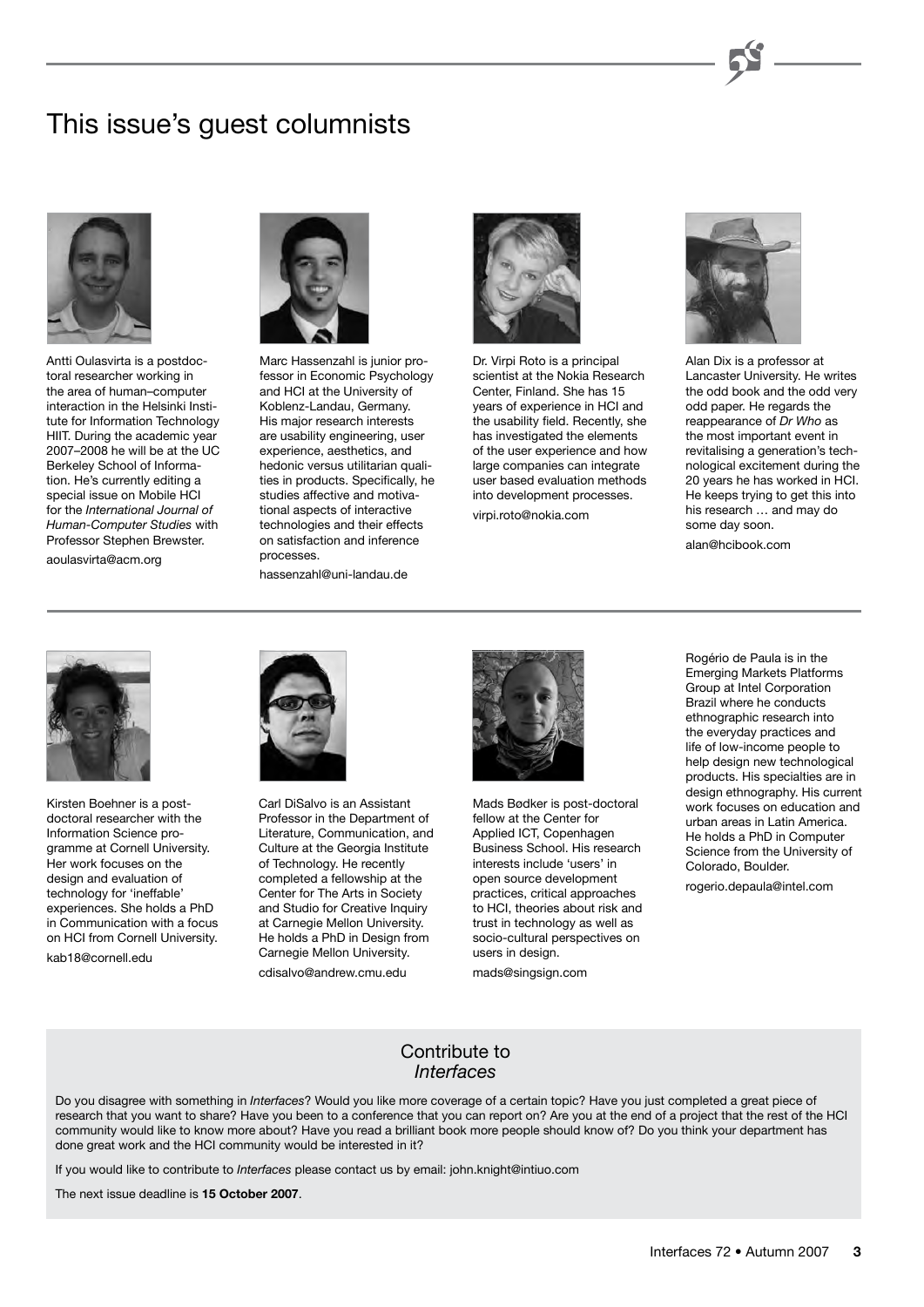#### **Tom McEwan**

# Boldly to go To HCI2007, Lancaster and other exciting new worlds



By the time you read this the conference will be but a few weeks, even days away. You've probably already registered, but if not there's still time and here are the reasons why.

Lancaster's finest – Ormerod, Sas, Dix, Ball, plus many others too numerous to mention – have assembled a programme that compares with the best of British HCI conferences, and strives to do more. For its 21st birthday, this conference not only looks mature and has cast away adolescence, it has stopped worrying quite so much about what people tell it that it is and has made up its own mind and acted accordingly.

Some might think that this sounds like an odious step away from user-centredness. Surely the discipline should fit its users' needs? Well, users need knowledge and expertise. To discuss treatment options with a doctor I don't want to have to study medicine for 20 years – I want them to support me to make informed choices. Healthcare has seen a tremendous growth of novel and ever-narrower specialisms, which might seem alien to a previous generation. So it is with HCI. While many of our kind have colonised new and highly agreeable worlds of User Experience, Interaction Design, and wear permutations of words like usability, ambient, mobile and ubiquitous, this conference is unafraid to broadcast loud and clear that it's an **HCI** conference.

Colonisation and empires are dodgy words but if you'll forgive the lapse into Trekkie talk, those are not the only reasons that the adventurous seek out new worlds and boldly go. There is a desire, even a hunger, to seek out new ways of doing things and to share what we have learned with alien life forms such as marketing departments and embedded systems engineers. Afterwards they'll still live their lives much the same as before, yet our engagement with them leaves an imprint on us both.

Thus the conference theme is about opening our mind and our senses to recognise the life-force that is HCI – even when it's not as we have previously known it. Bones practised abstraction as well as medicine. We need that same ability to abstract from the textbooks and the papers of our discipline and see the commonality in other fields. In a lot of cases it comes back to a shared lineage to 50 or 250 or 2000 years ago. Maybe we do share 98.6% of our DNA with customer experience designers, even with the hairdressing end of usability.

### **What's in a conference?**

Well, first, it's what is before a conference that matters. If we are to go on these journeys into strange new worlds then we'd better be prepared! They've been a bit more choosy about tutorials this year – only accepting four full-day and two half-day ones, and have of course selected only the finest. Additionally, delegates for the main conference now get a whopping  $£60$ discount off their tutorials, so there is an added incentive to turn up a day or two early and do some personal development and learning – especially since the hall of residence is only £42 a night.

On the Monday (3rd September), you can choose between John Long & Steve Cummaford's *Managing Iterative Projects More Effectively: Theories, Techniques and Heuristics for HCI Practitioners* and Peter Bagnall's *Using Personas Effectively*. Both of these are full-day tutorials, which cost £220 for non-delegates, £160 for delegates, including lunch and two refreshment breaks.

Long & Cummaford will help the HCI professional avoid being marginalised in professional practice, as project management becomes ever more defined and enforced. HCI people iterate – that's what we do, but that can be misinterpreted as a reluctance to 'be professional and get it right first time'. John and Steve have run many successful tutorials at past conferences and in this one they will help you learn to understand the scope, theory and practice of Iterative Project Management (IPM). You'll learn to use IPM in an HCI context, selecting UCD methods to fit, and exploiting the guidance in IPM. All in all, it will make you a much more effective HCI voice in an interdisciplinary team, and ensure that UCD methods map onto accepted IPM practices.

Peter Bagnall knows about personas and scenarios from working at Alan Cooper's company in Silicon Valley. His consultancy, SurfaceEffect, both offers these techniques professionally and trains others in their use. In Peter's tutorial you will learn what personas are, how to create them, how to use them effectively and to understand why they work and when they fail. In creating and using personas, you will learn how to get the right level of detail – whether from interviews, ethnographic or demographic research, and how to formulate the goals for these personas. You will also learn how to use secondary and negative personas to help avoid two common design pitfalls – elastic users and self-referential design.

On the Tuesday you can either take one of the two full-day tutorials – Cummaford & Long present *Introducing HCI: A Practitioner's Guide*, while Panayiotis Zaphiris & Ulrike Pfeil (from City University's Centre for HCI Design) present *An Introduction to Social Network Analysis* – or you can go to either or both of the half-day tutorials from Syntagm's William Hudson: *Ajax – Usability & Design* in the morning, and *Old Cards, New Tricks* in the afternoon.

Steve and John target those with commercial design experience, but no formal HCI background, wanting to make the most out of attending HCI2007. Doubtless most readers of *Interfaces* will not fit this category, but I'm sure you know a colleague who does. They introduce HCI via a practitioner's guide, which combines a review of the academic discipline of HCI with hands-on discovery of HCI design techniques for application in commercial practice. Practical exercises will identify your specific knowledge requirements and you'll then use these to review the conference programme in order to maximise the value of your conference attendance.

I don't think there's been a tutorial on SNA at British HCI Conferences and Panayiotis & Ulrike have come up with an ideal introduction for researchers and practitioners interested in computer-mediated communication, universal design or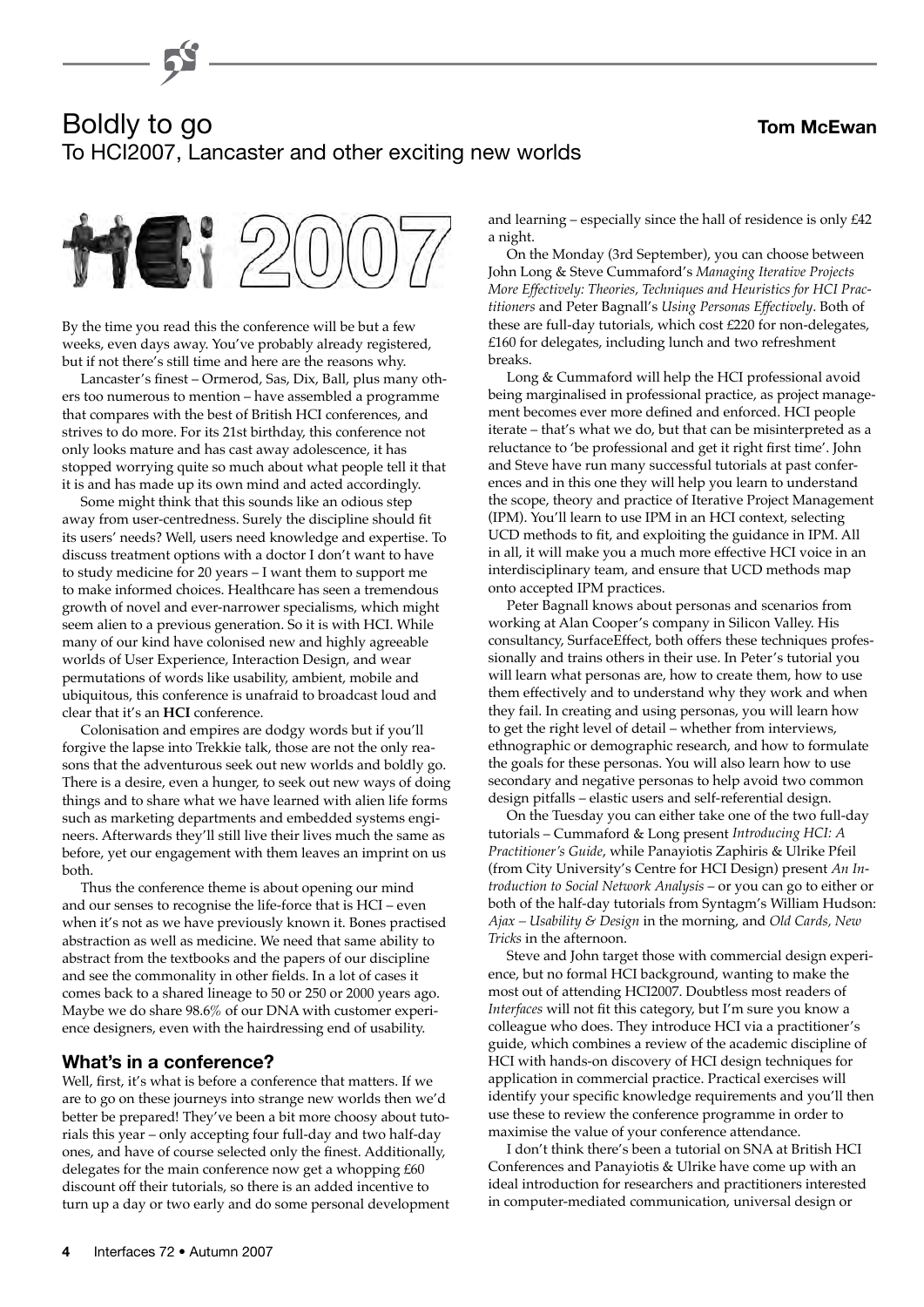other relevant topics. You will learn the basics of social network analysis, its terminology and background and how to transform communication data to network data. This enables you to apply SNA to HCI analysis, and use standard SNA tools and software to help design an innovative and successful online community.

William Hudson's courses are ever popular and you have the chance to do both. Ajax is everywhere in the consumer and professional computer press, but it's a fair bet that most of you don't know what it is, how it works, how it differs from other web technologies, its strengths and weaknesses in usability terms and how to apply it effectively in design. These are the issues that William will address over the two 90-minute morning sessions. In the afternoon sessions he returns to the topic of his September 2005 *Interactions* piece and gives you hands-on experience of several new techniques in the conduct and analysis of card sorting, in particular using bar codes for data capture and several innovative methods of analysis. Each

highly professional session costs £130 (or £120 for conference delegates).

I don't have space to talk about 12 diverse workshops that are also on the Monday and the Tuesday (one starting on the Sunday!). They're listed on page 23, and you can find out more on [www.hci2007.org](http://www.hci2007.org/). What's in the conference itself? Again I'll point you to the website and the advance programme, but the short answer is 'a lot', and all of it only the best from highly competitive review procedures that only kept the best 25–30%. There are 23 full papers, 31 short papers, 8 student papers, 5 interactive experiences, 2 panels, 3 keynotes and a special guest speaker from industry, 3 other HCI practice presentations, a dinner, a welcome reception, an exhibition, the launch of *Interaction*… and more, much much more.

Be there or be stuck on your own little planet wishing you got out more.

> *Tom McEwan t.mcewan@napier.ac.uk*

# HCI Practice Day (Thursday)



Speaker on HCI Practice Day

OK, maybe I do have space to talk about this! HCI Practice Chair, Laura Cowen, has lined up an excellent range of speakers – both of interest to practitioners, but also bringing the more theoretical of us face to face with reality.

Since the last *Interfaces*, Jared Spool has been announced as the keynote speaker for HCI Practice Day. Jared needs little introduction – he is one of the world's most respected authorities on usability, and has been for almost thirty years. He has built a substantial research organisation in User Interface Engineering into the largest research organisation of its kind in

This issue's 'View from the Chair' can be found on page 26

the world. He divides his time between mentoring his research team, advising a formidable range of commercial clients, and communicating about usability – through the press and the twenty or so conferences he speaks at each year. It's over five years since Jared spoke at a British HCI Group symposium in London (see *Interfaces* 52 for an interview). His pragmatic views on how to achieve usability and his current popularity as a speaker on Experience Design, make his appearance in Lancaster a timely one.

As well as focusing the more practical peer-reviewed papers into the Thursday, along with a Panel on 'HCI 2.0' led by Laura Cowen and Alan Dix, throughout the day a single thread of sessions connects the following guest speakers from HCI practice:

From IBM, Mark Farmer and Colin Bird will share their experiences with a Hierarchical Task Analysis (HTA) tool, the IBM Task Modeler. They will show how the tool enables the rapid creation, analysis, and communication of a model, providing a valuable and naturally visual tool for information architects. This facilitates the essential processes of design, validation, and modification but also enables an information architect to develop and apply schemes for information classification.

Frequent flyers at British HCI conferences, Tony Renshaw (Leeds Met) and Natalie Webb (Amberlight), bring together their findings and experiences to describe the practical side of eye tracker use, particularly in usability evaluations. This will cover the business case and the technique's benefits and limitations, relaying hints and tips, based on practical experience, to help ensure success with eye tracking.

Also from IBM, Ben Fletcher regularly presents on the role of technology for deaf and deaf-blind people, including at a Royal Society of Medicine event, and on BBC TV's *See Hear*. He has Usher (Type 1), which means that he is profoundly deaf and partially sighted; British Sign Language (BSL) is his first language. Ben is a Senior Inventor and Developer at IBM. He works in the Pervasive & Advanced Messaging Technologies team, developing middleware to enable customers to accomplish end-to-end integration solutions.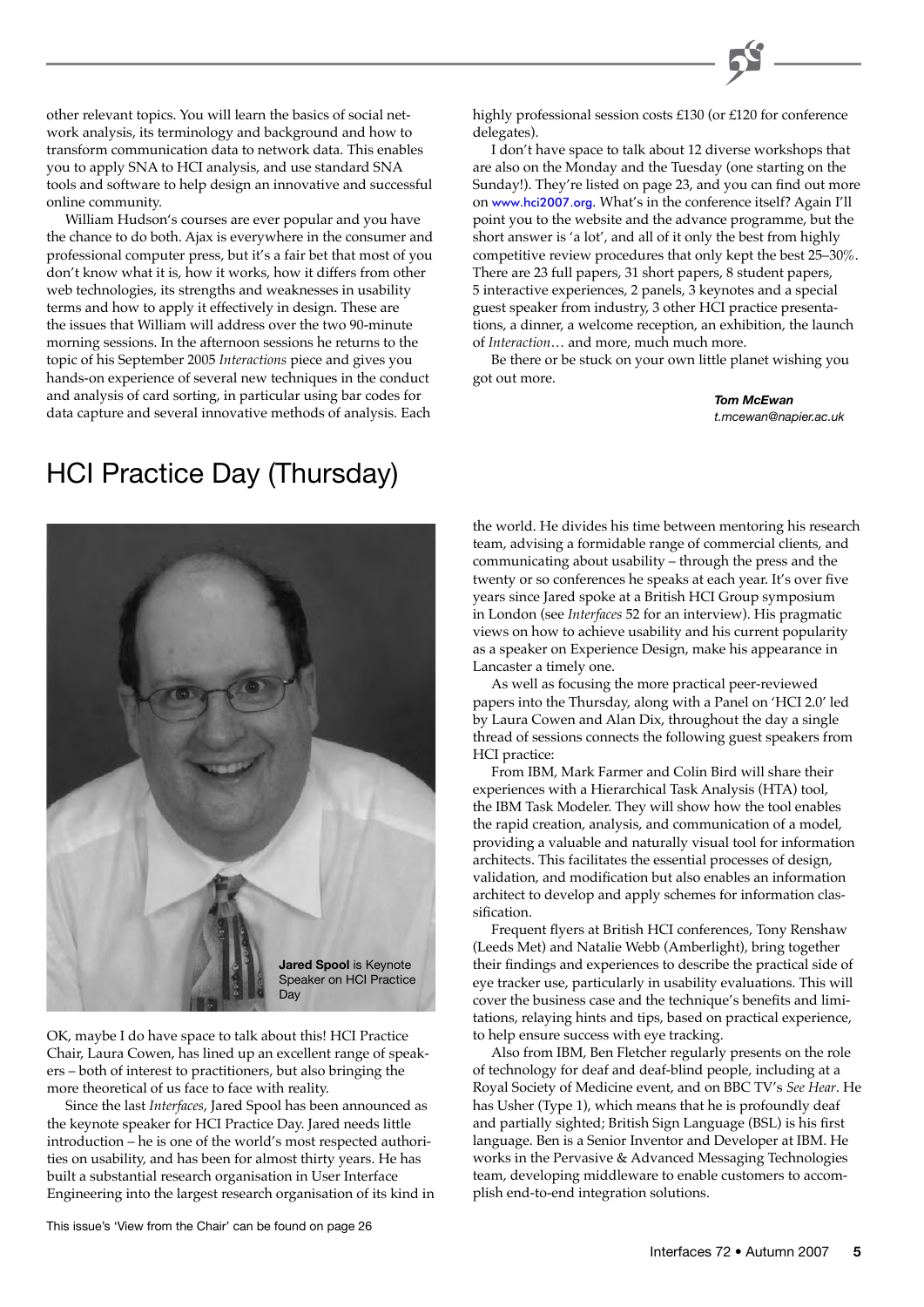# *Deflections* **Gilbert Cockton** Embracing technopoetics to make a big difference

There is no guarantee that well planned and managed research will deliver significant breakthroughs. Although genuinely adventurous research has less chance to 'succeed', we must take more risks: more of the same won't make enough difference.

Bill Gaver's Home Health Horoscope (HHH) presentation at CHI 2007 was really refreshing. A daily horoscope provided poetic interpretations of a previous day's home sensor data. This system output genre was chosen to enable and encourage user appropriation. This hope was met, and the research thus 'succeeded', but the evaluation produced unexpected insights. Problems with sensor power required regular visits to install new batteries, but the hour this took each week provided unexpected opportunities for discussion with the evaluation household. Also, the horoscope genre could irritate ("Don't talk to a tough builder about the inner child"). Further issues arose from existing cultural understandings of horoscopes. Some may argue that this should all have been obvious: batteries run out; people have strong and diverse opinions on horoscopes. But that's not the key point here, which is that Gaver and colleagues tried something very different, including independent production of a documentary as a key evaluation component. They took cultural and methodological risks as well as technological ones, which tend to completely scope IT research endeavours.

HHH is not more of the same, and as such, many will have difficulty assessing it, beyond writing it off. To some, the whole endeavour may seem pointless (who needs home sensing?). To others, its conduct may appear to be negligent (all that money on a documentary about high maintenance horoscope generators?). However, is this really any more pointless and negligent than more of the same? To learn from failure, we have to expose ourselves to the chance of failure. Gaver and his colleagues took different risks to those who pursue accurate robust instructive intelligent home sensor systems. There's irony in the insensitivity of sensing technologists to the (current) limits of instructional text, machine learning, technical reliability and systems design and evaluation. HHH confronted these limitations, echoing Equator's *seamfulness* in mixed reality. Alternatives to technologically utopian overconfidence brought novel discoveries and insights. These support future design and appropriate evaluation of systems that embrace appropriation, co-creation, and evolving user understandings and usages. However, reactions to the horoscopes show that HCI cannot completely ignore technology's materiality.

The literary theorist Jonathan Culler contrasts approaches to literature (and more generally postmodernism's 'texts': films, adverts, buildings, etc.) via a 'too often neglected' distinction between *poetics* and *hermeneutics*. For Leavis, who dominated literary criticism either side of WW2, a work 'should contain within itself the reason why it is so', a poetic stance close to technological determinism. Hermeneutic approaches include phenomenology, and underpin much HCI ethnography. Here 'readers' and their wider social context contain as much, if not more, of 'the reason why a text is so', especially when 'theory' is invited to the analysis.

To make a real difference in HCI, we need to develop much deeper and better-grounded understandings of the middle

# *To learn from failure, we have to expose ourselves to the chance of failure*

ground between *technopoetics* and *hermeneutics*. Pure hermeneutics alone cannot locate the differences between Shakespeare and his Sister's songs. Pure technopoetics alone cannot embrace context's impact on usage outcomes. The truth lies somewhere in between, but most existing HCI work gravitates towards pure technopoetics or hermeneutics. This does not simply restate a sociotechnical position, especially one that separates the technical system from a social 'one'. Instead, we must develop understandings of how the social and technical intertwine in narratives to usage outcomes. This involves far more than the simple causal manipulations of formal experiments. Behind each HHH insight lies a narrative web of human and technological factors. Highly complex systems of interacting factors during human–technology interaction process not data, information, media, or knowledge, but *worth*. There are major intellectual challenges in understanding *worth processing*, not least dilemmas over causation, complexity and emergent behaviour.

As designers, our main tools are technopoetic: paraphrasing Leavis, 'what within the technology are the reasons why usage is so'. While we cannot wholly determine interaction and outcomes, design decisions have undeniable influence, as HHH's horoscopes clearly show. Alternative genres are proposed (poems, song lyrics, news articles), yet for these too something 'within the work itself' will shape interpretation and appropriation. There is no escape from the material, any more than the material can escape context. This is HCI's Nature–Nurture controversy, and we have a long intellectual journey ahead of us to unravel worth-processing webs. Succeeding here will really make a difference to our ability to design and evaluate worthwhile systems.

Coombs, H., 1953. *Literature and Criticism,* (p.9 for Leavis quote). Pelican. Culler, J., 1997. *Literary Theory: A Very Short Introduction*. OUP.

Gaver, W., Sengers, P., Kerridge, T. Kaye, J., & Bowers, J., 2007. Enhancing Ubiquitous Computing with User Interpretation: Field Testing the Home Health Horoscope, *CHI 2007*, 537–546.



*Gilbert Cockton University of Sunderland*

*gilbert.cockton@sunderland.ac.uk*

Gilbert Cockton is Research Chair in HCI and Chair of Interactive Digital Media in the School of Computing and Technology at the University of Sunderland. His research group currently provides usability consultancy and training for the Digital Knowledge

Exchange, a HEIF Centre of Knowledge Exchange. Gilbert is also a NESTA fellow, developing worth-centred approaches to interaction design.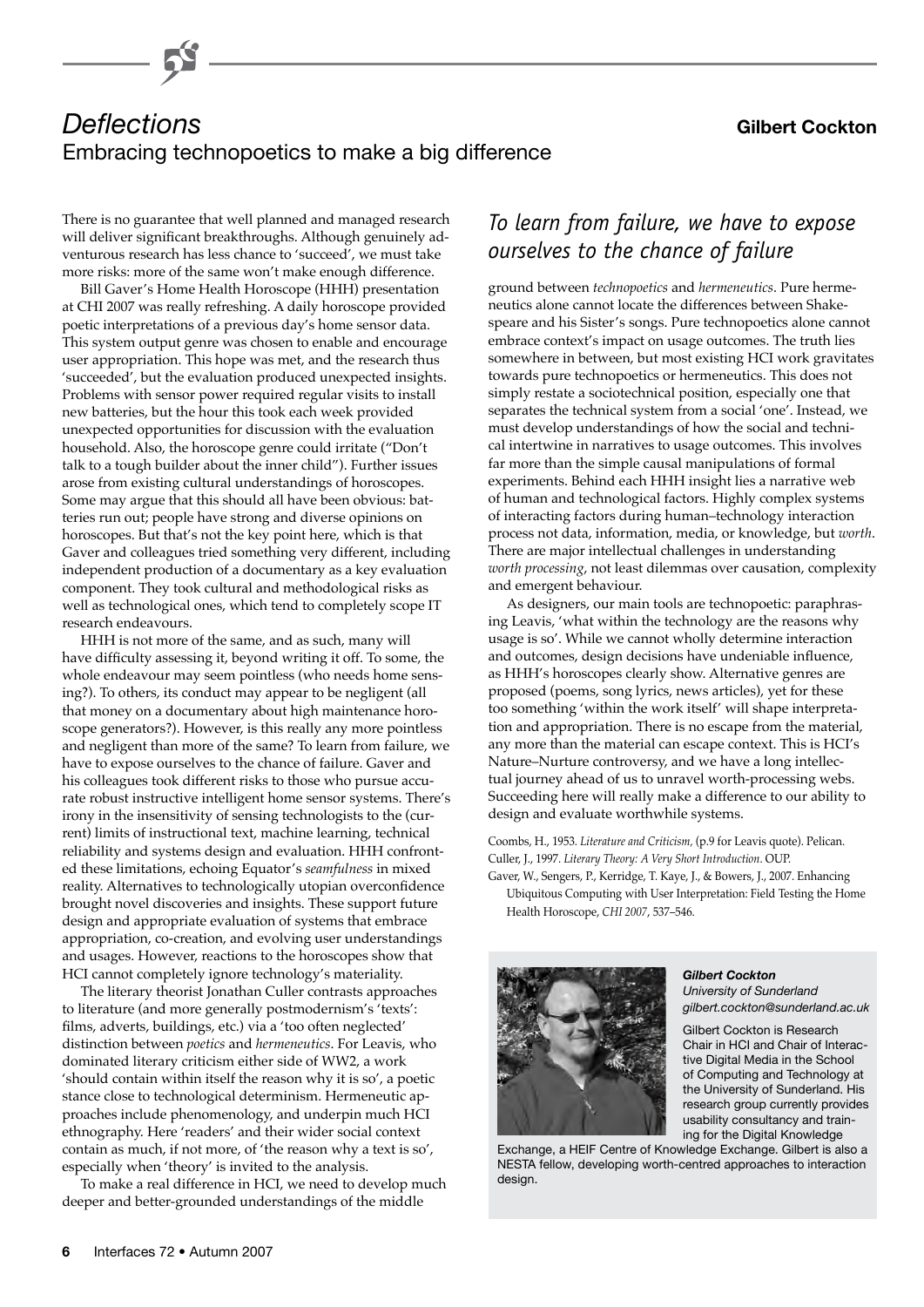# **Antti Oulasvirta**

# Black boxes and white boxes Where is evaluation heading?

Just one week before flying to San Jose for CHI2007, my Thunderbird inbox flashed an email from John Knight, inviting me to write about evaluation for *Interfaces*. This came as somewhat of a surprise, because I regard myself as a novice in this area. I started in an ICT SME during the IT boom of 2000; my task was to evaluate and design web pages. At that time, having passed 101 in interface design and half-a-year of working experience lent enough credibility to be entitled a 'Usability Expert'. The year after, when the IT bubble started to show signs of blowing up, I proceeded to do my PhD studies in an IT institute in Helsinki. During these years, I have been involved in close to twenty evaluations, a number that almost any usability professional outstrips within a year or two. I have a couple of methodological papers on the topic, but they are mostly elaborations of others' ideas. Therefore, to be able to write something that is not trivial, I took it as my responsibility to go and learn from paper presentations at the CHI conference. Most of the relevant papers were to my surprise in *alt.chi* paper sessions. (For those of you who do not follow CHI, *alt.chi* is dedicated to papers that are deemed to be too controversial to be accepted into the official proceedings, but that nevertheless deserve attention. You can read the papers at [http://www.viktoria.se/altchi](http://www.viktoria.se/altchi/)/.)

I begin by sharing a few observations from the presentations I attended. Jennifer Rode from Irvine presented a meta-analysis of evaluation methodology over the past 24 years of CHI. She had three interesting findings: (1) that mean N has been *decreasing* from 1983 to 2006; (2) that qualitative methods are more and more common (maybe explaining the first point?); and (3) that the majority (57%) of test users still consists of university students. In his presentation, Gilbert Cockton from Sunderland argued for 'worth' as an alternative for task-based approaches in evaluation, also proposing a structured 'map' that helps in conceptualising 'worth'. In contrast to Gilbert, Joseph Kaye from Cornell suggested in his talk that the unifying concept for evaluation should be users' experience. Finally, Steve Harrison from Blacksburg examined how three paradigms within HCI have unique views on evaluation. According to him, human factors researchers centre on measuring the coupling of humans and machines, cognitive scientists are interested in the general applicability of findings, and phenomenologists in gathering understanding of 'interaction as a component of a situation'. In almost all presentations I sensed a hint of frustration due to one strong approach, that of experimental psychology, 'hijacking' the field and dictating criteria for appropriate and acceptable evaluation. An implicit suggestion was that more pluralistic approaches should also be approved in the CHI review process.

These talks indicate, to me at least, that our field is divided on some of the most fundamental questions concerning evaluation, such as what it is *for* and what are the driving principles. Maybe the fact that evaluation papers were assigned to  $-$  or voluntarily submitted to! – *alt.chi* instead of the 'CHI proper' reflects this. These are not, however, insurmountable problems. I believe that we can get over them, but it involves stopping treating evaluation as a duty that has to be carried out in order to satisfy CHI reviewers, and starting to re-think its role

in this constructive discipline. Moreover, being dogmatic and hiding behind 'paradigm wars' is not going to solve anything. Having said this, I don't mean that the level of evaluation is low in CHI. Quite the contrary, many researchers have obviously developed quite ambitious approaches to evaluation and it shows in the quality of the papers. But what is it that distinguishes those getting papers accepted from those who constantly struggle with evaluation?

Let me start from the very beginning, why we do evaluations, what they are *for*. I conceive of HCI as a scientific discipline with *constructive research interest*, to use the terms of the philosopher Jürgen Habermas. In particular, its aim is to contribute to the construction of computers through the study of humans as users. Clinical medicine, architecture, pedagogy, and social politics are examples of other constructive disciplines. What separates constructive disciplines from others is that at the heart of a constructive discipline is a cycle of construction and evaluation where something is created and it is evaluated against some norm. According to Jonathan Grudin, the conundrum of HCI is that to an imaginative person almost *anything* is possible, yet there are hard limitations to the use of technology. This means that our discipline is destined to work on two fronts: construction of the possible and empirical investigation of the impossible.

Within this context, evaluation is work that interweaves the two parts into a whole. The goal is to inform decisions on what to do with a prototype. There are three alternative *consequences* of evaluation: (1) adopt/accept the construction; (2) continue its development (and restart the cycle); (3) drop/reject the construction. In other words, decision-makers, sometimes 'extra-scientific' stakeholders, are the ultimate 'customers' of evaluation. The goal of producing actionable knowledge about the prototype implies that it is a mistake to frame evaluation in terms of 'proving' something or 'validating', as I often hear, because these stances involve a tendency to collect only positive evidence, which obviously does not provide a solid ground for decision-making.

It is important to appreciate the plurality of this field in what comes to the stakeholders of our work. It is for them that evaluation should produce actionable and informative knowledge, and each 'customer' is different. For example, a company executive may be keen to know how ready their product is for market, or how a new product affects their employees' efficiency. A governmental organisation may be more interested in the impact of a computer-driven intervention, a development team in understanding the suitability of a new technical solution for users, and a research community in gathering generalisable information about approaches to design in HCI. The fact that there are many kinds of stakeholders, not only designers and developers, often seems to be forgotten.

One of the key 'customers' is our research community. I tend to second Paul Dourish's paper 'Implications for Design', presented in 2006 at CHI in Montreal. Information technology has become such an important factor that we ought to be able to study it in its own right, regardless of the day-to-day information needs of developers and designers. The 'customers' of *basic research* in HCI – not just in ethnography, which Dourish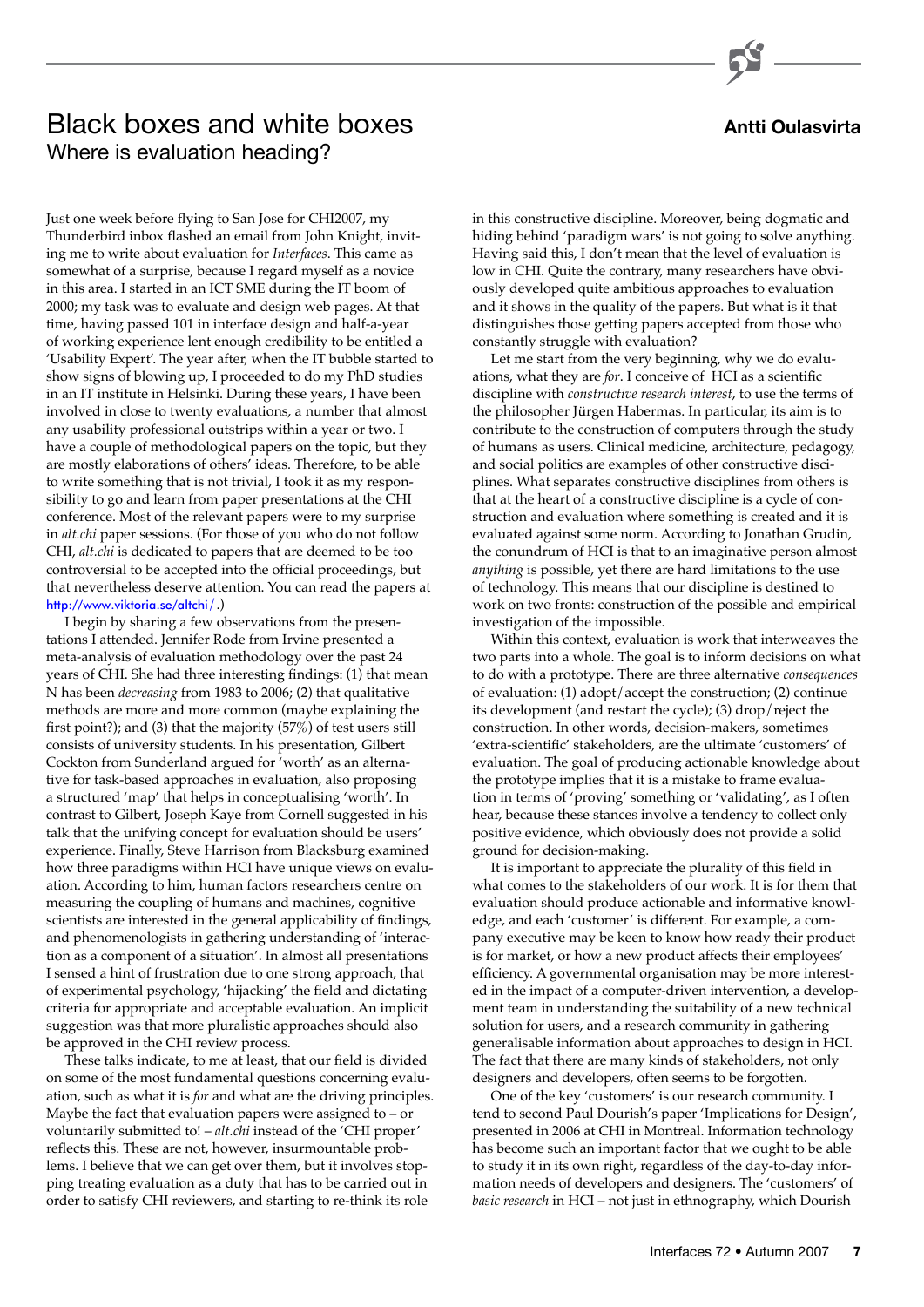discusses – are not developers but everyone who needs to learn and be sensitive to developments and phenomena in the use of technology.

The logical next question is: what form of evaluation report will be informative? I don't believe there are general answers to this. Trying to push evaluation in a direction that informs decision-making has taken me over and over again to the same conclusion: what is essential to understand is *change*. I conceive of evaluation as an intervention where the to-be-evaluated piece of technology is introduced into some material, mental, and social order, a system constructed and upheld by intentional action of a human being. It is the evaluators' task to investigate the causal role that the new technology has in changing this order, be it for better or for worse.

It is easy to see that there is a practical obstacle to this approach: capturing *all* changes in an intervention is impossible. Any intervention unleashes a 'causal whirlwind' that leaves its marks from the lowest level of physiological responses potentially all the way up to interpersonal and at times even societal levels. Consequently, evaluators have to make choices, and in doing that, they inevitably affect which traces are included and which are excluded in data.

These are not my own ideas. Lately, I've been reading literature concerning the evaluation of social policies, and found an inspiring book, *Realistic Evaluation* by Pawson and Tilley (Sage). Reviewing decades of research in their field, they arrive at the conclusion that evaluators should not be satisfied with reports of outcome measures (e.g., reaction time, user experience scale, cognitive load measure) but should investigate the *mechanisms* that cause these changes. '*Black box evaluation*' should be replaced by '*white box evaluation*', to use terms from software testing. But what does white box evaluation mean in this context? In software testing it means that we are not only capturing performance measures but peeking 'under the hood' in trying to understand how bugs and performance are brought about. One can think in similar fashion also in evaluating prototypes. For example, when our research group developed and has had to evaluate mobile group media systems for large-scale events (mGroup and CoMedia, CHI2006 and CHI2007 respectively), we have striven to understand not only user acceptance or user experience – typical outcome measures – but how these systems are *appropriated* by the users for the purposes of engaging with the event and other spectators. Through appropriation into practices of engaging in the event, we believe, these systems can become acceptable and in a sense usable.

By the same token, I feel that usability engineering methods are guilty of guiding evaluators to black box evaluation – to evaluation that puts excessive weight on outcome measures such as task completion time, number of errors and so forth. Following this path, and consequently lacking principled knowledge about the causalities in the use of their system, I'm afraid that evaluators are forced to conduct an evaluation upon almost any arbitrary change to the system. 'Quick and dirty' usability evaluation may be a disservice rather than discount, as the title of Wayne Gray's CHI panel title suggested in 1995.

The starting point in white box evaluation is to understand that there is no 'theory-free' trial. As I have said, evaluators have to be selective, and the choices reflect preconceptions about the phenomena. It is better to be aware and clear about those choices than to base trials on intuition. John M. Carroll has argued for some time now for a 'psychological design

rationale', a structured approach, in design, to consider the psychological ramifications of one's design solution. The better we can explicate our preconceptions as hypotheses, in planning the evaluation, the better the choice of measures and the logic of the trial will be.

In practice, however, it would be quite risky to work with a single hypothesis. What if it turns out that it is not related to anything relevant at all? We rarely have the luxury of knowing in advance *all* causal factors in play in a situation – a sort of closed-system situation that physicists may enjoy in their work. I have therefore often opted to work with a couple of hypotheses and also adopt some 'just-in-case' measures. For example, I typically try to arrange semi-structured interviews and observations, if possible, to be able to spot signals of phenomena that I could not foresee and that are not captured by more narrow measures. Multi-method approaches are important – they allow us to triangulate possible causal mechanisms for an observed change in outcome measures. This leads to choreographing data analysis, visiting sources of data in the pursuit of finding confirmatory and falsifying evidence for pre-trial hypotheses and formulating new ones.

Thus far I have tried to argue for the position that the goal of evaluation is to produce practically valuable, actionable information for the stakeholders of evaluation, and that this information should be about those causal mechanisms, and their effects, in which the to-be-tested system participates. We now arrive at perhaps the most concrete aspect of evaluation discussed thus far: the design of a study.

Evaluators, by their choices in setting up the trial, set up boundary conditions for different phenomena to appear and thus different outcomes of the evaluation. I have had several discussions over the years about suitable users, tasks, materials, user control over the application, instructions, training, incentives, fees, on-line help, duration of trial, and so forth. By this I'm not referring to the trivial observation that it is difficult or impossible to impose experimental control in field studies, but that the design of an evaluation sets boundary conditions to what kinds of phenomena-of-use *can* manifest in principle. One of the most powerful determinants of the success of a trial is the selected user population, as the motivations, skills, and other dispositions are instrumental in finding uses for the system. The use of students as user population is an 'elephant sitting in the corner' in our business. Only in very mature application development, where the change that a prototype inflicts is known, may it be safe to stop continuously rethinking the purpose of evaluation and revert to 'standards' in trial design or outcome measures. Futhermore, as an increasing proportion of new technologies are related to discretionary uses rather than non-discretionary, to use Jonathan Grudin's terms, a key part of present-day evaluation is to understand those motivations and goals that drive the use of a system. It is a fallacy to treat those fundamental mechanisms – needs and motivations – as something that can be 'bracketed' by externally defining them, as assumed in some usability methodologies.

Adding to this problem is the fact that prototypes themselves are incomplete and miss capabilities that real products may have. This problem was raised at CHI2007 in a SIG discussing the role of prototypes in HCI. By definition, a prototype is a 'new type of machine or device that is not yet ready to be made in large numbers and sold' (Collins COBUILD). Prototypes cannot be assumed to attain the breadth and depth of usage and user base that real products do. Unless evaluators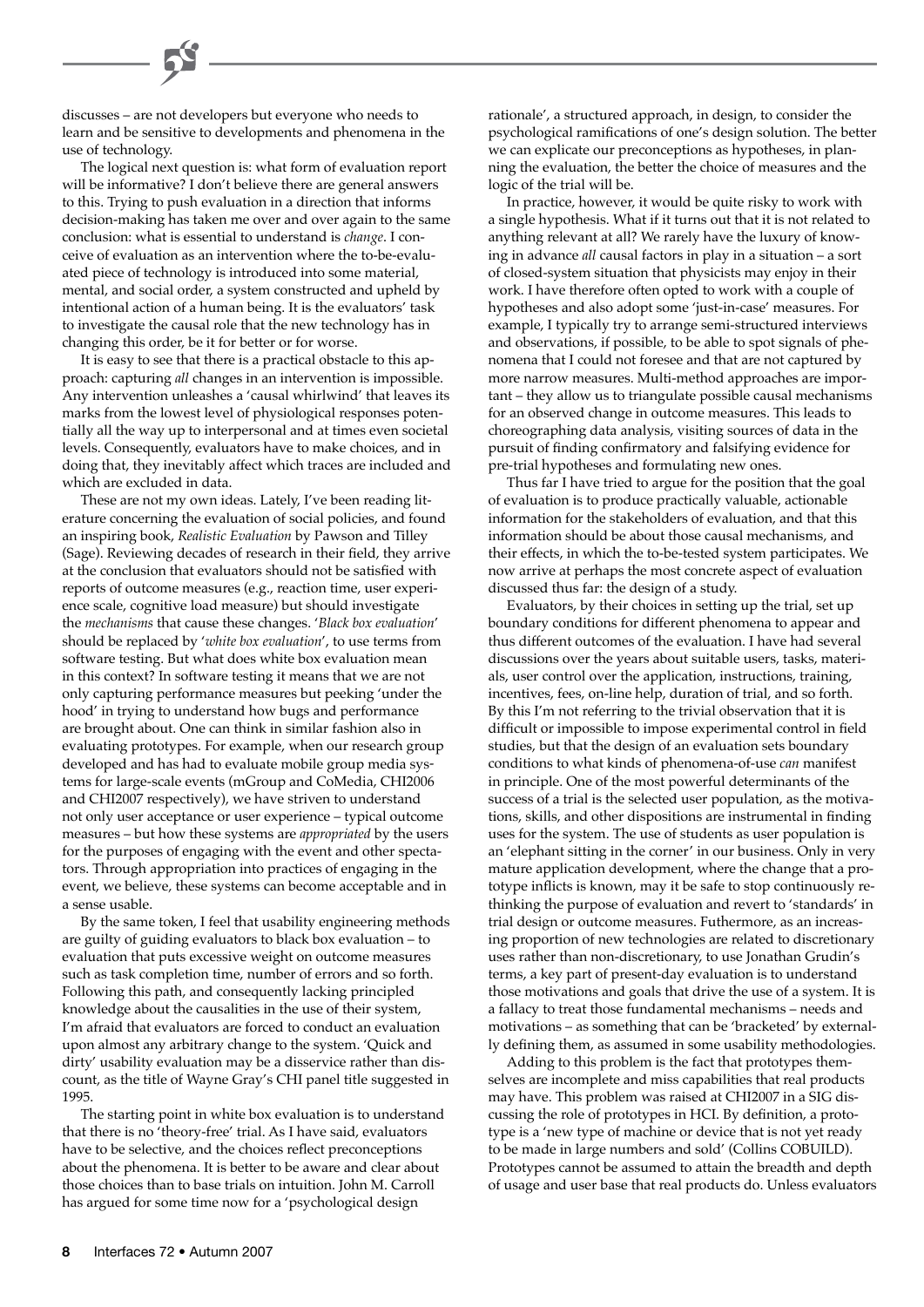are sensitive to the ramifications of their choices, the prototypes will stay as prototypes.

This point is important but not trivial. Three years ago, Jesper Kjeldskov of Denmark presented the provocative paper entitled 'Is it worth the hassle?' at Mobile HCI 2004 in Glasgow. The crux of the paper was an empirical comparison of laboratory and field usability tests in terms of how many usability problems can be found. The result was that *fewer* errors are captured in the field condition. Although Jesper was wise enough and tried to avoid generalising the finding to *all* field testing, I've had discussions with some practitioners in Finland who have used his paper as a rhetorical 'hammer' to argue for lab testing. In their experiment, the main task was the same in both conditions, to carry out tasks on a mobile interface, the only difference being the fact that in the field condition the users had to walk along a route. My interpretation is that Jesper's paper, and a few others that have replicated it since, mainly show that *walking during usability testing* does not help to produce more errors in task-based usability tests.

I believe that this pragmatic, 'customer-centric', explanation-oriented approach is where evaluation is eventually going. Little by little, evaluators start recognising that top-down evaluation standards are useful only as checklists and that many of the supposed disputes in methodological literature – such as qualitative vs. quantitative, field vs. laboratory, factors vs. actors, tasks vs. experience – are misleading, and sticking to them is often self-handicapping. The scope of evaluative practices is potentially as immense and varied as the scope of technologies that we are dealing with.

To conclude, I want to propose three meta-level questions, in the spirit of Pawson and Tilley, that can work as a checklist when thinking about evaluation. The first two questions are crucial. Together they sum up what in my mind counts as the 'contribution and benefit' sought after in the CHI review process, while the third in my eyes is the fundamental question underlying problems of validity and reliability:

- 1 Is the evaluation targeted at producing information that is useful from the perspective of the stakeholders' (e.g., research community or company) current or foreseeable choices?
- 2 Are the results informative in the sense that they describe and explain the causal role of the evaluated prototype in the observed changes in outcome measures?
- 3 What are the boundary conditions that the trial imposes on the observed phenomena? Are these conditions critically evaluated as limitations and biases to the validity and generalisability of the results?

With hindsight, I regard only a couple of the evaluations I've been involved in as having succeeded. Without exception, the successful ones have been the most expensive ones to conduct. However, good evaluation pays off. By the end of the day – or more likely, by the end of the month – evaluators have not only statistics of outcome measures but also evidence of the mechanisms and contexts of change. This has been, without exception, appreciated by the customers. White box evaluation is also intellectually satisfying as it encourages evaluators to move from intuitions to explicated theories of change and elaborate or reject them in the face of collected evidence.

# Reflections on *To Google or not to Google*

I read Alistair Edwards' piece in *Interfaces* 71 [1], on the futility of anonymous reviewing in the age of Google. It struck chords with me. I recall a few years ago a reviewer who, when asked "Was the paper sufficiently anonymised?", responded "No, there is only one person in HCI who has programmed Cobol and does formal methods." Hmm. As Alistair said, you either know the topic and know the person or you don't and it doesn't matter.

# *Even the most empirically based work is seen through layers of interpretation.*  Who *is interpreting the material does matter.*

However, I have more fundamental objections to completely anonymous reviewing. The very principle rests on the premise that the content is what matters, not the authorship. I would go with this completely if the papers were printed anonymised, but they are not. The printed (or electronically distributed) material is attributed – and the attribution *matters*.

In some fields, say chemistry, this is not an issue. If the paper says 'substance X was mixed with substance Y and it went green', then this holds, irrespective of who said it, and can be read and reviewed for its content alone. However, HCI by its nature is not so cut and dried. Even the most empirically based work is seen through layers of interpretation. *Who* is interpreting the material does matter.

This cuts both ways. When reviewing for a conference I am often faced with papers that have some methodological flaws, yet still have some value. If the paper is produced by a first year PhD student, then the readers will see that they don't recognise the 'name' and read it with due care. However, imagine that a leader in the field wrote the same paper. Readers may take this as an exemplar of best practice, and perhaps follow the flawed methods themselves. Rather like a golf handicap, the higher your reputation, the higher the standards have to be. On the other hand, if the paper is an 'opinion piece' then it may be acceptable from someone with experience in the field, but not from a newbie.

Putting the boot on the other foot, as Harold Thimbleby has suggested before, reviewers might take more care both in what they accept and in the quality of their critique if their reviews and their names were to be subsequently published.

[1] Why bother with a reference, just Google 'edwards google interfaces'

#### *Name Removed For Anonymity*

*Email: alan@hcibook.com url[: http://www.hcibook.com/alan/](http://www.hcibook.com/alan/)*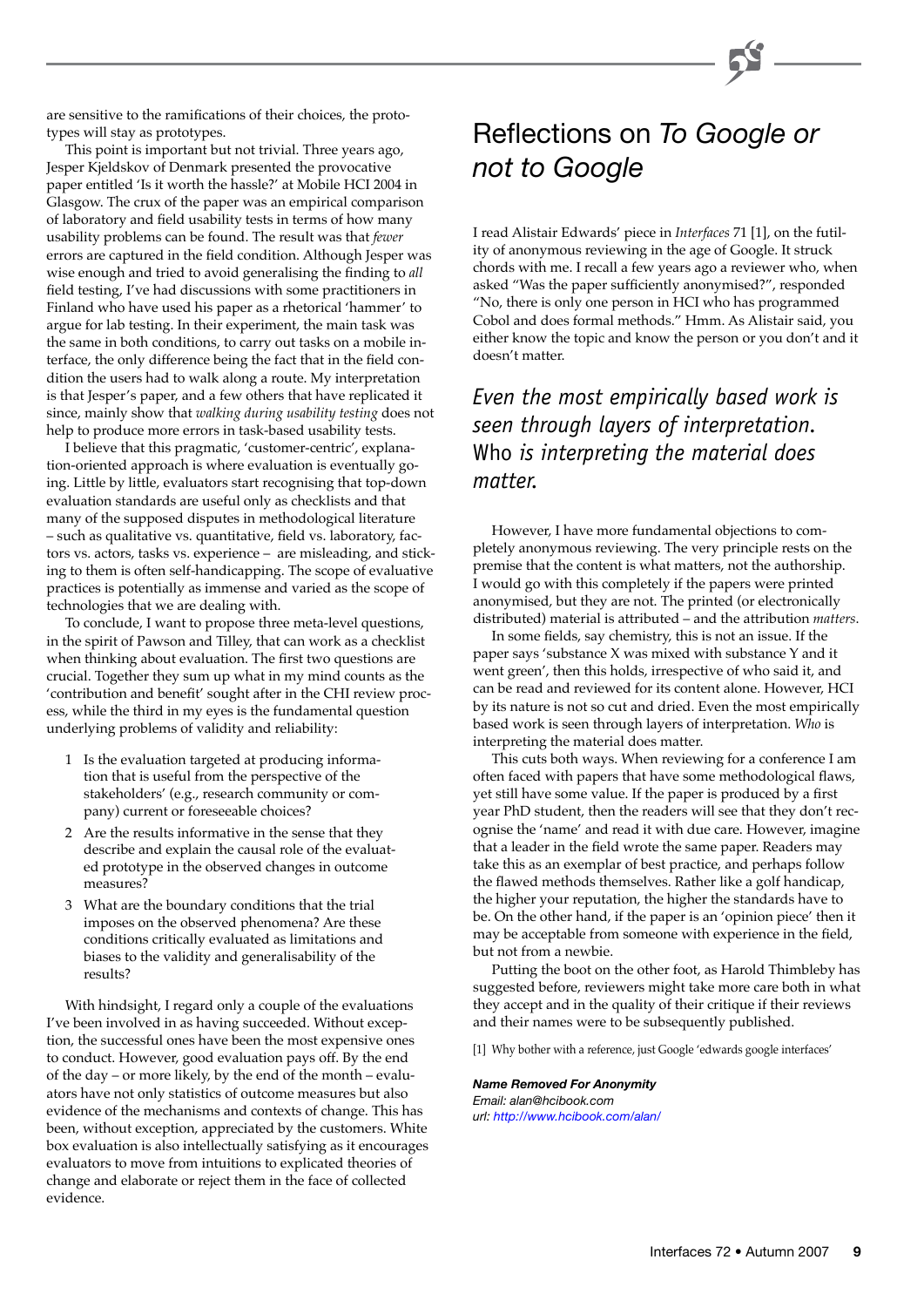# Being and doing A perspective on User Experience and its measurement

People own interactive products because they have things to do – making telephone calls, composing and sending emails, writing articles or buying books online. A product's ability to satisfy those *do-goals* with ease is a matter of product usability and utility – quality aspects at the heart of practical and academic Human–Computer Interaction (HCI).

Despite the undisputed importance of usability and utility, one should not forget that people do things for underlying reasons. Calling your spouse while away from home may satisfy completely different needs compared to giving advice to a new business partner. Picked from a Top Ten of psychological needs (Sheldon et al., 2001), the former may satisfy 'relatedness', i.e. a sense of being close and connected to others, whereas the latter may rather satisfy 'influence', to be a person whose advice is sought out and followed. It is a part of our identity, our selves, to strive for the fulfilment of underlying psychological needs. Being related, being influential, being competent, being autonomous – these are all *be-goals*, ways we want to be.

# **Do-goals, be-goals and the User Experience**

One way to approach the concept of User Experience (UX, see Hassenzahl & Tractinsky (2006) for an overview) is to understand it as addressing needs beyond the mere practical level, i.e. doing. In other words, UX differs from traditional usability with respect to its focus on both do-goals and be-goals. Of course, do-goals and be-goals are related. Carver & Scheier (1989) suggested a hierarchy, with do-goals being derived from be-goals and do-goals being in turn instrumental for the accomplishment of the according be-goal. To give an example: being away from home, a need for relatedness might create the wish to talk to one's spouse, which can fortunately be satisfied by a mobile phone. In turn, having made the telephone call not only fulfils this particular do-goal, but also the higher order be-goal of 'being related'.

# **A model of pragmatic and hedonic quality perceptions**

In the context of HCI and UX, Hassenzahl (2003) suggested that interactive products are perceived by their users/owners with regard to their capability to fulfil do-goals (i.e. their pragmatic quality) *and* be-goals (i.e. their hedonic quality). In other words, product attributes related to usability, such as 'easy', 'predictable', or 'clear', signal the potential fulfilment of particular do-goals and linked be-goals, whereas attributes, such as 'cool', 'beautiful', or 'original', signal direct fulfilment of be-goals. Studies (e.g. Hassenzahl et al. 2000; Hassenzahl, 2004) show that people perceive pragmatic and hedonic aspects as independent of each other. Thus, people may perceive products as primarily hedonic (a be-product), primarily pragmatic (a do-product), both or even neither hedonic nor pragmatic. In addition, both aspects are related to the general evaluation of products, although their importance may vary with the situation.

*Beauty in products may be viewed as an unnecessary luxury. But imagine using an ugly product every day.*

# **Some implications of the model**

The concept of hedonic and pragmatic quality perceptions, which link product attributes to a hierarchical system of dogoals and be-goals, has at least two interesting implications.

As long as hedonic quality attributes are directly related to be-goals, and thus closer to the user's Self, they may be the driver for 'emotional product attachment' (Belk, 1988). Of course, a product can exert a certain amount of functional attachment, if it is the only available product performing a particular do-goal. However, in the case of many products competing for the same do-goals, this type of attachment may not be very pronounced. Take a dishwasher as an example: it certainly performs an important and relevant function (which becomes painfully obvious the moment it breaks down); however, how important is a *particular* dishwasher to its user? We believe that any dishwasher is easily replaced by, for example, a cheaper one given the same expected functional quality. This is primarily because of a lack of emotional attachment to the product itself. With some hedonic quality, emotional attachment to the product or at least the brand may be much stronger.

On the other hand, people suffer from a phenomenon called 'lay functionalism' (Hsee et al., 2003). Lay functionalism is a bias in human choice, which systematically over-emphasises the core function of a product (the do-goal level) and discounts more peripheral attributes (the be-goal level). This effect is mainly driven by justification processes. In general, it seems easier to justify the expenses for something practical compared to something hedonic. This is problematic, since because of this bias, we may end up with a product that felt appropriate at the moment of decision but lacks important experiential, hedonic qualities. Beauty in products, for example, may be viewed as an unnecessary luxury. But imagine using an ugly product every day.

# **Measuring hedonic quality perceptions**

Empirical measurement is at the heart of the self-concept of any practitioner or academic in the field of HCI. It is one of the 'golden rules' of HCI (Gould & Lewis, 1985) and an important part of standard practices (ISO, 1999). Accordingly, any proposed model of UX in general and specific new concepts such as hedonic quality should be quantifiable. Note, however, that there is no such thing as good measurement if an underlying model is non-existent or implausible.

For the concept of hedonic quality, measurement is in principle an easy task (compared to the measurement of more temporally oriented concepts of UX, see below). One must identify a list of underlying psychological needs and link them to product attributes. For instance, Hassenzahl (2004) suggested a collection of 28 semantic differential items measuring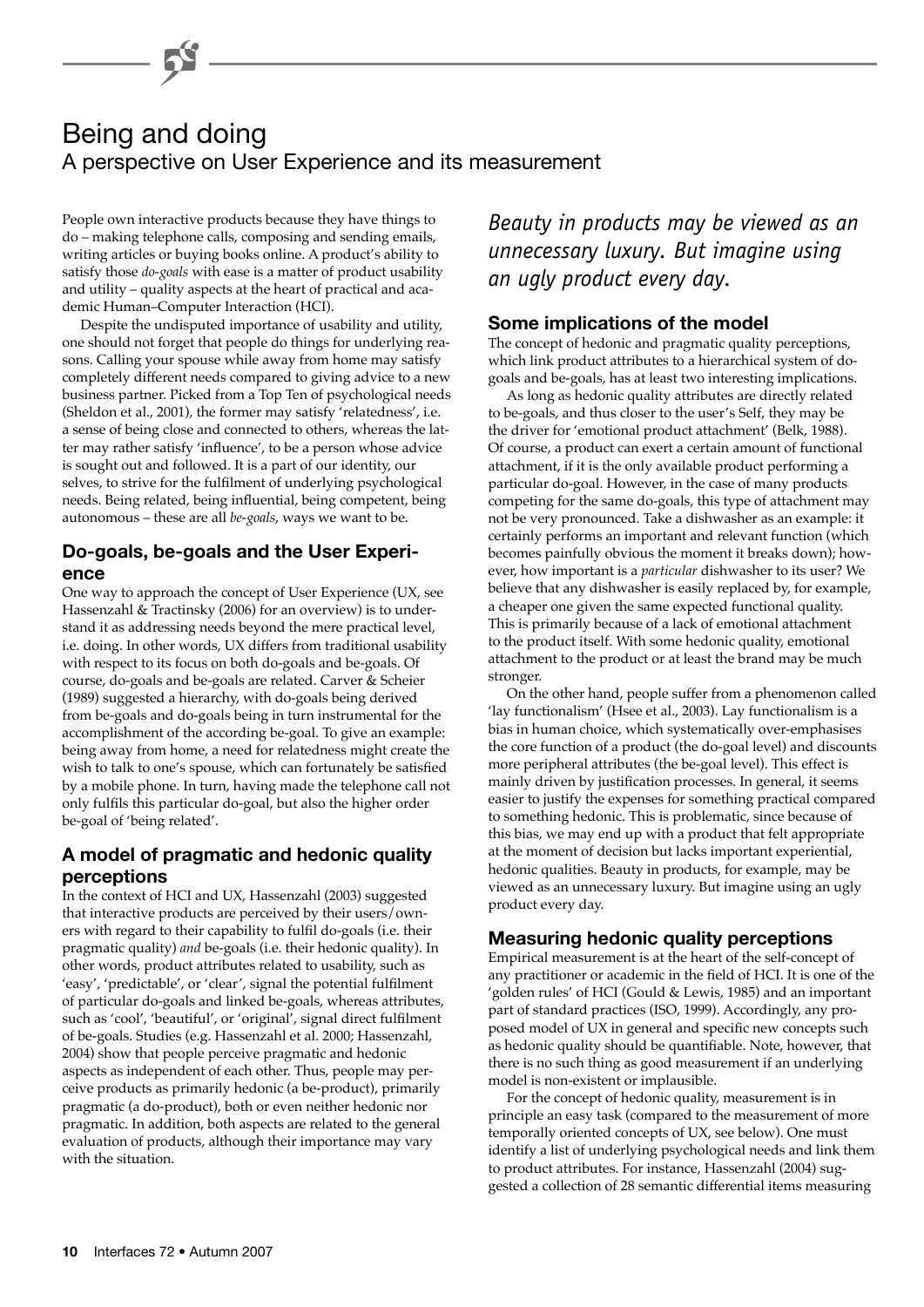# **Marc Hassenzahl & Virpi Roto**

pragmatic quality perceptions (e.g. 'simple – complicated'), hedonic quality stimulation (e.g. 'original – typical'), hedonic quality identification (e.g. 'isolating – integrating') and appeal (e.g. 'good – bad'). The underlying needs for the hedonic quality are a need for novelty and change (growth-oriented) and a need for self-presentation and belonging (socially oriented). The actual list of attributes and underlying needs can be debated and may depend on the product and the context of use. However, any serious measurement instrument must rely on a model that establishes a clear link between product perception and underlying needs.

But good measurement has at least two additional requirements:

- **Select the right level of granularity**. Any list of needs is a good start; however, make sure that people are able to differentiate between related product attributes. Take usability and utility as an example. From an HCI perspective, both can be separated: utility is about whether a product provides important functionality (the what) and usability is about how this functionality is accessed (the how). Nevertheless, for a layperson this distinction may already be irrelevant. If utility equals personal value, one may question the value of any product whose functionality is, in principle, available but, in fact, inaccessible. In the end, the function cannot be performed and from a user's perspective, the reason does not really matter. An expert, however, would find different remedies for a utility versus a usability problem and, thus, for her the distinction makes sense. In other words, a level of granularity in attributes, which makes sense for an expert in interactive products, may not be understood by users. However, any attempt at measurement must take the users' ability to differentiate between product attributes into account and must prove that users are able to distinguish between the different constructs measured.
- **Separate importance from perception**. Importance of hedonic and pragmatic aspects should be a different objective for measurement. Hassenzahl (2003) explicitly separated pragmatic/hedonic quality perceptions from appeal, i.e. the general, overall evaluation of the product. It is assumed that people are able to recognise pragmatic and hedonic attributes because they represent important underlying human needs, but that this does not necessarily imply that those attributes are valued, too. A product may be perceived as 'original', but that does not mean that you 'like' it to be so. In measurement, the importance of aspects can be estimated implicitly by relating attributes to appeal (with, for example, a regression analysis). The higher the relation the more important is the attribute for 'explaining' and predicting appeal. One could also obtain the importance of each attribute

by, for example, a simple ranking exercise or more elaborate weight elicitation methods known from research on multi-attribute decisions. The separation of importance from perception has an important implication: it allows for variations in importance from situation to situation. Hassenzahl at al. (2002), for example, showed perceptions of pragmatic quality to be predictive for appeal only in task-oriented situations (as one would expect).

#### **Temporal dimension of UX**

In addition to the rather static model of UX attributes and user needs described earlier in this paper, UX also has a temporal dimension, which is interesting and especially challenging from a measurement perspective. Forlizzi & Battarbee (2004), for example, understand 'an experience' as something with a definitive beginning and end. Whatever happens during this 'usage episode' is the user (usage) experience.

Kahneman (1999) distinguished 'instant' and 'remembered' utility. Instant utility is the goodness or badness of a particular moment during an episode, whereas remembered utility is the retrospective, summary assessment of the whole episode. Experience probes taken during the usage episode, such as the question of how one feels at the moment, are an experiential measurement, as opposed to the retrospective question of 'How did you feel during product use?'. Interestingly, Kahneman and colleagues showed that remembered utility is not necessarily the sum of all instant utilities (see Hassenzahl & Sandweg, 2004). (An example for HCI related work, which uses experiential and retrospective measures, is Hassenzahl & Ullrich, in press.)

Both experiential measurement and retrospective episode evaluation are interesting approaches to the measurement of UX, as they serve different purposes. Experiential measurement is able to show how users' (affective) states change over time, while retrospective evaluation reveals what users make of their experience. For example, experienced negative affect because of an encountered critical incident in the midst of product use must not necessarily lead to a negative retrospective product evaluation. Maybe the user did not attribute the negative moment to the product, but to his lack of expertise. Or he simply can't remember the negative moment due to the large number of other, much more positive moments.

The temporal perspective on  $\overline{UX}$  is especially challenging for practical evaluation, because it stresses the importance of spending time with a product to build an appropriate experiential basis for judgments. Any individual is able to judge and even choose among products even if actual experience is limited to only a small number of moments. Nevertheless, the initial judgment may not be confirmed by subsequent experience. Disappointment is a likely consequence. In practice, HCIoriented product development teams may only rarely extend systematic evaluation to real usage (i.e., beyond product release) because at this point in time the product is on the market and is very difficult to fix. (Web applications, i.e. services,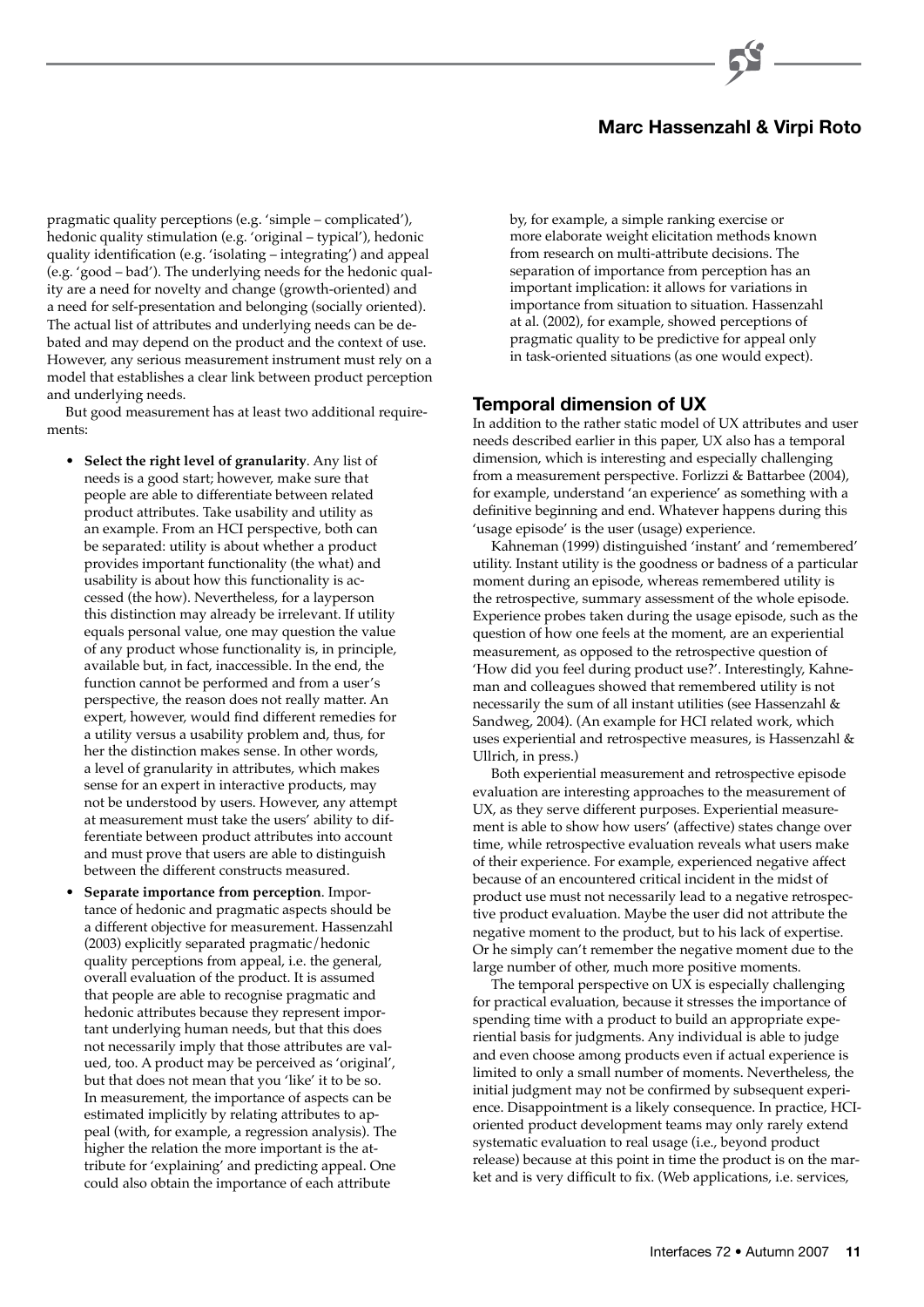may be a notable exception.) However, from a UX perspective it seems crucial to monitor product experience throughout the whole product lifecycle and to use these findings at least as a guide for future products.

### **Implications of hedonic quality for design**

The fact that hedonic quality can be measured does not make it a trivial concept from a design perspective. First, designers must strive for a balance between both pragmatic and hedonic aspects. Do-goals must be supported properly by a product; however, without hedonics a user may never become really attached to a product. Second, one must think about ways to design for hedonics. So far, the most prominent strategy is to put something useful in a beautifully designed box. However, hedonics can be more conceptual: for example, designing search functionality that allows for discovery rather than keyword-directed search. Third, when designing, it may be helpful not only to focus on the immediate do-goal to be supported (e.g. 'to make a telephone call'), but also to keep the underlying be-goal in mind (e.g. 'to make a telephone call to feel related to another person'). An example for this approach is the work on technology-mediated intimacy (e.g. Kaye et al., 2005), where intimacy is not treated as yet another form of generic communication, but as something following its own set of rules. Of course, one can experience an intimate telephone call with any available phone. A true UX perspective's objective, however, is to take the underlying needs seriously, and to design technologies that match those needs.

### **Conclusion**

UX has many facets. The present paper summarised our notion of UX as addressing needs beyond the instrumental and ways to measure according concepts. Note, however, that it is not the measurement *per se*, but the underlying model, that is crucial. Models can vary and each may use its own constructs, terms, and approach. Nevertheless, there are some general requirements for an appropriate model of UX (which hold for any other model): it must be plausible, as parsimonious as the complexity of UX allows for, supported by empirical data and generative in the sense that it produces useful insights.

Hedonics as an approach to UX highlights its difference to traditional usability. Its grounding in human needs reminds us of what is important in life. In the end, it is all about value (Cockton, 2004). And only a most puritan perspective may view productivity as a value in itself. Productivity is a means, a do-goal, sometimes important, sometimes not, but always employed with a more basic be-goal in mind. UX seeks to broaden usability by asking not only how people do things, but also why they do them.

To adapt the words of economist Steven Landsburg (1993, p. 44): "Usability wants us to die rich; UX wants us to die happy".

### **References**

Belk, R. W., 1988. Possessions and the extended self. *Journal of Consumer Research*, **15**, 139–168.

- Carver, C. S. & Scheier, M. F., 1989. *On the self-regulation of behavior*. New York: Cambridge University Press.
- Cockton, G. , 2004. From quality in use to value in the world. In *Proceedings of the CHI 04 Conference on Human Factors in Computing Systems. Extended abstracts*, 1287–1290. New York: ACM.
- Forlizzi, J. & Battarbee, K., 2004. Understanding experience in interactive systems. In *Proceedings of the 2004 conference on Designing Interactive Systems*

*(DIS 04): processes, practices, methods, and techniques*. New York: ACM.

- Gould, J. D. & Lewis, C. H., 1985. Designing for usability: key principles and what designers think. *Communications of the ACM*, **28**, 300–311.
- Hassenzahl, M., 2003. The thing and I: understanding the relationship between user and product. In M.Blythe, C. Overbeeke, A. F. Monk, & P. C. Wright (Eds), *Funology: From Usability to Enjoyment*, 31–42. Dordrecht: Kluwer.
- Hassenzahl, M., 2004. The interplay of beauty, goodness and usability in interactive products. *Human Computer Interaction*, **19**, 319–349.
- Hassenzahl, M., Kekez, R., & Burmester, M., 2002. The importance of a software's pragmatic quality depends on usage modes. In H. Luczak, A. E. Cakir, & G. Cakir (Eds), *Proceedings of the 6th international conference on Work With Display Units (WWDU 2002)*, 275–276. Berlin: ERGONOMIC Institut für Arbeits- und Sozialforschung.
- Hassenzahl, M., Platz, A., Burmester, M., & Lehner, K., 2000. Hedonic and Ergonomic Quality Aspects Determine a Software's Appeal. In T. Turner & G. Szwillus (Eds), *Proceedings of the CHI 2000 Conference on Human Factors in Computing*, 201–208. New York: ACM, Addison-Wesley.
- Hassenzahl, M. & Sandweg, N., 2004. From Mental Effort to Perceived Usability: Transforming Experiences into Summary Assessments. In *Proceedings of the CHI 04 Conference on Human Factors in Computing Systems. Extended abstracts*, 1283–1286. New York: ACM.
- Hassenzahl, M. & Tractinsky, N., 2006. User Experience a research agenda [Editorial]. *Behavior & Information Technology*, **25**, 91–97.
- Hassenzahl, M. & Ullrich, D. (in press). To do or not to do: Differences in user experience and retrospective judgments depending on the presence or absence of instrumental goals. *Interacting with Computers.*
- Hsee, C. K., Zhang, J., Yu, F., & Xi, Y., 2003. Lay rationalism and inconsistency between predicted experience and decision. *Journal of Behavioral Decision Making*, **16**, 257–272.
- ISO, 1999. *ISO 13407: Human-centred design processes for interactive systems.* International Organization for Standardization.
- Kahneman, D., 1999. Objective happiness. In D.Kahneman, E. Diener, & N. Schwarz (Eds), *Well-being: The foundations of hedonic quality*, 3–25. New York: Sage.
- Kaye, J., Levitt, M. K., Nevins, J., Golden, J., & Schmidt, V., 2005. Communicating intimacy one bit at a time. In *Proceedings of the CHI 05 Conference on Human Factors in Computing Systems. Extended abstracts*, 1529–1532. New York: ACM.
- Landsburg, S. E., 1993. *The armchair economist*. New York: Free Press.
- Sheldon, K. M., Elliot, A. J., Kim, Y., & Kasser, T. , 2001. What is satisfying about satisfying events? Testing 10 candidate psychological needs. *Journal of Personality and Social Psychology*, **80**, 325–339.

### CfP

# Tangible and Embedded Interaction 2008 18–21 February 2008 • Bonn, Germany

TEI'08 is the second international conference dedicated to research in tangible and embedded interaction.

The conference brings together this new field, providing a meeting ground for the diverse communities of research and practice involved with tangibles – from computing, hardware, and sensor technology, to HCI, interaction design, and CSCW, to product and industrial design and interactive arts. Submissions are invited from all of these perspectives, be they theoretical, conceptual, technical, applied, or artistic.

Work addressing HCI issues, design, use context, tools and technologies, as well as interactive art works are all welcome, including especially interdisciplinary submissions across these themes.

Submission deadline: **5 October 2007**

#### **[http://tei-conf.org](http://tei-conf.org/)**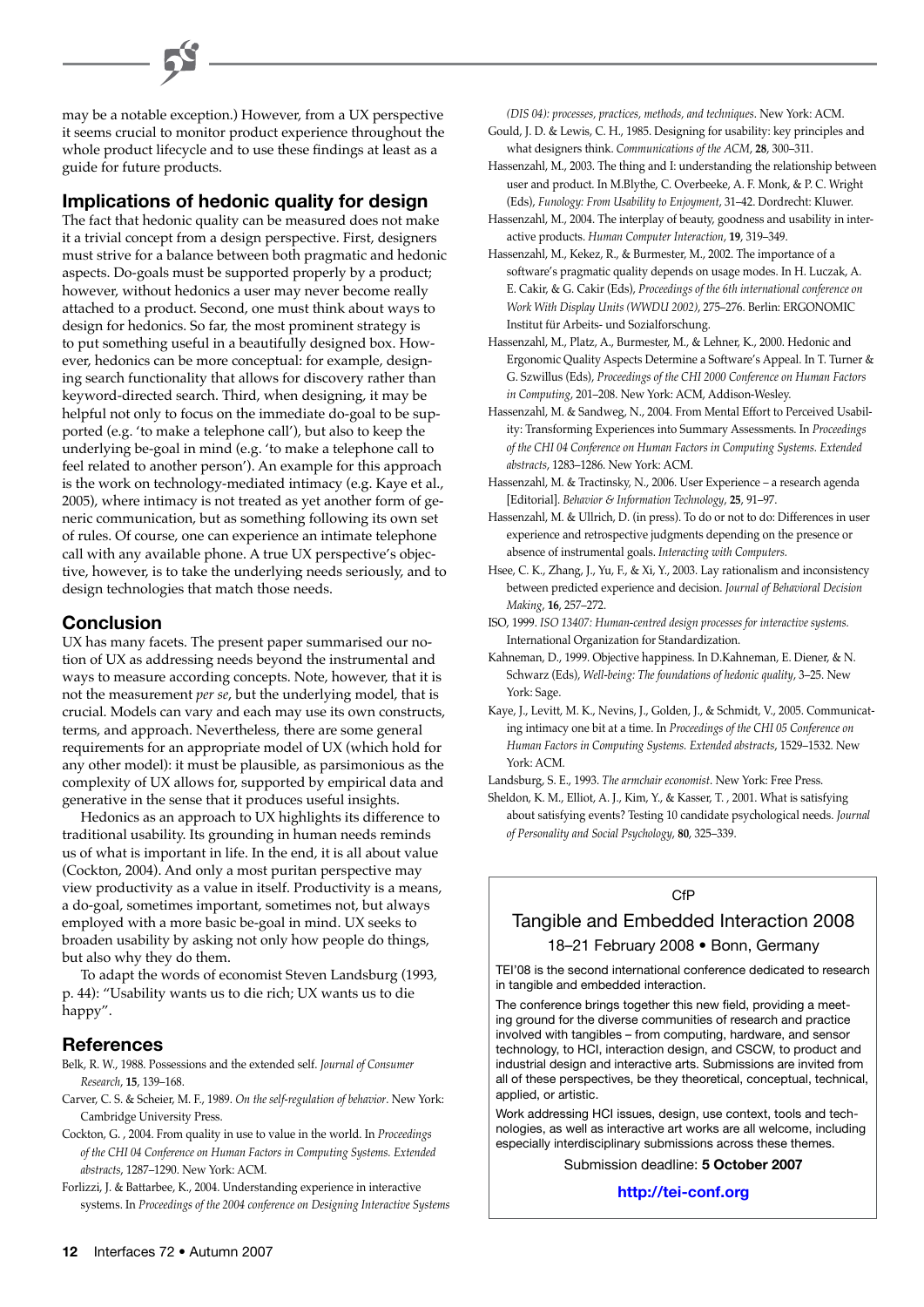# **Obituaries**

# Professor Brian Shackel, 1927 – 2007

When I heard that Brian Shackel had died on May 9th, 2007, I was saddened on at least three levels. At the personal level, Brian left behind his wife Penny and children Nick, Julian and Francesca – all of whom I remember as much younger (myself included) from my days at Loughborough University in the 1970s. At a professional level, Brian gave me a start in what came to be called usability (Brian was actually one of the first to define this term but that was some years later), and his support never waned throughout my career. At a global level, Brian was one of the true pioneers of human–computer interaction. When he set up a research group at Loughborough in August 1970, he assembled a team of ten young researchers, who shared his enthusiasm for exploring the relationship between people and the new computing technology. HUSAT continued as a focus for excellence for three decades.

His initial seed funding from the university allowed us to spend some time just exploring the possibilities (and deciding to call ourselves HUSAT – HUman Sciences and Advanced Technology) before knuckling down to some serious research. Brian, with his background in classics and a stint at the MRC Research Unit in Cambridge, had founded an industrial research unit at EMI (part of that laboratory still exists today as part of Qinetic), and was determined that HUSAT would do useful research – part funded by the research councils and part by industry. This mix of applied and commercial research is quite common in universities today, but nearly 40 years ago it was revolutionary.

He continued to mix the academic and commercial through building up the department at Loughborough with major undergraduate and postgraduate courses; being Chairman of Council of the Ergonomics Society; Honorary Treasurer of the International Ergonomics Association; helping to establish the journal *Applied Ergonomics* (and being its first editor); and creating IFIP (the International Federation of Information Processing) Technical Committee 13 in Human–Computer Interaction. Under the auspices of IFIP he started the INTERACT series of conferences on human–computer interaction, and these continue as a major focus for human–computer interaction researchers and practitioners to share ideas. TC 13 now gives the Brian Shackel Award to the best paper in the conference.

Brian had enormous (sometimes exhausting) energy and his persistence made him a difficult adversary but a good friend. He was one of the first to see the potential of electronic journals, was an early advocate of standardisation and believed passionately in sharing ideas with colleagues throughout the world. Other international bodies to value and recognise Brian's contribution include the Human Factors Society, who made him Distinguished International Colleague, and SIGCHI (Special Interest Group in Computer Human Interaction), who elected him to the CHI Academy in 2004 for his 'extensive contributions to the study of HCI'.

It was in the field of standardisation where we last met professionally. He was an enthusiastic promoter of the human-centred design standard (ISO 13407), which I helped develop. His tenacity, especially when dealing with a sometimes obstinate government, meant that this standard has now become an integral part of the UK government's approach to developing public websites and information systems.

Brian retired officially in 1992 but he never let this slow him down or dampen his enthusiasm. He also knew how to play the slightly eccentric 'English professor' card when it suited him. I still remember travelling on the train with him from Loughborough to London and being sent on ahead to the dining car to make sure 'the professor got the table with the Oxford Marmalade'. It always worked.

Brian will be sorely missed across the world but his pioneering contribution to usability and human–computer interaction will live on.

#### *Tom Stewart*

*Joint Managing Director of System Concepts* 

# Dr. Martha Hause, 1960 – 2007

Martha Hause was familiar in these pages as a PhD columnist, but she had many personae: family stalwart and mother to Matthew, choir leader, collage artist, volleyball player, and researcher. She was characterised by sweetness and strength. Martha embodied the spirit of the Open University, where she earned her PhD: hungry to learn, open to ideas, and turning obstacles into opportunities. Her doctoral research into remote collaboration by students on software development projects was typical of her work: rigorous, thoughtful, and thorough. It also involved her in travelling to conferences around the world, creating an international network of colleagues and friends. In recognition of her research ability, she was invited to return to the OU as a post-doc researcher. Although she grew up in Texas, Martha made herself at home in Chippenham, where she became an organiser and facilitator in the local community. Martha had an indomitable spirit. She just got on with doing more than any reasonable person would expect, even when she was faced with crippling illness. She approached things with vigour, enthusiasm, and her heart-warming smile. Martha was a joy: inspiring, kind, and generous. She was so much, and so simply, herself, that people who knew her will remember her vividly.

#### *Prof. Marian Petre*

*Director of the Centre for Research in Computing, Royal Society Wolfson Research Merit Award Holder, Computing Department, Open University*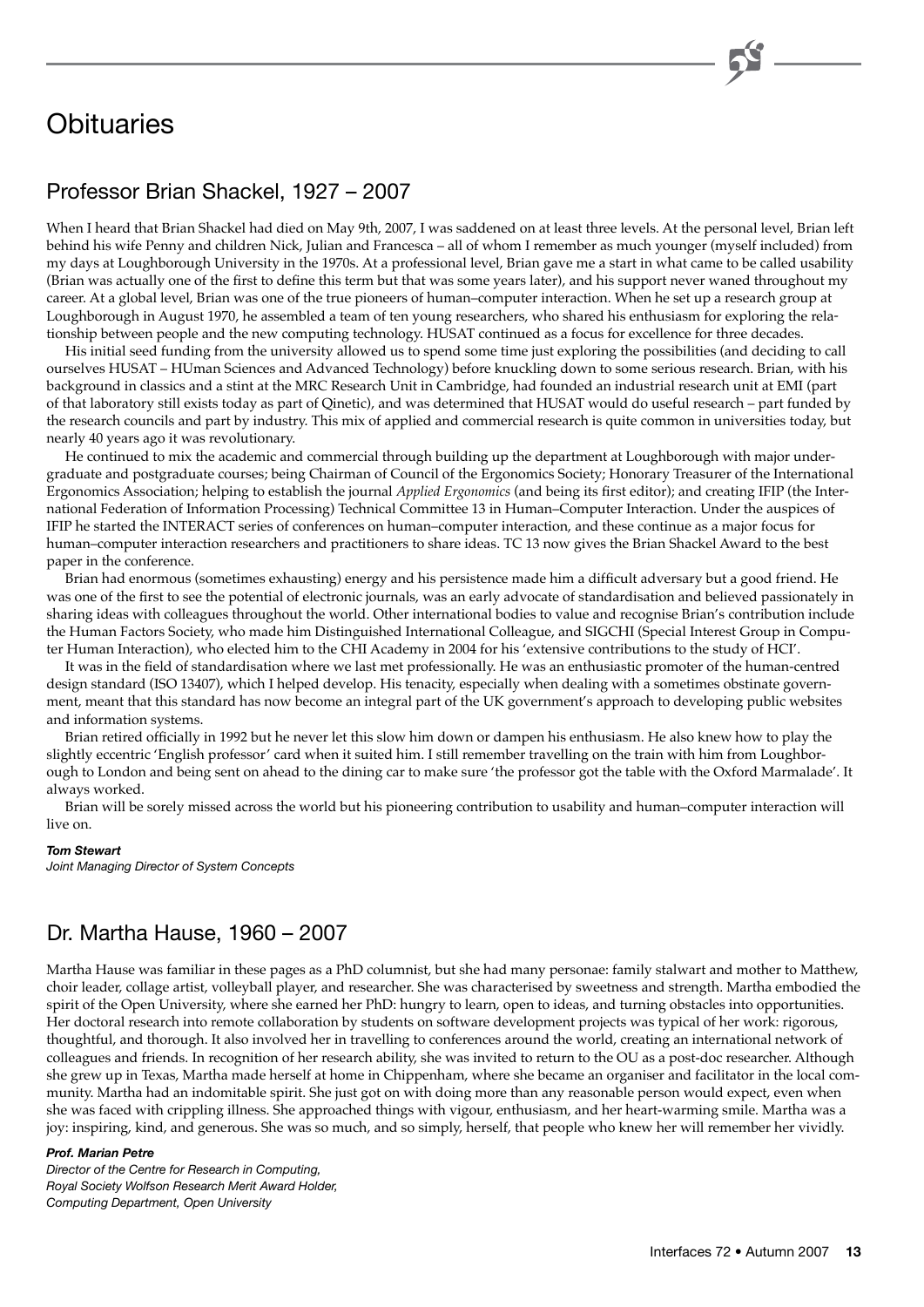# From San Jose to Salzburg

San Jose played host to CHI 2007, and as ever there was almost too much to see. With over 2000 people, several parallel tracks, posters, full papers, demos, a student design competition and a set of workshops and courses there would have been something for everyone. On looking through this year's programme, one of the common themes was mobile and location aware systems, ranging from hardware aspects through to theoretical issues and a one-day workshop was held specifically to discuss related aspects.

# **Mobile Spatial Interaction Workshop @ CHI 2007**

The mobile spatial interaction workshop provided a nice start to CHI, and covered a whole range of topics. A quick look at the workshop overview listed: pointing and gesturing interfaces, geospatial modelling, context-aware systems, pervasive games and mobile augmented reality systems – which in turn brought people together from a range of fields including engineering, design, usability and GIS. A link to the online proceedings is provided at the end of this article.



Mobile Map Interaction for Local News: Johannes Schönig



Handheld Geospatial Augmented Reality Using Urban 3D Models: Gerhard Schall

Some notable work included the Tricorder [1] which is a device designed to work with wireless sensor networks. Not being a Trekkie I am not sure exactly how it compares to its namesake from the said TV series, but the intention is the same. In essence the Tricorder is designed to let people find out about the content of the world around them simply by pointing at objects. It does this by letting people browse the available sensor networks and retrieves relevant information.

Another interesting technical development was the Wigglestick [2], which is designed to aid in social navigation by letting people drop virtual information at real locations

around towns and cities. These pieces of information can then be picked up by other visitors to that location if they have the correct access rights.

There was also some work on more theoretical areas, such as my own presentation on mobile phones, sub-culture and presence which talked about some early work from a study of Street Beat – a mobile phone based tour of Berlin. Work by Holleis & Rukzio et al. [3] explored issues relating to privacy and curiosity when people interact with public displays. A quick summary of their work points to people having deep unease about sharing information about themselves, even if this is not particularly private information such as a photograph or music. They also found that more people became more interested in using public displays when a mobile phone is used as the input device when compared to a laptop.

# **PerGames 2007**



Annika Waern from SICS/IPerG with another conference participant

Continuing with the mobile spatial theme, PerGames 2007 was held in Salzburg, Austria and ran in parallel with the ACM Computer Entertainment Conference. Sponsorship was provided by the EU Funded IPerG project, which meant that the conference had more tracks than before and included a set of tutorials on specific aspects of pervasive games. These ranged from one covering patterns in pervasive game play through to how to commercialise the results. Some of the papers may also appear in the *Journal of Virtual Reality and Broadcasting* and the ACM CE magazine.

A number of interesting demonstrations were also provided. Firstly 'postvinyl' [4] explored the concept of pervasive DJ'ing through two game scenarios. In one scenario players can navigate through the history of vinyl recordings which are represented in audio-visual space. Another game element lets real DJs mix their music with that of a virtual DJ to create an on-stage experience. Meanwhile Digital Situations demonstrated Salzburg Cityball [5], which lets people play baseball, except the pitch was the entire City of Salzburg. Players use their GPS-enabled mobile phones in order to see the locations of other participants and are encouraged to make use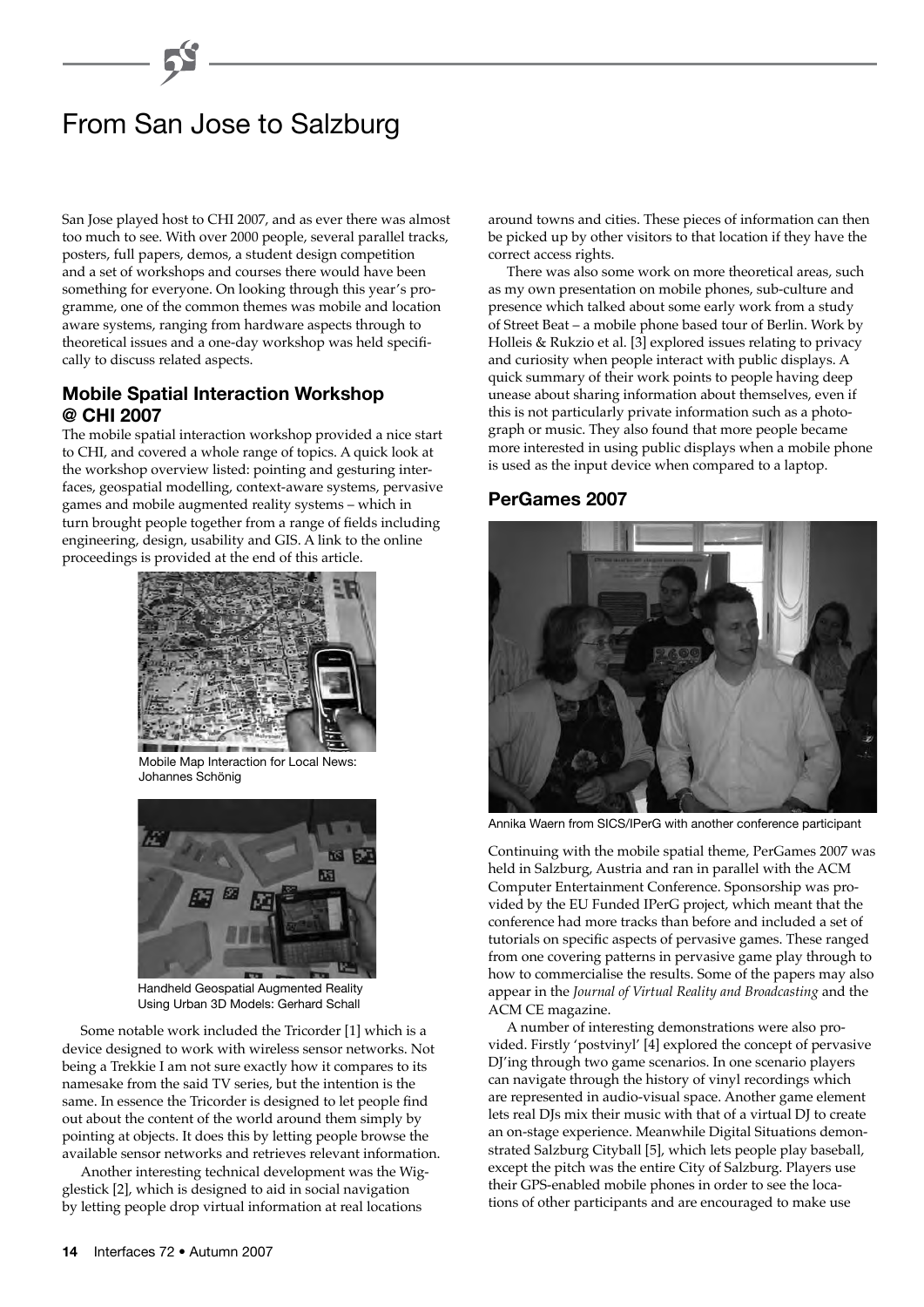

of a range of transport methods. There were also many other demonstrations but for the health conscious 'Jogging Over A Distance' [6] may prove interesting and was devised around some early research which pointed to the fact that most people said they prefer to jog with another person in order to improve their levels of motivation, socialising and fun. As it is not always possible for people to jog together it supports communication between people who are participating over a wide geographical area.

# **Presence 2007 and the PEACH Summer School**

The PEACH team have been somewhat busy this year and have already hosted a range of events including two successful talks during the Edinburgh International Science festival. They are also helping to organise Presence 2007, which is taking place in Barcelona. Not content with that, they are also hard at work putting the finishing touches to the first PEACH Presence Summer School which is taking place in Santorini, Greece, at the start of July. The summer school is designed to provide researchers and practitioners with a chance to hear from some of the leading names in the presence community such as Mel Slater, and to let those taking part receive feedback on their own work. The organisers are said to be very pleased with the number of people attending so the event looks like it will be a success. A full report on the summer school will appear in a future edition of *Interfaces*.

### **Useful Links**

The Pergames website: [www.pergames.de](http://www.pergames.de/) PEACH: [www.peachbit.org](http://www.peachbit.org/) IPERG project: [www.pervasive-gaming.org](http://www.pervasive-gaming.org/) Mobile Spatial Interaction Workshop (includes the proceedings)[: msi.ftw.at](http://msi.ftw.at/)

# **References**

- [1] Lifton, J., Mittal, M., Lapinski, M. & Paradiso, J., 2007. Tricorder: A mobile sensor network browser. *MSI Workshop CHI 2007*
- [2] Jaini, S., Goyal, S., & Jimison, D., 2007. Visualization Method for a Social Navigation System "Wiggle Stick". *MSI Workshop CHI 2007*
- [3] Holleis, P, Rukzio, E., Otto,F., & Schmidt, A., 2007. Privacy and Curiosity in Mobile Interactions with Public Displays. *MSI Workshop CHI 2007*
- [4] Fuchs, M., 2007. "post vinyl" pervasive DJ'ing. *The Proceedings of Per-Games 2007*, 183–186. Shaker Verlag.
- [5] Jimison, D & Crouse, J., 2007. Salzburg Cityball. *The Proceedings of Per-Games 2007*, 187–188. Shaker Verlag.
- [6] Mueller, F., O'Brien, S., and Thorgood, A., 2007. Jogging Over a Distance. *The Proceedings of PerGames 2007*, 193–196. Shaker Verlag.

# **Tips for travelling academics: San Jose, Costa Rica**

For those of you unfamiliar with geography there are quite a few San Joses (just look on Wikipedia), and for me CHI 2007 was very nearly in San Jose, Costa Rica, thanks to a rather interesting error by my travel agent, the check-in staff and US immigration who all failed to spot the difference. Indeed, like me, everyone assumed I was going to the US, as my ticket was for 'San Jose', and I had specifically asked for a flight to the Californian version. I was also flying via Newark, New Jersey, and prior to leaving I had been issued with a US immigration form which was only for those staying in the US and not in transit. However, as I found out on taking the next part of my flight to San Jose my travel agent had accidentally booked me on a flight to Costa Rica, which left about 20 minutes before the one to California and was from about two gates away. Although the mistake was rather costly, I managed to make it to CHI in California; my luggage, however, enjoyed a relaxing few days in Costa Rica. The moral of the story is to make sure that your travel agent prints the country as well as the city on any air tickets or proposed itineraries; mine, for whatever reason, does not. For those of you interested in the usability of these tickets the only difference between the two destinations was a couple of codes consisting of a handful of letters and numbers, which unless you have managed to memorise the entire flight schedule from Continental Airlines are not much use for identifying which country you are actually flying to.

Rod McCall is a research scientist within the Collaborative Virtual and Augmented Environments Group at Fraunhofer FIT in Sankt Augustin, Germany. He previously held an ERCIM Fellowship at Fraunhofer and CRP-Gabriel Lippmann, Luxembourg. His research areas interests include virtual and mixed reality environments, pervasive games and collaborative systems. Email: rod.mccall@fit.fraunhofer.de

# Call for Papers CoPADD 2nd International Workshop on Collaborating Over Paper and Digital Documents Institute of Physics, London • 9 November 2007

This workshop seeks to bring together researchers, academics and developers interested in new technologies that exploit the advantages of paper. This includes: those developing new technologies, like digital pens and paper, paper (-like) displays and other ways of augmenting paper; those who have developed applications based on technologies that are currently commercially available and those researching into the ways paper is currently used in different environments and that could inform these new developments.

Submission deadline: **31 August 2007**

**[http://www.copadd.ethz.ch](http://www.copadd.ethz.ch/)**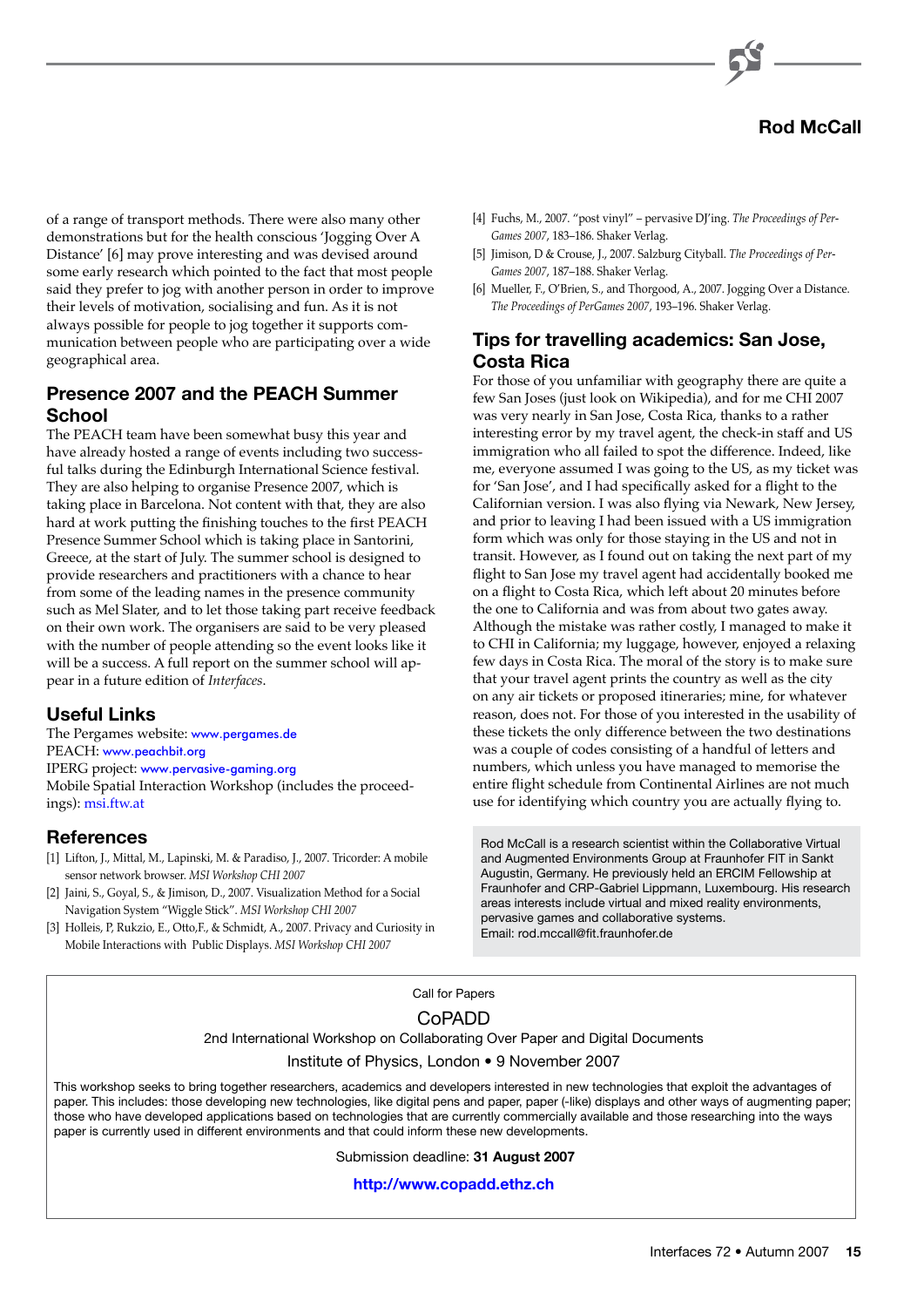# Why examples are hard, and what to do about it

Examples are important to generate ideas, to test ideas and to communicate ideas, but often we end up talking in generalisations, or read texts that never seem to move from the abstract to the concrete. For the reader and receiver of communication, examples are easy – so why are they so hard to produce?

In this article I'll look at why examples are important, why they are not used, why they are hard to produce … and how to make them easier!

### **Examples and abstractions**

I'm a mathematician, so I love very abstract ideas. The beauty and power of abstraction is both fascinating in itself and intensely practical. I only know of two ways to generalise: through abstraction and through analogy, and even to generalise through analogy requires some level of abstraction in order to understand which features are critical to the analogy.

However, equally important are concrete examples, both real examples from our experience and 'made up' examples from our imagination. These examples themselves may be 'concrete' in a fairly abstract space, such as  $2 \times 3 = 3 \times 2$  as an example of commutativity, or may be very solid, such as 'the day I went to Bognor Regis'.

Concrete examples work together with abstractions and theories:

> examples **motivate** theories – The real or imagined scenario may exemplify some problem we wish to solve and hence creates the reason why we want to understand a domain better.

examples **inspire** theories – Seeing something in a particular situation may spark those 'why' questions that lead to more abstract investigation.

examples **fuel** theories – Seeing that something is true in several situations suggests that it may be true in general; that is examples are the basis for *induction*.

examples **test** theories – Having, through induction or through reasoning, come up with an abstract idea, we can see whether this holds in different situations. In mathematical terms, abstract arguments are good at universals – showing that something is always true, whereas examples are good at existentials – showing that there is at least one situation in which it is true!

examples **communicate** theories – When we read an abstract description it may be hard to make sense of what the writer means. The example effectively allows us to see each concept in a context.

examples **ground** theories – Perhaps worse than not understanding, we may *think* we understand each other, but in fact the meanings we each connect to concepts may be completely different. Examples serve to ground more abstract discussion, ensuring that our different interpretations at least agree somewhere!

### **Academics and examples**

For years I've wondered why, given the obvious importance of concrete examples, academics are so bad at using them. Textbooks can be pretty bad, but articles and academic monographs are even worse. Strangely, this seems to be more common in the social sciences and humanities than in the sciences or even mathematics.

There are several reasons for this:

- (a) **too much understanding** Writers may simply understand their material so well that they don't realise that the concepts and terms that have become familiar to them are difficult for others, or are simply not the terms others would use.
- (b)**too little understanding** The writer may have a vague idea, but not really understand it clearly enough to be able to make it concrete. This is often an important precursor to deeper understanding, although in this case the attempt to formulate examples can be one of the ways to solidify and deepen understanding.
- (c) **fear of misunderstanding** Examples may over-simplify. When giving an example we often choose a central case, for example; a poster-paint red, not deep crimson, as an example of red. This may mislead a listener into believing it is only the central category, or only the simple case, that we are trying to communicate.
- (d)**defence from understanding** If you stick with vague abstractions, it is hard for anyone to challenge your ideas, but as soon as you give an example, it is easy for someone to say you are wrong.
- (e)**rhetoric of incomprehensibility** By using abstract, hard to understand language a fairly ordinary statement may sound impressive. And if readers do not understand something they often think the ideas must be clever and difficult, not just that the writer is poor at communicating. That is, readers can confuse (a) for (b)!
- (f) **being academic** Researchers may feel that because the product of their work is often abstract theory or concepts, the way they reach this and reason about it must also be abstract. In these circumstances, using examples may appear to be an un-academic way of thinking.
- (g) **sounding academic** For similar reasons, even if the writer has thought about a problem domain concretely themselves, they may choose to write about it purely abstractly, for fear of sounding un-academic, or lightweight. Sadly, this appears to be the 'right' thing to do in terms of academic success: when experimenters submitted the same paper to academic journals in either plain or obscure English, the obscure versions obtained better reviews.
- (h)**writing to genre** In several disciplines the standard way of writing has fossilised into an abstract form of writing. This is the case in mathematical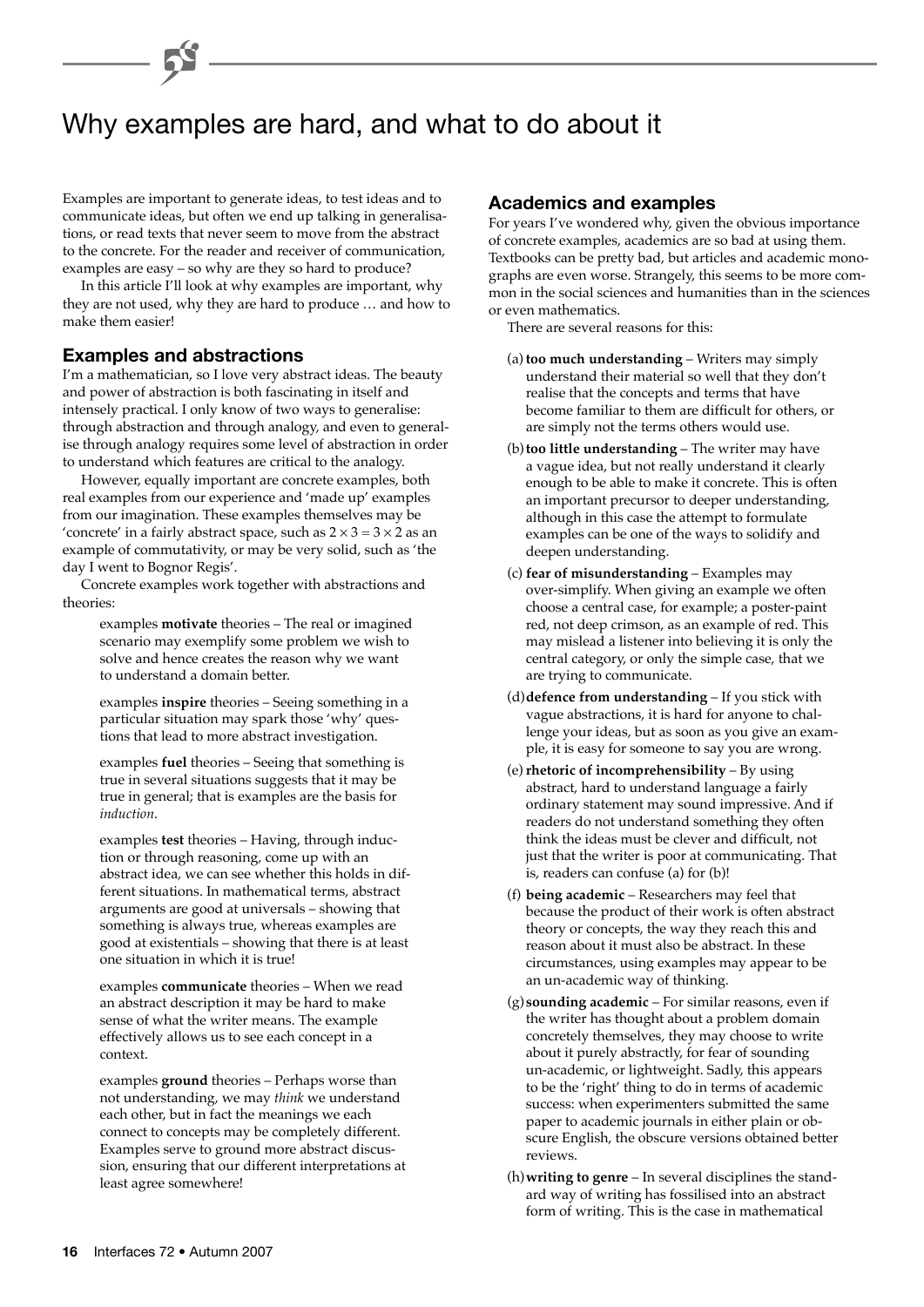# **Alan Dix**

proofs, where all the small examples and counterexamples that formed part of the mathematician's creative process are apparently forgotten in the abstract proof. This seems to be part of a cult of minimalism. For different reasons, in parts of the social sciences obscurantism in writing seems to have become the accepted style. Here it appears more that the nuanced complexity of early thinkers in the field has been emulated in form, but not substance, by later writers.

Note that some of these are weaknesses in communication by strong academics (a & c), some failures of weak academics (b) or misguided academics ( $f$  & g), and some deceptions of Machiavellian academics (d  $\&$  e). In practice it is often the first of these that lead to disciplinary patterns of obscurantism (h), but for the most part we see a mixture of many of these reasons.

Interestingly, Newton apparently wrote his *Principia* in geometric terms, rather than the emerging calculus, partly to make it difficult to understand except by those who had sufficient knowledge of the subject. This is not for any of the above reasons, but more a Gnostic-style *writing for the elite* (and by using the work 'Gnostic' I'm aware I am doing the same and sending some readers scurrying for a dictionary!). Arguably the obscurantism of some disciplines is related to this, and certainly part of the rhetoric of abstraction is saying "I can write like this, I am part of the intellectual elite".

### **Examples are hard**

In all the reasons  $(a - h)$ , the writer is at best poor at communicating, and at worst deliberately misleading. While there are no excuses for the latter, there is in fact a good reason for the former: creating examples is hard.

When an abstract concept or theory arises through induction then the examples come first and so these examples are easy. However, in other cases you really do need to generate or find examples.

Even when the concepts come through induction you may wish to find other examples of the general concept as well as those that drove you to formulate them. For example, in Coleridge's *The Rime of the Ancient Mariner* are the lines 'the furrow followed free'; having read these, you realise that the common first letter gives a sort of inverse rhyme and decide to call this 'alliteration' … it seems obvious to you that alliteration will be a good poetic technique and you try to think back over other poems to recall further examples in addition to the line from the *Ancient Mariner* that started your quest.

If the concepts came through a process of abstract reasoning, then even if you had examples of some of the concepts and theories that started your thinking, you may not have any for the end point of that reasoning. This is often particularly difficult for negative reasoning – 'a place name that begins with A but does *not* end with A'; and pretty hard for conjunctive reasoning – 'a poem that uses alliteration *and* rhyming within a line'.

Furthermore, the concepts may simply have 'come into your mind'. This may be through some more subconscious process of induction or 'reasoning', but if so you are not

explicitly aware of the underlying instances that drove the process. For example, poems usually use alliteration within lines and end, or near end, sounds in rhyming. What about a poem where the beginnings of lines sound the same? Let's call this an emhyr (pronounced em-here) … can you think of an example?

The problem in all these cases is that we have a concept and want to either:

- (a) generate an example *ex nihilo*, or
- (b) recall an example from memory that matches the concept.

It is clear that (a) is difficult, to somehow generate an example of something from the abstract description. In the case of the poetry you would have to create a poem. However, (b) sounds easier. Indeed, this is precisely the annoyance in books or articles that remain abstractly 'in the clouds'. Why not simply give us an example you've seen?, I always think. In fact, even this is not as easy as it sounds.

To understand this we need to think about the way our brains code memories through associations. When I think of 'group theory' all sorts of associations spring to mind, the texture and colours of the first books in which I read about it; Galois, who formalised the area and solved problems outstanding since the Greeks, but died, at nineteen, in a duel; the axioms of the theory (and a few examples!), of course; and Open University presenters with fish-tail ties and flared trousers.

Now, for you, 'group theory' may not mean much. If so, and I explained it to you (which sadly would take longer than explaining alliteration), you would find it hard to think of examples of it, not just because it is mathematical, but because when you have seen real examples (e.g. the manipulations of a Rubik's cube), you will not have thought (consciously or subconsciously) "ah that's connected with group theory". With no associations between your new concept and the old memories, you cannot recall them.

So it is no wonder that we find it hard to recall old examples for new concepts, and perhaps remarkable that we ever manage this at all! In fact the process for recalling old memories for new concepts appears to go something like:

- 1. You start off *generating* semi-concrete examples of the concept
- 2. These examples are then available to be matched by *similarity* to past memories (our brains are good at this!)
- 3. After a while, suddenly an old memory comes to mind (which is a good candidate example, as it is similar to the generated example)
- 4. You check to see whether it actually matches the concept
- 5. If it does … hey presto got it!
- 6. If it doesn't ... repeat the process starting with new generated examples (step 1) or more retrieved examples (step 3)

Notice how this, in effect, retrieves using analogy, the more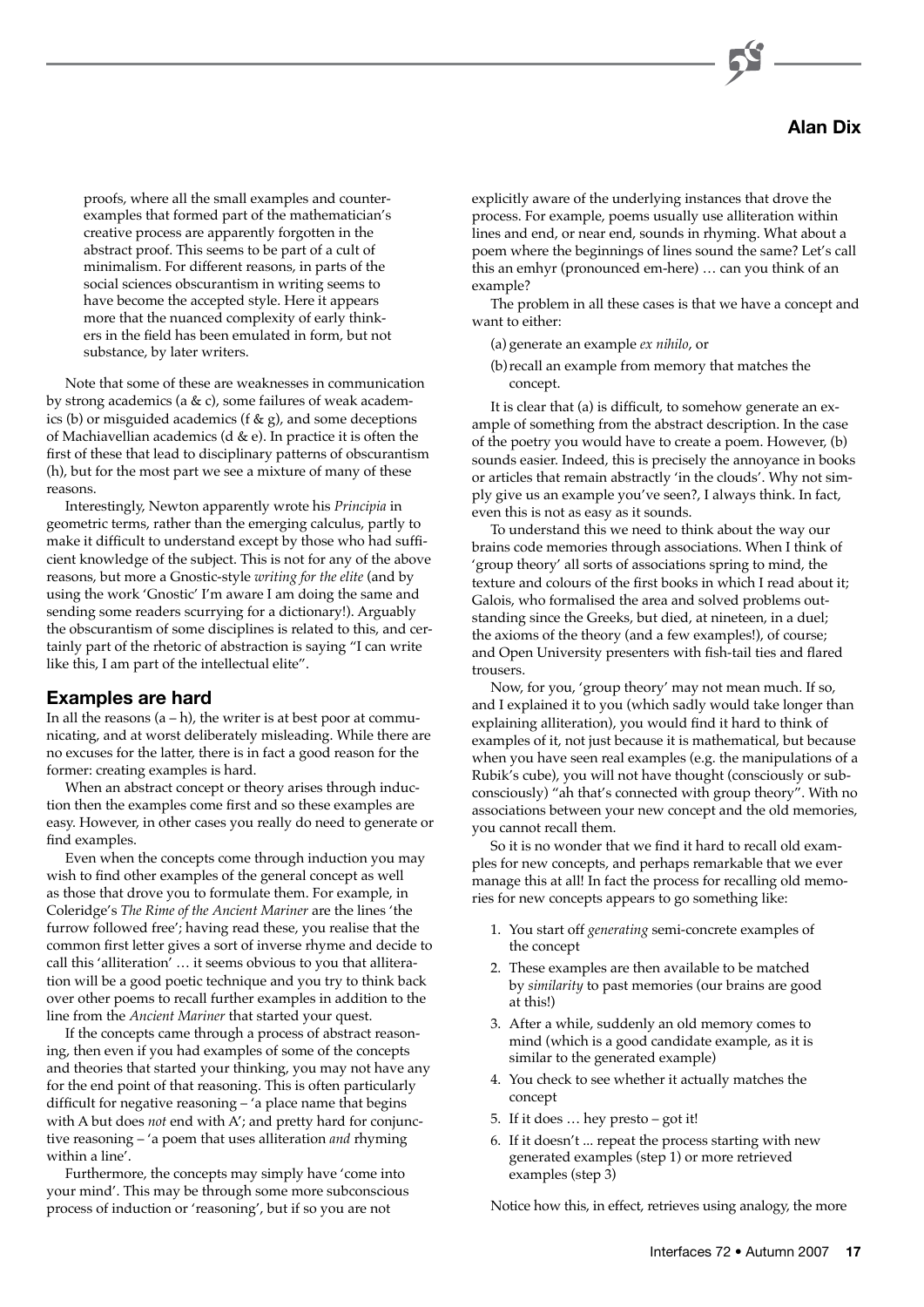primitive (as in 'older' and more basic) way to generalise.

But also note how this retrieval of past examples, which seemed like the easier process, actually requires that you first generate examples … the difficult process!

# **Finding examples: transformation and semi-abstractions**

As in so many areas, once you understand that examples are difficult, and furthermore why they are difficult, you can start to conceive strategies to make them easier.

Step 6 above says – if the retrieved example doesn't match the concept then repeat the process. In fact, this elides an important step that we may make instead:

6a.if the old example doesn't match the new concept, try to alter it

Finding an example of a concept is not a simple accept/reject decision, but if we find something that is almost right we adapt it.

We may often follow steps 1–6 and 6a unconsciously. However, when we find it difficult to think of examples, we can adopt the process more explicitly. Given that step 1 is the hardest, why not skip it – think of *any* concrete example, analyse why it isn't an example of the concept you are after, and then alter it until it is.

Note that even this process of altering examples normally has starting points that are in some sense roughly in the right area. In the boxed 'emhyr' example I started with a poem, not a mathematical equation. It would be harder to transform E=mc2 into an emhyr! However, when things get really tough this can be a good way of generating novel/different examples; indeed, one of the creativity techniques I suggest is the use of completely random analogies.

So normally there is at least some level of generation of an example, followed by transformation; we have not managed to skip step 1 entirely! However, instead of having to get an example of an abstraction exactly, we are now simply trying to generate examples that are vaguely in the right area: easier for recall (e.g. any poem) and easier for generation.

More 'pure' generation of an example may come through a process of semi-abstracted examples. That is, examples that have concrete elements, but where other parts are still vague or completely unspecified. These can then successively be made more concrete, or may simply suggest or cue a full concrete example.

In the case of the emhyr, we might start with a couplet:

Looking o'er the troubled sea Looming into the greying clouds

or a set of line start sounds and metre only:

Looking *dumpty dumpty doo* Listening *dau dee do da dim* Listing gently *dau dau day* Looming *didle doble dan*

In the first case we would need to add more lines to make a fuller example, but the couplet alone might be enough to remind us of something. Similarly we might try to complete the line ends in the second example, or simply find that this process of thinking of start sounds reminds us of a poem we have heard before.

In a more analytic domain such as mathematics, we can have similar partially concrete examples: if we were interested in a property of two numbers we might consider what it would be like if the first number was 2. However, these

So to do this for real, let's take the idea of an *emhyr*, a poem that alliterates it's initial sounds of lines. Start with any poem, say the most widely known in the English language\*:

I wandered lonely as a cloud

That floats on high o'er vales and hills,

When all at once I saw a crowd.

A host of golden daffodils

Let's try to alter this so that the first words match. 'I' looks like a difficult word to alliterate on (although perhaps 'I wandered' would alliterate with 'Iowa'!), so we can change the word order:

Lonely I wandered like a cloud

Floating high o'er hills and vales,

Lo, when all at once I saw

Flowing golden daffodils

I've preserved the ABAB pattern from the original and deliberately made it not rhyme (although unintentionally added additional assonance between the 'Lo…' sounds and the 'Flow…' sounds). This may not be good poetry, but it may serve at least as an example to talk about, and furthermore act as a cue and remind you of a real poem that does this.

Actually I think one of the discipline genre issues in writing about poetry is that made-up examples like this are inevitably bad poetry (and worse when bowdlerising good poetry!), not least because an effective example will have the features you are trying to show and nothing else, whereas one of the aspects of good poetry is precisely that multiple poetic mechanisms (word sound, imagery, rhythm) work together. In mathematics trivial examples are more acceptable. \**Daffodils*, William Wordsworth, 1804

or even …<http://www.golakes.co.uk/wordsworthrap/>

semi-abstractions may also be more descriptive, but using concepts that are well understood. For example, if we have a new property about numbers in general, we may consider what this would be like for even numbers, or positive numbers.

### **Working in the space between**

We initially started with a dichotomy between abstraction and concrete examples. However, the process of semi-abstraction reminds us that in fact all our mental images are somewhat like this. When you recall a face, it is not every line and feature you recall, but parts and general aspects; indeed our very perceptual systems have already done a level of abstraction. Perhaps it is only when we externalise these, whether in action or in communication, that we start to make them truly concrete, but even then our words themselves are highly abstracted (e.g. the word 'poem' or even 'cloud' covers so many things).

In mathematics, the most concrete things are themselves abstractions (e.g. numbers), and through the process of naming and axiomatising, more and more complex theoretical constructs become in some sense 'concrete', but this simply mirrors the 'normal' process of day-to-day language. The flow between more and less concrete examples is fairly fluid and often we do not need fully elaborated concrete examples to get inspiration for where to go next.

Similar levels of inspiration and reasoning can happen in this in-between space of semi-abstracted examples in other domains. For example, as I thought about the semi-abstracted emhyrs, it became obvious that the technique (if it works at all) would be most effective in simple patterns, perhaps three lines starting with 'lo…' words, or three lines starting with 'fl…' words.

Challenge! Write an emhyr about HCI and mail it to alan@hcibook.com. I'll post the best on [www.alandix.com/blog](http://www.alandix.com/blog/) and at the HCI conference in Lancaster.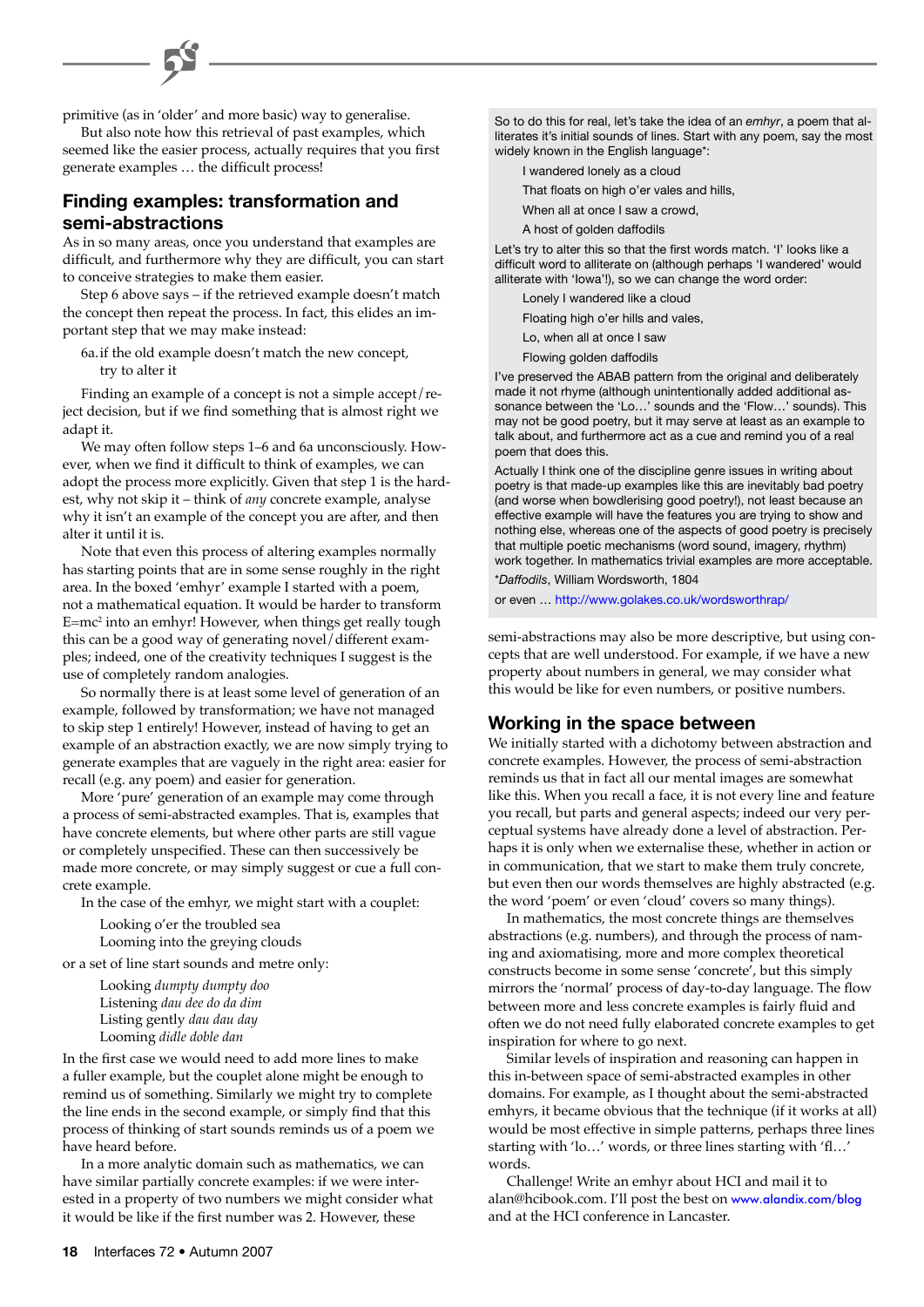# **Sam Horodezky**

# Experiencing design Sweetness in standards

It is not uncommon to hear from the cubicles of an everyday office a litany of stinging epithets directed towards Microsoft Windows. If only those tortured souls realised how lucky they are. Windows is not perfect, but the personal computer market has enjoyed a luxury unheard of in the mobile device space: a *de facto* user interface standard. Mobile device consumers are forced to use an unsavoury patchwork of user interfaces. The mobile marketplace offers little continuity across different phone models and carriers, and no consistency in user experience even on applications within the same device (the browser is the most notorious example). And the problem appears to be getting worse, since there are more and more entrants to the mobile market and an increasing assortment of features being pushed into the software.

How has it come to this? A brief history lesson is in order. Everyone knows that Apple, as a PC maker, decided to own the software and hardware together. And everyone also knows that IBM ceded control of the operating system and user interface to Microsoft. The mobile device marketplace steered clear of IBM's approach: for pragmatic and strategic reasons, manufacturers decided that the software layer was too important to give up to another party. Therefore phone manufacturers developed their unique user interfaces. Over time the phone manufacturers came to see the quality of the user interface as a strategic advantage for their brand, and became even more resistant to giving up control.

# *Users need to be able to pick a user interface platform and stick with it as they move from device to device.*

The carriers *also* concluded that the user interface was a strategic advantage. The carriers come from a position of great strength, since in most places in the world they are the business entity that actually sells the phone hardware to the end customer. What has ensued is a pitched battle between the phone manufacturers, who insist that the UI is central to their brand, and the carriers, who insist the same. With all these players claiming ownership of the UI, many flavours of different software enter and persist in the market.

Consumers have tolerated this state of affairs because they are largely insensitive to the user interface at the point of sale. Instead they pay much more attention to battery life, price, form factor, screen size, and quality of wireless service. This fact is illustrated by the unprecedented success in the United States of the RAZR, a phone with a unique sleek design but a ghastly user interface.

To return to the despondent Windows user, most PC users have access to a vast catalogue of non-Microsoft-created software, all of which is roughly consistent in its basic UI characteristics. Microsoft Windows has been around so long that even advanced features like drag-and-drop and keyboard-only access are requirements of any commercial-grade software. Every Microsoft application can rely on the user having a CTRL key, ALT key, ESC key, and many others. The result is a large ecosystem of Windows-compliant software created by thirteen-year-olds in

their garages and giant conglomerates alike; there is a corresponding raft of hardware components to flutter the heart of the most niche market consumer. This is a market economy in its fullest glory. If Windows is weak as a user interface solution, it has still spawned a wide and varied universe as a platform.

In stark contrast, although mobile phones have only around 20 buttons, only around 15 of them are standard (including 0-9, # and \*). The rest freely vary by model and carrier. The current state of affairs has to change: too much money is being left on the table.

In the developed world, revenue based on voice usage is on the decline. As a result, carriers in North America, Europe, and Asia have invested heavily in infrastructure to drive the adoption of data, known colloquially as '3G data'. The expectation is that a bigger slice of carriers' revenue will be based on data usage. European carriers like Orange and Vodafone have invested considerably into data-intensive services like Videotelephony, Push To Talk, and Radio Streaming. However, in each case, the carriers have already retreated or are in the process of retreating from these strategies. Any quotidian blogger already *knows* what people want to do: they want to browse, email, and IM. If current web trends are any signal, mapping applications, picture sharing, social networking, and video clip watching are also rising in popularity. The vehicles that will feed data uptake are already clear, but the means to harness them on the mobile device are still absent. The applications are already on the phone: just no one wants to use them!

Standardisation will address this critical problem. Users need to be able to pick a user interface platform and stick with it as they move from device to device. Developers of software for devices also need to be able to pick user interface platforms that have a long life. When companies write a browser client or an IM application, they need to be able to rely on a fixed set of screen sizes, buttons, and operating systems. Because the current marketplace is so fragmented, it is extremely difficult to write a third party application that integrates properly with a large number of devices.

The movement to standardisation is already afoot. Nokia continues to hold strong market share with a standardised set of UI solutions requiring fixed screen sizes and buttons. Windows Mobile is now gaining significant traction; it also requires a standard set of input and output hardware. Palm, Motorola, and LG have released devices carrying the Windows solution. For at least some devices, these high-profile and high-volume manufacturers have decided to give up their 'strategic interest' in UI development.

It is not yet clear where all the standards will come from and what they will be. Apple, Google, or Sony Ericsson may all yet have something to say on the matter. But consolidation on the UI front is coming, and even if an inferior solution wins, we will all be the better for it.

Sam Horodezky is Senior Manager of Human Factors at QUALCOMM Inc. His specialty is user interface theory and design for button-based mobile devices. Despite being an early adopter of the Macintosh, he uses Windows because he finds it more expedient to be carried by the tide than to risk drowning while swimming against it.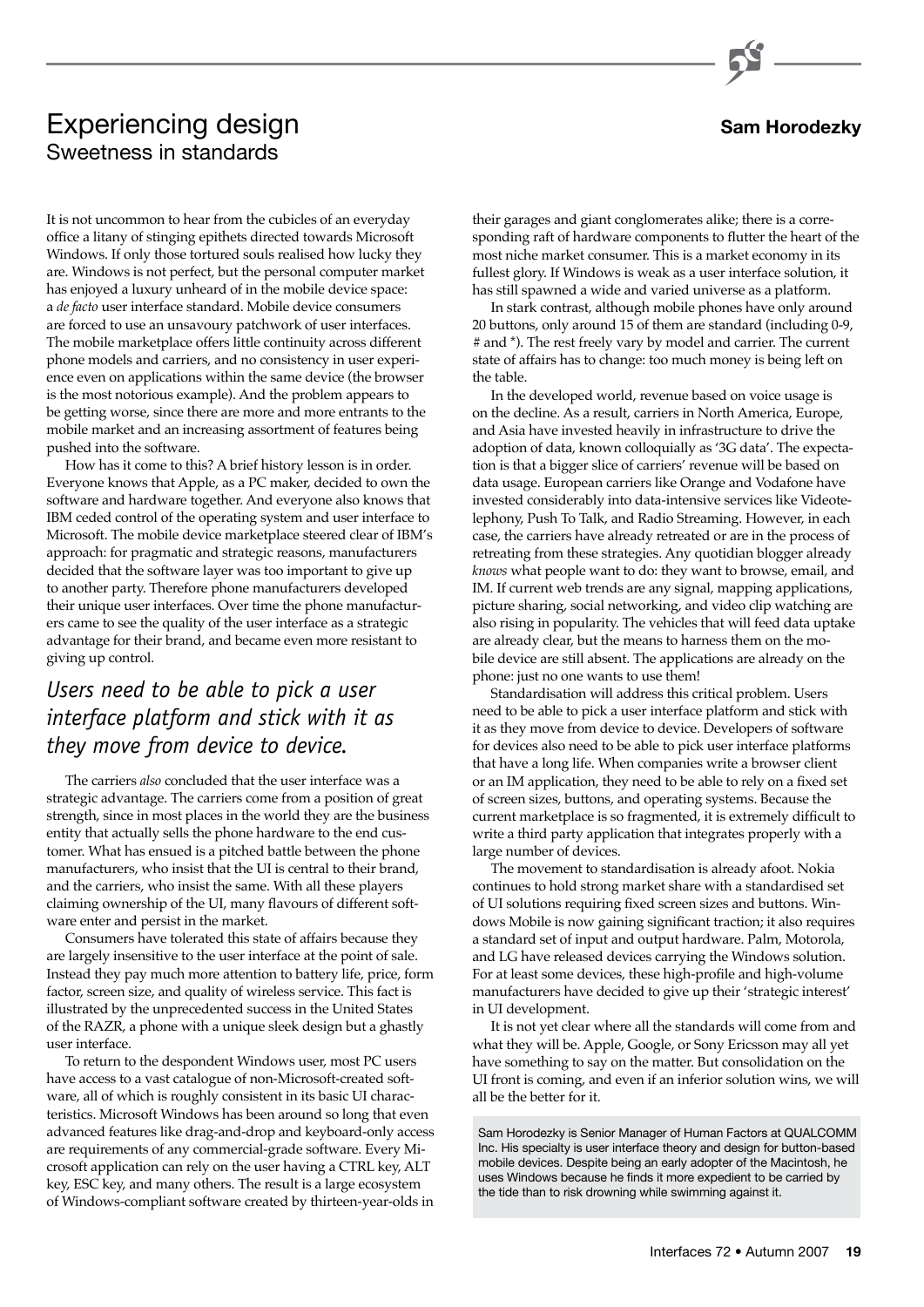# The increasing value of reflection A discussion of reflective HCI

#### *"As a technology designer, what do you do if technology is not the solution?"*

While designing collaborative electronic environments for nomadic teachers in Sweden, Sinna Lindquist began to doubt the role of technology and her role as a designer. She found the proposed computationally intensive designs to be somewhat excessive, possibly even futile, in the face of the teachers' more urgent needs [12]. Although technically possible, the technology was contextually inappropriate. Furthermore, the most interesting, but off-point, information disclosed by the teachers had nothing to do with the original design brief and had to be cast aside. Lindquist's experience is symptomatic of a broad conundrum for HCI practitioners and researchers: how do we account for conflicting or even contested perspectives, needs and agendas within the design and study of technological products, services and mediated experiences?

The kind of reflective questioning that Lindquist engaged in is crucial for today's technology-saturated environments and the field of HCI research. Whereas computer technology was once relegated to structured domains such as the office and was readily identifiable ("it's that big black box over there"), today's computational artifacts infiltrate the natural landscape, body, home, and city in less visible and defined manners. Beyond the expanded context of use there is also an extension of the role of technology: giving computers responsibility to facilitate and foster an ever-increasing range of personal and communal experiences such as helping us express emotions, develop intimacy, and even connect spiritually. The growing prevalence of and power afforded to technology in our everyday lives begs for a critical understanding of the current and future place of technology. Particularly, there is a need for a means of accounting for our roles as HCI researchers in shaping and assessing these technologies and the accompanying experiences they bring.

We propose that a practice of reflective HCI provides the means to address this technological flux and the social, political and ethical challenges that confront HCI researchers and practitioners today. Through a reflective stance, HCI practitioners open up what is considered worth designing for and expand the range of methods and attendant theories for designing and assessing systems. A practice of reflective HCI raises awareness of, and at times challenges, assumptions and agendas that are driving the field of HCI but may be hidden or taken for granted. More broadly then, a reflective stance in HCI promotes thinking critically about HCI as a field, and importantly, applying the insights that result from such critical thinking to the design and assessment of computational systems.

In this essay, we sketch an outline of reflective HCI by tracing the growing value and application of reflection in action. Through this discussion, we demonstrate how a reflective stance contributes to and advances HCI research by broadening the possible field of inquiry and effect.

### **Reflection on design and use**

Reflection as a critical practice during the design process, and reflection on the eventual impact of a particular design, are perhaps the most familiar applications of reflection to the HCI community. Reflection on the design of systems and their eventual use, for instance, is a core value of computer-supported cooperative work (CSCW) and participatory design [e.g. 2, 8, 10, 19]. In these domains, researchers and practitioners look not simply at the point of contact between the user and machine, but at the surrounding politics of design, bringing users and designers together in questioning the political and cultural assumptions of technology.

More recently, with the focus in HCI moving beyond the domain of work as the primary site of interest, researchers and practitioners have argued again for the importance of reflection [6, 14]. The importance of reflection is today championed not only by researchers whose goal is to expose the politics of design, but also by researchers seeking to improve the practical utility of their designs. Mankoff [13], for example, describes how web site design for the general population can be improved by reflecting on hidden biases and assumptions that systematically exclude use by people with disabilities. In addition to reflecting on the design and use of systems at the level of the single design case, reflection is also a critical component for HCI as a field of study. As Dourish argued [6], the field of HCI can be advanced through research that is not directed solely at iteratively improving or informing the next round of design. Instead the particularities of a system design or use can lead us to broader reflections about the design space in general. Dourish draws on Suchman's qualification [20] that ethnography seeks to draw out, respect, and amplify local practices rather than solely represent them for the purpose of design.

There is also movement within HCI to reflect on the myriad of methods and theories at play across design cases [5,6,16]. HCI as a field continues to grow by absorbing practices from other disciplines as diverse as cognitive science, anthropology, and art. This diversity provides a prime opportunity for reflection about the original design and use of these theories or methods, how cultural or social assumptions might be built into them, and how certain methods may be adapted in their appropriation. However, although the potential for such reflection exists, the act of such reflection is rarely discussed. For example, in a recent analysis of the uptake of cultural probes in HCI, the authors [4] highlighted how many attributes of the original cultural probes methodology were simply left behind and others were modified, and there was little or no discussion about the possible implications of this selective appropriation.

The reflective stance described thus far has focused on the foundations and spread of reflection on the design and use of systems as a valued activity in HCI. In the following sections, we will explore how this reflective stance is being extended in new directions: from reflection *on* a system and its use to reflection *through* the system and *through* its use. In the first case, we explore reflection as the outcome of a design process, and in the second, reflection as the objective of a designed system.

### **Reflection through design**

One familiar way of conceptualising reflection through design is the reflection-in-action approach described by Donald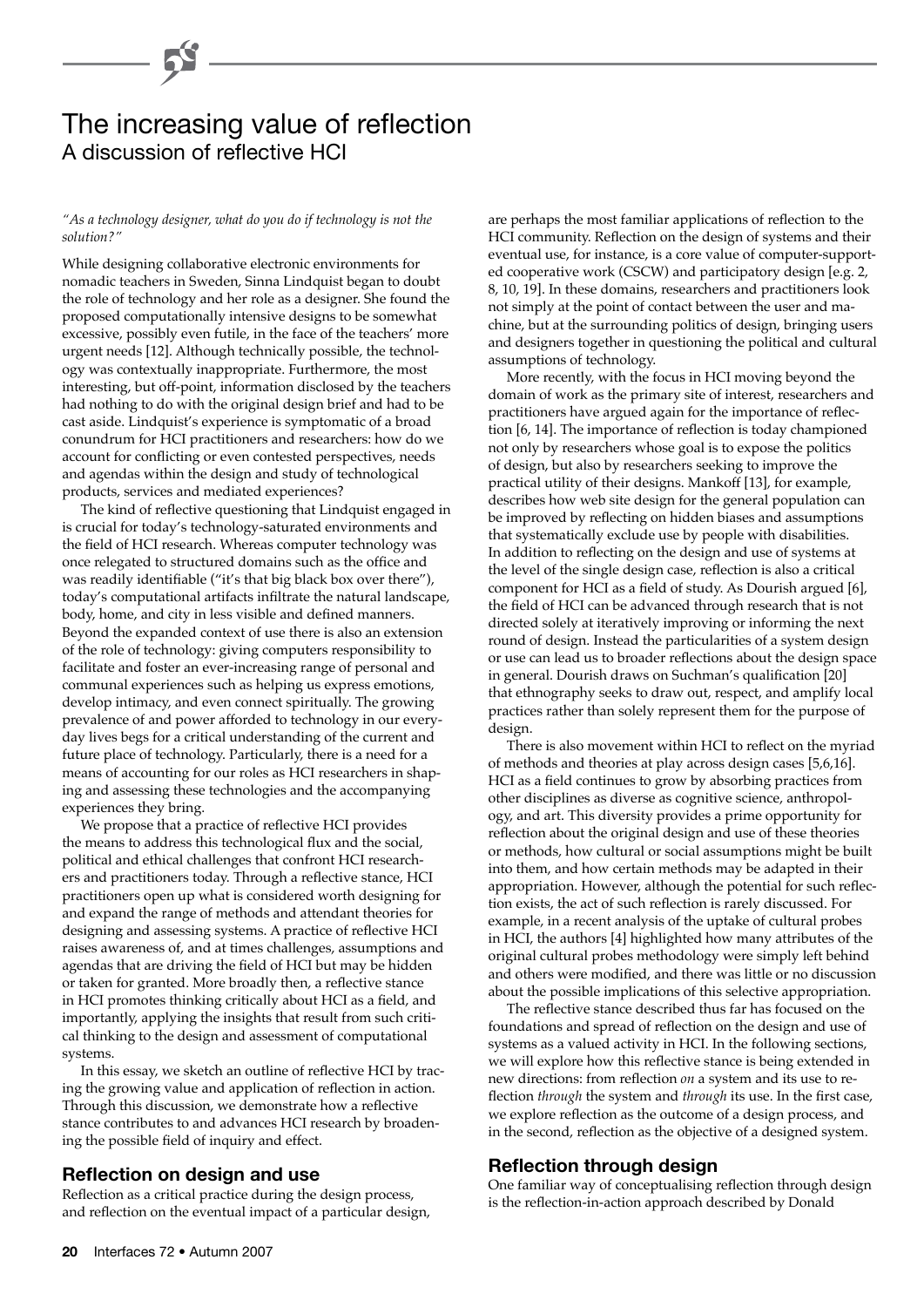# **Kirsten Boehner, Carl DiSalvo, Mads Bødker, Rogério De Paula**

Schön in *The Reflective Practitioner* [15]. Schön's descriptions of designers reflecting on and responding to the back talk of the environment continue to be influential to the field of design and design research. In this conceptualisation, the designer is positioned as an improviser dynamically moulding the design brief to the situation at hand. Central to reflection through design is the notion that critical thought concerning the assumptions behind any design process or product, particularly reconsidering prior design decisions and foundational beliefs, has the potential to lead to valuable insights and meaningful inventions of and with computational technologies.

Relatively recent activities, most notably the practices of critical design, have taken this notion of reflection-in-action and advanced it into contemporary contexts and problems, particularly in regards to the design of computational products and services and computationally mediated experiences. The phrase critical design was coined by Anthony Dunne and Fiona Raby [7] at the Royal College of Art in the mid-1990s to set apart a distinctive kind of design practice. According to Dunne and Raby, critical design is about designing products to ask questions, rather than provide solutions; it is about using design to discover and raise issues in society and culture, particularly in relation to design, and to demonstrate those issues rather than resolving them. This conceptualisation of reflection through design is perhaps less familiar to HCI practitioners. Whereas with Schön's reflection-in-action, reflection is a technique for advancing new and better solutions, for Dunne and Raby reflection is a technique for asking new questions. Whereas with Schön the designer is an improviser, with Dunne and Raby the designer is a provocateur.

Critical design exaggerates the reflective practice described by Schön through two primary tactics. First, these emerging practices make the reflective aspects of the design process explicit and bring them to the forefront of the product. That is, the reflection that is often 'backstage' to the design process becomes overtly embodied and referenced in the material manifestation of the designed artifact or system. For example, in Jofish Kaye's Intimate Objects projects [11] the quandary of how to evaluate private personal communications media is made explicit to participants through the unconventional survey mechanisms, such as asking provocative or difficult to answer questions. Second, these practices extend the reflection beyond the design process and the poetics of the artifact to include the socio-technical system that the artifact or system is embedded in. This is evident in The Double Deck Desk designed by Bill Gaver, Andrew Boucher, Sarah Pennington, and Brendan Walker [9], which brings into relief the issues and experiences of the contemporary white-collar workforce.

An important aspect of the agenda of critical design, as expressed by Dunne and Raby, is the desire to employ these tactics not for shock value or for the sake of difference, but to advance the field. As envisioned and practiced by Dunne and Raby, critical design is located within a product design programme and agenda. It assumes and situates design as the mode of critique, emphasising aesthetics (in admittedly a broad sense of aesthetics to include the aesthetics of use in addition to visual appearance). The goal of critical design is to simultaneously broaden the scope of lived experience through design, as well as to broaden the scope of design by extending it to uncommon lived experiences. Likewise, reflection through design in the context of reflective HCI locates the mode of critique in technology. Thus the goal of reflection through design is to broaden the scope of our experience with technology by *inventing* and *developing* prototypes of new applications, modes of interacting with, and contexts of use for, computational technology.

Reflection through design in the context of HCI serves to produce a kind of embodied evidence of the assumptions and practices implicit in the design process and the resulting products. This evidence, in the form of a system, an artifact or even simply a proposal, becomes an object of consideration, that is, of reflection, for those who view it. In this sense, the reflective object begs reflection in the audience. In this way, reflection through design gives way to a discussion of reflection through use – extending Schön's notion of the reflective practitioner to the prospect of a reflective user.

#### **Reflection through use**

Whereas the activity of reflecting through design is primarily geared at provoking designers to rethink the design space, the activity of reflecting through use draws users into this critical analysis and questioning of the existing design space and the products that fill it. This is perhaps the newest growth area for reflection in HCI and has been coined as 'reflective design' [18]. There is a history of designing tools to facilitate reflection by the user on different problem spaces (e.g. decision support systems) and there is a history in participatory design of engaging users in reflecting on the design of a particular system. What we mean by systems that provoke reflection through use, however, are systems that are intentionally designed so that through using the system the user is compelled to reflect on its use, design, and implications.

The Influencing Machine by Sengers et al. [17] is an example of a design for provoking reflection by users. The system consists of a mailbox into which users feed emotionally evocative postcards. Based on how these cards are 'read' by the system, different images and sounds are projected into the room that in turn are 'read' by the users. Originally the system was intended more as a kind of critical design artifact as described above – as a way of pushing the limits of affective computing and the perceived capability of capturing emotional valence into code. However, as people began to play with the system, the designers found the users' questions and interpretations set a slightly modified agenda. In particular, users were asking whether or not they were influencing the system in its emotional display or whether the system was trying to influence them and their emotional reaction. Ultimately the designers hoped users would use this question of influence as a springboard toward pondering what it would mean in the first place for a machine to 'have' emotions and what it would mean for a machine to affect them emotionally.

Questioning the line of autonomy between user and system is also the objective of the DELCA project from the University of Copenhagen [3]. DELCA stands for Disembodied Location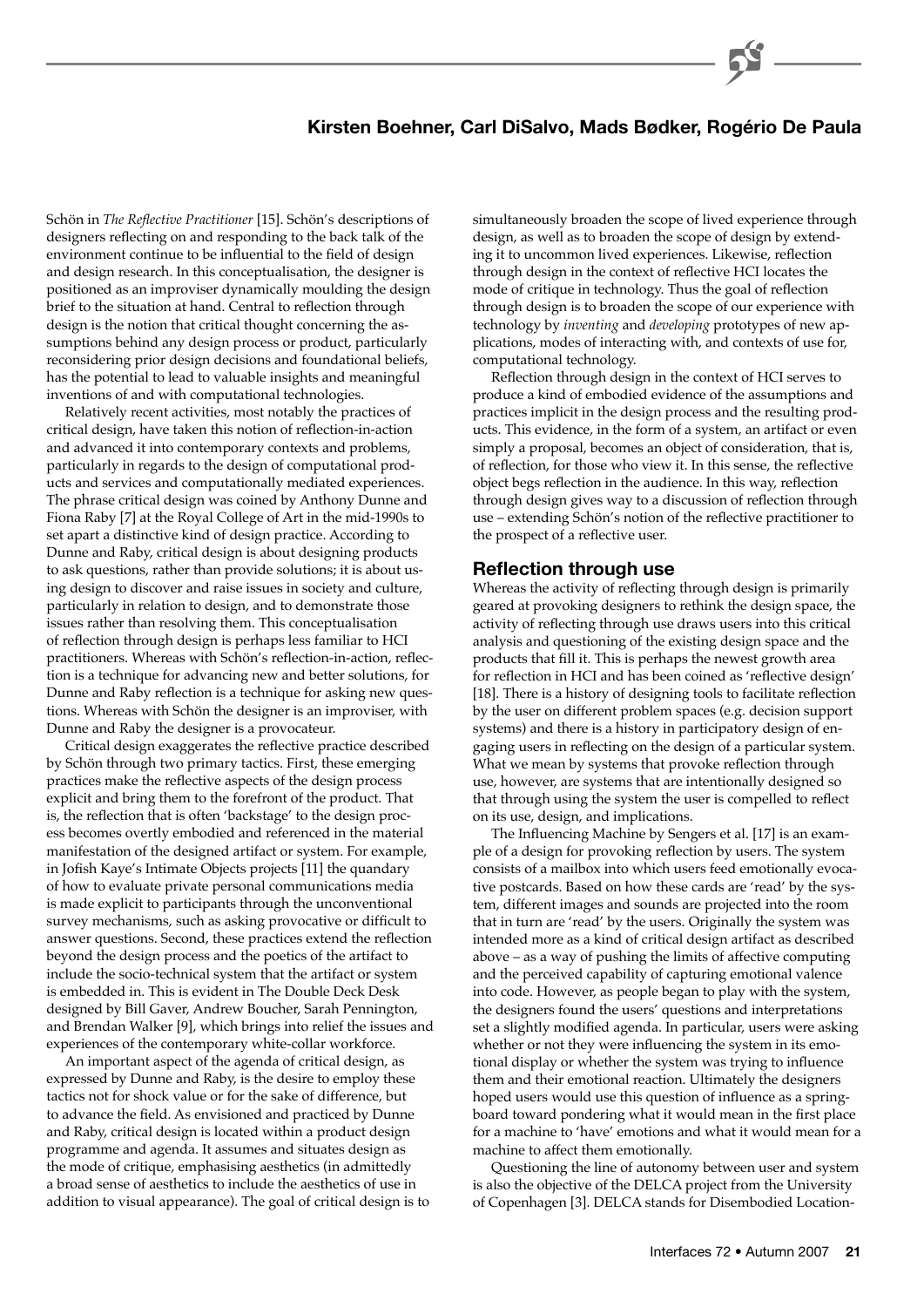specific Conversational Agents, and consists of an audio voice (and occasionally a small accompanying image) that rides the users' network to offer various commentaries and assistance from a range of platforms such as the PDA, mobile phone, or computer. The DELCAs are designed as auditory ghosts in contrast to the very visual, and proposed autonomy of, existing computerised conversational agents. The DELCA named HALT (a play on HAL9000) is designed primarily to stimulate reflection by users on issues of networking security and surveillance. In other words, as a computer-based entity, the DELCA encourages questioning of its computerised nature: its role, design, and the overall computer environment.

In both of these examples of reflective design, the intention is for users to question the parameters of the design space – in the first case in terms of affective computing, and in the second in terms of ubiquitous computing. Both projects also employ similar strategies for provoking reflection – such as the use of ambiguity in the representation in order to signal to users their role in the interpretive process. Reflective design in general shares many of the same strategies as the practice of critical design discussed above – strategies such as ambiguity, defamiliarisation, exaggeration, translucency, incongruity, and humour. The strategies of critical design must be used with a degree of care, however, in a reflective design object, as the goal is to draw users into the questioning process, as opposed to alienating them by making designs preachy or obtuse. In this way, reflective design – or the goal of promoting reflection through use – sits somewhere in between critical design and participatory design. All three of these areas of reflection, whether on the design and use of systems, through the design of a system, or through the use of a system, demonstrate the spread of reflection as a critical pillar in advancing HCI as a field.

### **Advancing reflection**

The call for disclosing the reflective process as part of the design story was one of the themes in the most recent Reflective HCI workshop [16]. Participants noted how although there is recognition of the value of reflection for the design process and for assessing a designed system in use, there is less of a shared value in disclosing this reflective process in mainstream HCI publications. For example, people may discuss informally how the different procedures of institutional review boards or funding agencies might influence what research gets done and how, but there is rarely room for such a discussion in the publication of a journal or conference article. There is also little documentation of the work that happens throughout the course of a project such as the inevitable trade-offs that are made when the design and evaluation process do not occur according to plan. What is desired instead in a journal article is a clean narrative of objectives, design, evaluation and results. The discussion focuses on what happened, but much of the interesting information, such as why certain methods were chosen over others, is given much less space for questioning. With a reflective stance, however, the messiness of this ancillary information [12] is valued as much as the eventual design.

Beyond adopting a reflective stance we believe that reflective HCI as a distinctive practice should be established and promoted as a standard element within the expansive register of HCI research and education. Regardless of whether reflective HCI remains on the margins of the field, it is a productive component of HCI discourse, contributing to the intellectual as well as material standing and trajectory of the field. The

challenge at hand is to discover ways to support reflective HCI within existing structures and to advance reflective HCI through pedagogical forums.

One way to support reflective HCI within existing structures is to establish it as a category within conference and journal publications. Like all categorisation, this would serve to situate the scholarship in relation to other HCI research practices, as well as in relation to a body of external discourses with which it intersects. It would also serve the important function of building a coherent collection of related works to be referenced and extended upon. It is important to note, however, that establishing reflective HCI as a category within conference and journal publications is not reifying the practice of reflective HCI. Just as 'design' is a category that accepts a plurality of methods, techniques, subjects, and outcomes, so too should the category of reflective HCI. Whether or not there is a need for distinctions between reflective assessment, reflection through design, or prompting reflection in use, is unknown and will depend on the future course of reflective HCI as a larger endeavour.

With all forms of research and scholarship, ideas and practices are advanced through education as well as publication. As reflective HCI continues to be articulated and expressed within the academic context, what is needed to further the effort are exemplars of the teaching and learning of reflective HCI. Of course, education and publications reinforce and extend one another: as we publish more our resources for teaching expand, and as we teach more we, and our students, discover the opportunities for substantive research. While the reflective stance is accepted and common in traditional arts-based design education and discourse, it is not so in engineering and computer science education and discourse. This is significant because it is these pedagogies and practices that have, historically, shaped the field of HCI design. As Rick Alterman noted in his contribution to the 2006 Reflective HCI workshop at CHI [1], one challenge to teaching reflective HCI is the entrenched cultures of computer science and humanities departments – both of these cultures often view the other with suspicion. What is needed is an increased effort to integrate these cultures, not to 'dilute' either, but to strengthen both by developing hybrid practices, reflective HCI being key among them.

### **Conclusion**

Although it may be tempting to suggest that critical analysis and practical design are separate domains of practice, at root both involve reflection on the situation and the implications of intervention. Anyone who examines the complexity of an environment before (and after) introducing a new system is reflecting on the design and use of technology. What we would argue is happening with the activity of reflection in HCI, however, is that its value and visibility as an explicitly reflective stance is increasing both in terms of improving practical designs and in terms of advancing the field itself.

In this essay we have explored the foundations of a reflective HCI that began with critical assessment of the assumptions and trade-offs underlying the design process and the evolving implications of use. We suggest that the importance of this critical reflective stance has become even more essential as technology proliferates into ever more intimate and in some cases invisible applications. We have also identified how the practice of reflection on design and use can be extended across individual design cases in order to advance the theories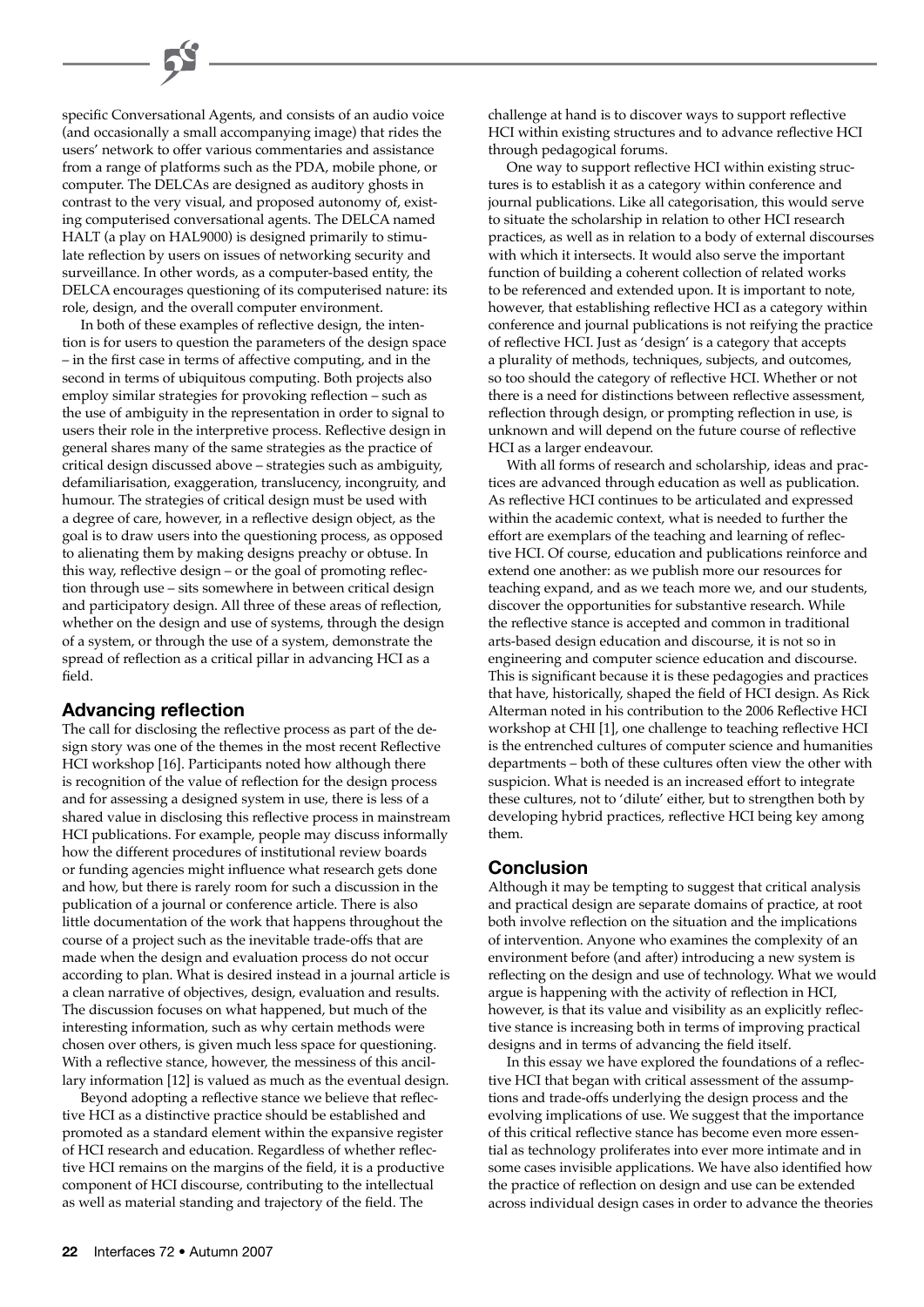

and methods of HCI as a field. Although all design involves reflection, this reflective practice is not always seen as valid or worthy of documentation and discussion. As such, it is rarely disclosed in formal publications. As the value of reflection increases in HCI we see such contributions as becoming more valued. Finally, we presented two new directions where reflection is shaping new practices in HCI. The first is reflection through design, exemplified by work such as critical design, and the second is reflection through use, exemplified by reflective design. The former uses built systems as a way to critique, question, and in some cases transform the design space. The latter holds these same objectives but also strives to include users in this questioning process.

In summary, reflective HCI is a principled way of critically and productively engaging in all HCI practices whether this is the development of theory, the implementation of a system, or the critique of applications. Through underscoring the value of reflection and its role in HCI, we believe the efficacy of our future designs increases and the potential growth for our field expands. Reflective HCI is not a contrarian position, but rather an approach that advances research and opens the space of possibilities for design activities and informed analysis.

### **References**

- 1 Alterman, R., 2006. The Impact of Reflective HCI on Teaching in the Classroom. Presented at the *Reflective HCI Workshop, CHI 2006*.
- 2 Bødker, S., 1991. *Through the Interface: A Human Activity Approach to User Interface Design*. Erlbaum.
- 3 Bødker, M., 2006. Dealing with Pervasive Uncertainty: Trust, Digital Environments and Reflective HCI. Presented at the *Reflective HCI Workshop, CHI 2006*.
- 4 Boehner, K., Vertesi, J., Sengers, P., & Dourish, P., 2007. How HCI Interprets the Probes. In *Proceedings of CHI 2007,* 1077–1086. ACM Press.
- 5 Dourish, P., Finlay, J., Sengers, P., Wright, P., 2004. Reflective HCI: towards a critical technical practice. *Extended abstracts of CHI 2004*, 1683–1686.
- 6 Dourish, P., 2006. Implications for Design. *Proceedings of CHI 2006*, 541–550.
- 7 Dunne, A. & Raby, F., 2001. *Design Noir: The Secret Life of Objects*. Basel: Birkhauser Press.
- 8 Ehn, P., 1992. Scandinavian design: On participation and skill. In P.S. Adler & T.A. Winograd (eds), *Usability: Turning technologies into tools*, 96–132. Oxford University Press NY.
- 9 Gaver, W. & Boucher, A., 2003. Evaluating the Double Deck Desk. *Proceedings of HCI International 2003*.
- 10 Greenbaum, J. & Kyng, M., 1991. *Design at work*. Erlbaum.
- 11 Kaye, J.'J.', Levitt, M.K., Nevins, J., Golden, J., & Schmidt, V., 2005. Communicating Intimacy One Bit At A Time. E*xt. Abs. CHI '05*, 1529–1532.
- 12 Lindquist, S., Bogdan, C., Groth, K., Sandor, O., and Sundblad, Y., 2006. What do you do with the insights you get from a field that is not addressing 'ordinary' HCI related topics, that was not part of your task and performance, but nevertheless are so important that you can't just leave it behind? Presented at the *Reflective HCI Workshop, CHI 2006*.
- 13 Mankoff, J., 2006. Applying ethics to the practice, research, and teaching of Human Computer Interaction. Presented at the *Reflective HCI Workshop*, CHI 2006.
- 14 McCarthy, J. & Wright, P., 2004. *Technology as Experience*. Cambridge: MIT Press.
- 15 Schön, D., 1983. *The Reflective Practitioner*. New York: Basic Books.
- 16 Sengers, P., McCarthy, J., & Dourish, P., 2006. Reflective HCI: articulating an agenda for critical practice. *Extended Abstracts of CHI 2006*, 1683–1686.
- 17 Sengers, P., Liesendahl, R., Magar, W., Seibert, C., Müller, B., Joachims, T., Geng, W., Martensson, P., & Höök, K., 2002. The Enigmatics of Affect. P*roceedings of DIS'02*. London, England.
- 18 Sengers, P., Boehner, K., David, S., and Kaye, J., 2005. Reflective Design. *Proceedings of Critical Computing*, 49–58.
- 19 Suchman, L., 1987. *Plans and Situated Actions*. Cambridge: Cambridge University Press.
- 20 Suchman, L., 2002. Practice-Based Design of Information Systems: Notes from the Hyperdeveloped World. *The Information Society*, **18**, 139–144.
- 21 Winograd, T. & Flores, F., 1986. *Understanding Computers and Cognition*. Norwood, NJ: Ablex Publishing.



# One-day and two-day workshops at HCI2007, Lancaster University UK

For further details and registration information, see **http://www.bcs-hci.org.uk/hci2007/programme/workshop/**

*Sunday 2 September – Monday 3 September*

2nd International Workshop on Physicality

*Monday 3 September*

International Workshop on Ubiquitous and Collaborative Computing (iUBICOM)

Design, Use and Experience of E-Learning Systems

International Workshop on Usability of User Interfaces: From Monomodal to Multimodal

Towards a UX Manifesto

Designing for Attention

*Tuesday 4 September*

2nd International Workshop on Formal Methods for Interactive Systems (FMIS2007)

Designing human centred technologies for the developing world

The End of Cognition?

Emotion in HCI

From HCI to Media Experience: Methodological Implications

Supporting Human Memory with Interactive Systems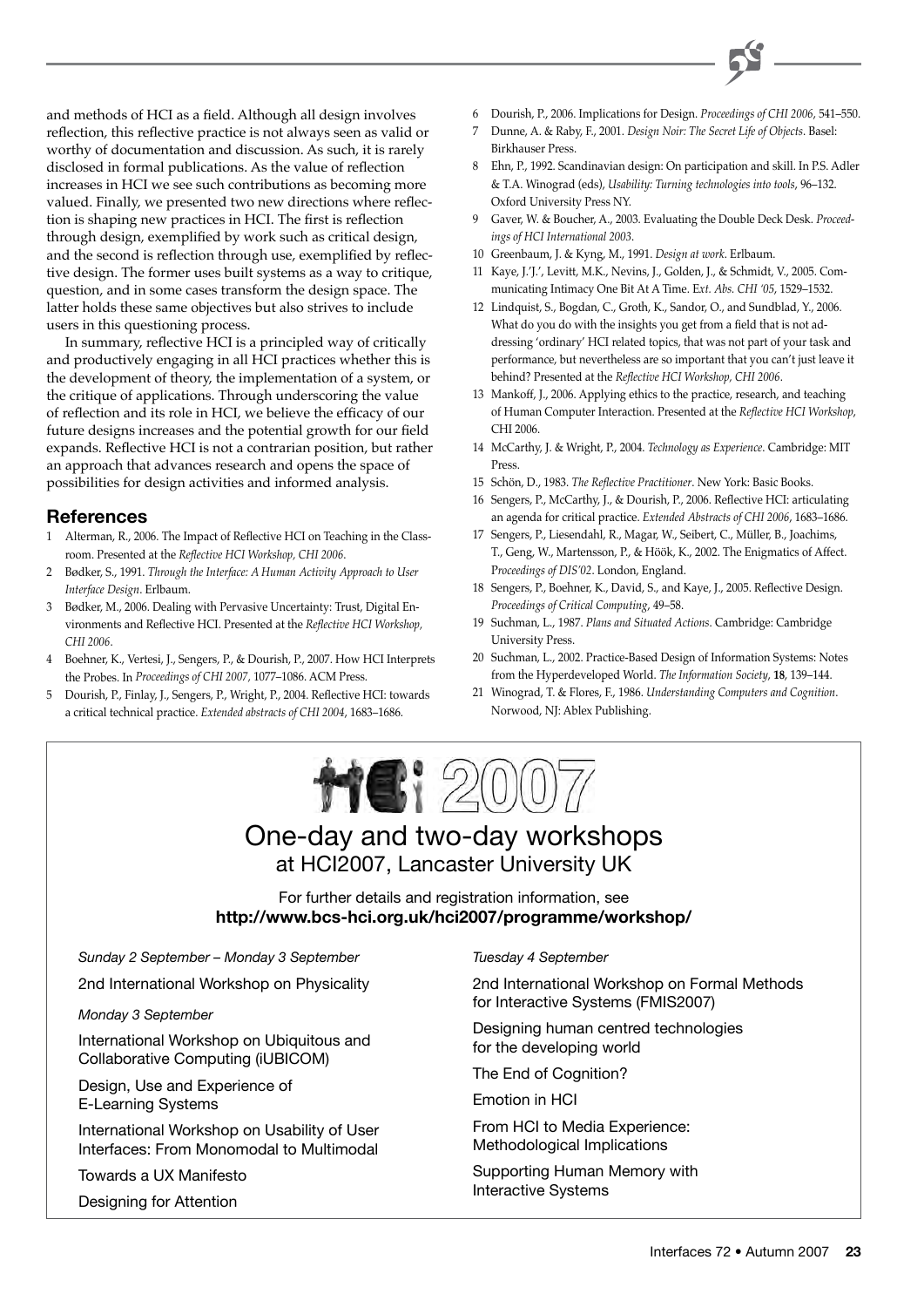# *Interfaces* Reviews

We have two interesting books reviewed in this edition.

In the first review, Peter Wright (Sheffield Hallam University) presents his views on the second revised 2007 edition of the book *Interaction Design: Beyond human–computer interaction* by Sharp, Rogers and Preece. James Woudhuysen of DeMontfort University has reviewed the book *Total interaction: theory and practice of a new paradigm for the design disciplines* and raised some interesting thoughts on interaction design and the failure of post-modernism. This second book edited by Gerhard M. Buurman is a compilation of essays by experts engaged in aesthetic disciplines and product design.

On behalf of *Interfaces*, I would like to convey our thanks to both the reviewers, Peter Wright and James Woudhuysen, for sharing their insights on the two books with us.

I hope you enjoy the reviews. Please contact me if you want to review a book, or have come across a book that you think should be reviewed, or if you have published a book yourself recently. I very much look forward to your contributions, views and ideas. Many thanks.

Shailey Minocha S.Minocha@open.ac.uk

#### *Interaction Design:*

*Beyond human–computer interaction* H. Sharp, Y. Rogers and J. Preece John Wiley and & Sons Ltd 2nd revised edition January 2007

The first thing to strike you about the new edition of *Interaction Design* is that it is much thicker than the first edition and the second thing is the abundance of colour plates distributed throughout its pages.

On looking at the contents page, the chapter and section titles look familiar, making navigation easy, but some interesting restructuring has gone on. In particular, the topics of 'Interfaces and Interactions', 'Data Gathering', and 'Data Analysis', which previously had been sections within chapters, have now become chapters in their own right. In addition, the 'Affective Aspects' chapter and 'Evaluation' chapters have been expanded.

The new 'Interfaces and Interactions' chapter now takes a more leisurely tour of WIMP and GUI interfaces, formfilling and so on, and gets down to some detail on icon design with colour examples from Mac OS X. There is an historical slant on this topic, which will give students a sense of what's been achieved, but the colour plates and descriptions of advanced interfaces will give them a real sense of an up-to-date and alive book. The perennial problem of terminology – paradigms, types, styles, genres, or whatever these things should be called, is once again tackled gallantly.

The 'Affective Aspects' chapter deals with issues ranging from expressive interfaces, through users' emotional

responses and anthropomorphism, to issues of persuasive technologies. It includes illustrations of virtual pets, avatars and intelligent agents that give it a contemporary feel. It also has a new section on the theories of emotion, affect and experience that are beginning to emerge. One of the issues noticeable by its absence (but this is common to HCI text books more generally, so its hardly a fair criticism) is a consideration of ethical and political issues of social computing and ubicomp technologies. Internet fraud, identity theft, pornography on the web, data trails and the surveillance society, are perhaps hard subjects to deal with, but there is a need for some critical reflection on these issues in the context of the human-centred design of emerging digital technologies.

I value the fact that separate chapters are now devoted to 'Data Gathering', and 'Data Analysis', and that these are separated from both evaluation and requirements. I think this is a great step forward. User research is an integral part of human-centred design, but it has its foundations outside of HCI, and it is a complex area that requires careful and critical attention. The relative value of qualitative and quantitative methods, the difference between *design* research and *psychological* or *social* research for example, are topics that students need to appreciate. The new edition provides a critical perspective on such issues, but also manages to provide detailed help with procedural issues (e.g. how to run an interview, what kind of questionnaire responses to elicit and why, etc.). There are lots of examples and activities that teachers can draw upon to help students to design

and run a user-research project.

The 'Data Analysis' chapter provides a useful introduction to principles of both quantitative and qualitative analysis without getting bogged down in detail. Simple but essential distinctions between mean, modes and medians and the idea of means and deviations are conveyed in a commonsense way. The value of graphical visualisations is also demonstrated. Qualitative data analysis is explained simply, and different approaches are highlighted and contrasted. Data coding is illustrated with real-world HCI examples that give it immediate relevance. Various approaches to structuring a qualitative analysis are offered. These include Distributed Cognition and Activity Theory, which provide a link back into HCI theory. Grounded Theory Analysis is also included here. This is a central approach to qualitative data analysis, and it is good to see it explained so well. But for me, it sits strangely alongside Distributed Cognition and Activity Theory.

Like other sections throughout the book, the evaluation section has been extended and improved by the addition of more case studies including the evaluation of cell phones for use by different world markets, the evaluation of affective aspects of interaction, and the evaluation of ambient displays with multiple modes of interaction. The usability testing section provides a detailed description of both lab-based and field testing with many illustrative examples. There is even a box about the thorny question of how many users?

Overall the book is an excellent textbook with a modern feel and an engaging style. Together with the updated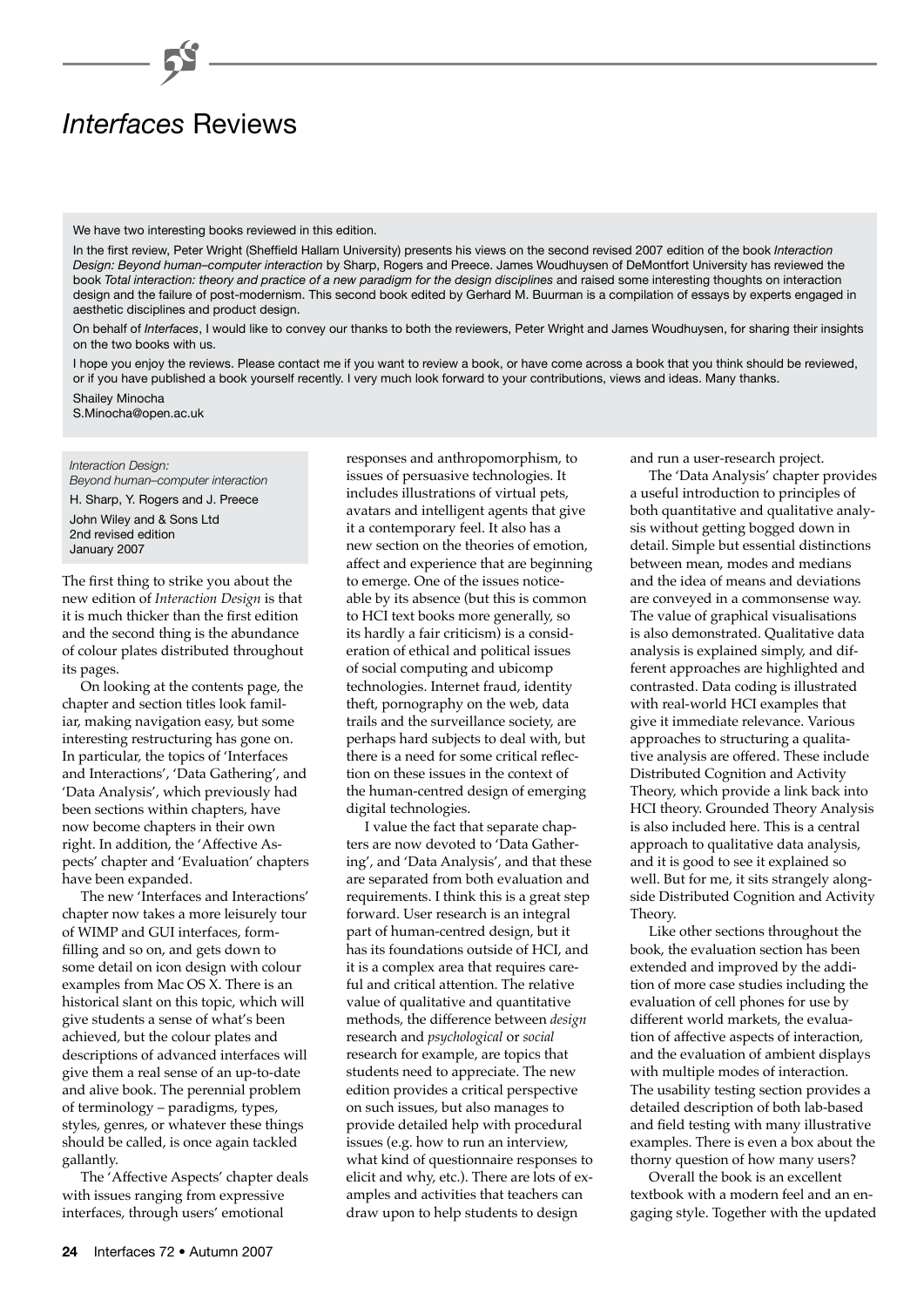

web site, it provides an excellent textbook for those HCI teachers interested in teaching HCI as an interdisciplinary but strongly user-centred discipline.

#### Reviewed by

**Peter Wright** 

Professor of Human-Centred Design Art and Design Research Centre Cultural, Communications and Computing Research Institute Sheffield Hallam University

*Total Interaction: Theory and practice of a new paradigm for the design disciplines* Gerhard M. Buurman (editor)

Birkhauser, Verlag AG

November 2005

In his foreword, Professor Gerhard M Buurman, who runs the interaction design programme at the University of Applied Sciences and Arts, Zurich, says that this book aims to provide a comprehensive definition of the concept of interaction design, and, also, to 'define our solutions'.

Buurman goes on to attack the position on interaction design that, he says, is 'commonly found in the Englishspeaking countries' as 'confusing'. He argues that Anglo-Saxon interaction design focuses on control of the steps involved in computer use. Conversely, the 'European tradition' focuses on the design-aesthetic dimensions of the problem.

Over 367 pages, a few misspellings are forgivable (e.g. Lev Manovich's otherwise excellent essay on Flash refers to *Lora Craft* on page 73). But this book also displays a sloppy attitude to words, back-up arguments, footnotes and the visual representation of the thematic links between different chapters.

The translators have battled hard to create clarity but have been thwarted by obscurantist, post-modern thought and language. Links to the real world of commercial design are scarce, and instead fierce, brief and elusive assertions are made against adversaries, many of whom are not even named. Footnotes often quote sources from the 1990s, on issues around which there have naturally been important developments since that time. The diagrams

setting out the place of each chapter in the whole book are almost unreadable.

For all these faults, the book does contain some genuine nuggets of brilliance. At least Buurman notes that the famed porosity that now exists between different design disciplines means that 'out of our own insecurity, we forge creative yet (mostly) arbitrary links from one subject or branch of science to another'. He is right about the arbitrariness and relativism that now prevails in design, and even in the sciences. And though I might cavil at his insistence that interactivity must be entertaining, it is about 'intelligent, situationadapted interrelations between systems and users'. Finally, the maxim that form should follow function certainly applies to interaction design, as Buurman says.

In the opening chapter, Michael Friedewald, project director at Karlsruhe's Fraunhofer Institute, also combines brilliance with some highly questionable assertions. He gives a wonderful history of the contributions of Vannevar Bush, Doug Engelbart and Alan Kay to HCI, showing in particular the debt owed by Kay to Marshall McLuhan and Seymour Papert (well, we all have problems).

However, Friedewald is dismissive not just of technological determinism, but also unnamed 'social' determinists, who, he says, are guilty of reducing technology and society 'to a linear system with fixed cause and effect'. Rather, Friedewald insists that we see science and technology 'as a culture with its own rationale of individual development'.

It is left to Kiel aesthetics professor Norbert M Schmitz to show what that means. Echoing the French postmodern sociologist Pierre Bourdieu, Schmitz holds that design is a form of 'symbolic capital'. It is never only about being better and more beautiful, but – 'above all' – about being different and new.

So design is not about progress but rather about difference: it emerged not with the industrial revolution and the development of a division of labour, as one might imagine, but with 'modern science, an independent system of art, capitalism and many other fields

of instrumentally rational action in the Early Middle Ages in the cultural centers of Flanders and Italy'. It also emerged 'far back into an era predating the beginnings of modern industrial culture'. And interaction design? It 'can be understood as the expression of a qualitatively new and specific communicative relationship in a post-industrial society'. Thus, much less than industrial design, it is 'less and less tied to location and material costs'.

There we have it. Once one lives in a post-industrial society, there is really no need to think about all the time that is today spent at work developing new kinds of human–computer interaction, or the money equivalent of that time. Instead, all that is solid melts into air. As Buurman says in his own essay,

The new media-based information and transaction systems enable participatory structures, since they dissolve or minimize the traditional relationships between producer and consumer, author and reader, designer and user. If we are all able to acquire, understand and use these new technologies, there is great potential for creating societies that consist solely of authors, designers, producers and other artistically creative individuals.

In 'Visual perception and virtual worlds', Bern University Professor Bernd Kersten has much more to offer. First, he presents a wonderful illustration of coloured cogwheel-like forms, which fairly make your eyes go loopy. He then gives an excellent treatment of cognition in general, and the role of colour and of the face in particular. Like music specialist Daniel Hug's later chapter on the enormous power of sound in interaction design, Kersten's chapter is recommended.

In this book, the later chapters on special *technologies* associated with interfaces – simulations, chemical reactions, a kind of joystick, and educational robots – are, characteristically, the most impenetrable to this reader. That confirms that, sadly, *Total Interaction* fails in its stated ambition.

For me this is little surprise. Why? Because post-modernism, its language and its innumeracy cannot be comprehensive, any more than it can define real solutions – about interaction design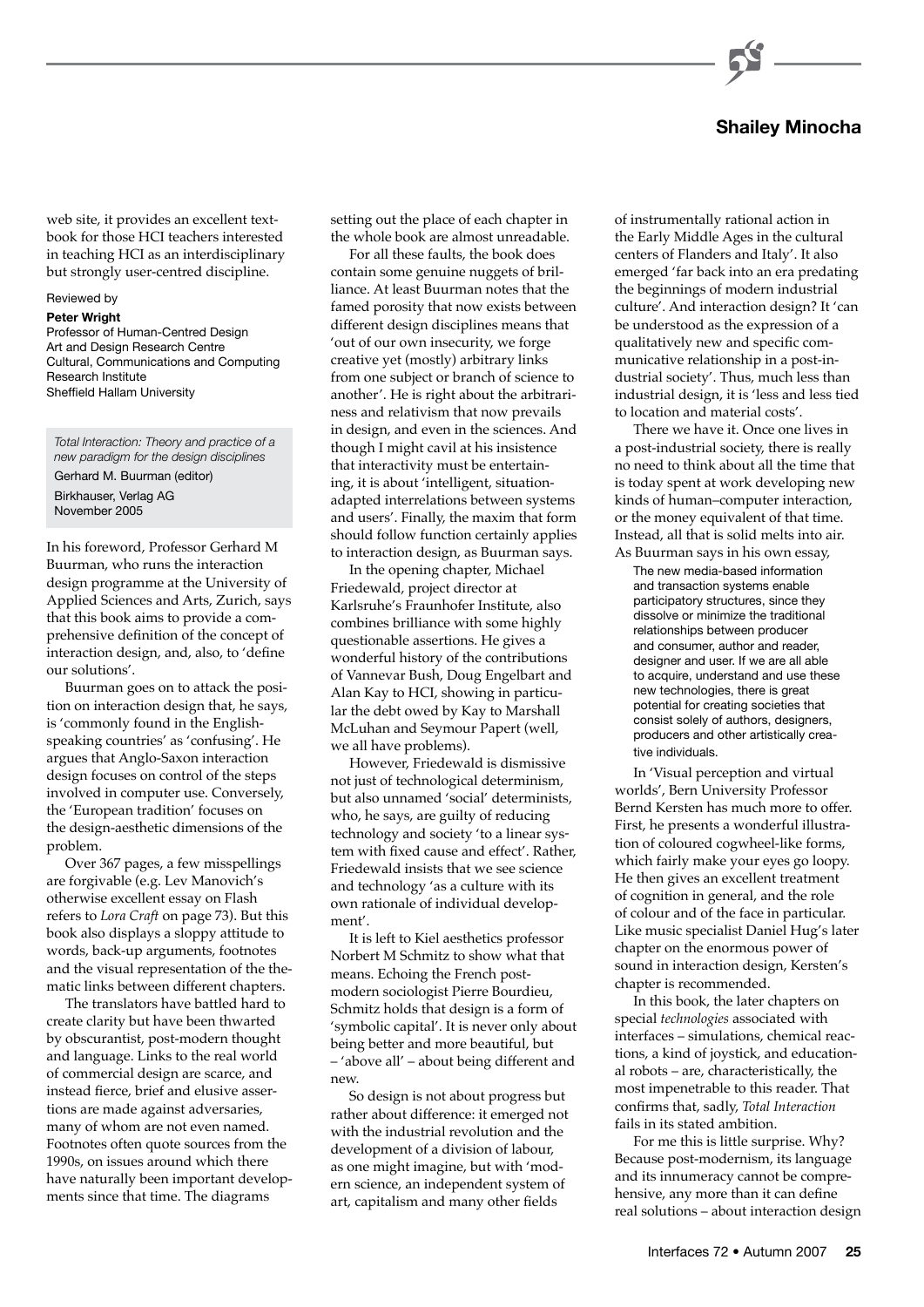

I am not advocating a revival of modernism. It goes without saying that we don't want to simply replay Mondrian and Klee on our computer screens. The task of the new generation is to integrate the two key aesthetic paradigms of the 20th century: (1) belief in science and rationality, emphasis on efficiency and basic forms, idealism and the heroic spirit

of modernism; and (2) skepticism, interest in 'marginality' and 'complexity', deconstructive strategies, baroque opaqueness and the excesses of postmodernism (1960s–). At this point all the features of the second paradigm have become tired clichés. Therefore a partial return to modernism is not a bad first step, as long as it is just a first step toward developing new aesthetics for the new age.

I might not go even the limited distance that Manovich goes, here, in defending modernism. I also think, and am sure Manovich thinks, that inter-

action design must mean more than just aesthetics. But it is about time that everyone, from the artistic academy onward, took Manovich's words seriously, and sounded the death knell of post-modernism.

#### Reviewed by

Leicester

**James Woudhuysen**  Professor of Forecasting and Innovation De Montfort University

[www.woudhuysen.com](http://www.woudhuysen.com/)

### **Russell Beale**

# View from the Chair Is technology helping?

I have been wondering if technology is helping us, or not. A colleague recently told me that using email during the day equates to about a 10 point reduction in IQ, because of the interruption and change of focus and reduced concentration time – and whilst I can't find the source to back this up, it wouldn't surprise me. Now, whether it's actually true for a younger generation, more used to technological multi-tasking, is another issue, but it's certainly an indication that technology causes problems as well as solving them.

It has its successes: for example, I am in love with my Sky+ box – the ability to record programmes easily onto the hard disk, to have them listed onscreen and play them back whenever I like – has given me a lot of time back. I can have a full weekend away, then watch some key programmes when I get back late on Sunday. I can pause live TV and deal with some urgent email, or a phone or Skype™ call, and then resume it later, having missed nothing. And it works because it's easy to use. Now, I liked the Tivo® system, which was much the same but also learned your viewing preferences and would choose to record programmes it thought you might like. Much more a success in the US than here, I think it failed on marketing and investment grounds, not on those of functionality. But this is not about the triumph of the well marketed and funded over the potentially better technologies: the point is that a very useful system has found its way into my house, and I like it, and it helps me manage my time.

But everywhere there are examples of technology making our lives more complex. My mobile phone now does everything you could possibly wish – except make phone calls reliably. I have had a mobile phone since the bricks first made an appearance, and one needed to carry a rucksack just so I could move the phone around easily – if I dropped it into my trouser pockets they either fell down, or crippled me if I tried to sit. I like mobile phones, or at least, the freedom to work from wherever you happen to be – but being able to actually make a call is a prerequisite. I had a conference call on Friday, and my phone crashed and rebooted four times during the call. Harold Thimbleby makes the point that technologies move so fast that companies never get to second or third generations in which problems are ironed out – the market has moved on and they

# *My mobile phone now does everything you could possibly wish – except make phone calls reliably.*

offer another new one, with a new set of problems that users will be exposed to.

But I think the real problem runs somewhat deeper. Technology makes it easy for me to check train times from my sofa, or book flights to conferences – and yet in the old days, I'd ask a travel agent to do it and actually spend less time doing it myself. In our department, we have a system by which we bid for travel and conference funds from a resourcing committee, who vote on our applications. The problem is, it tends to disintegrate into a competition to find the cheapest travel deal, or else someone on the voting committee pipes up with "well, I found that flight 36p cheaper at www.ivenotgotalife.com" rather than assessing the actual merit of the conference. It seems that technology has allowed us all to do more – but also it is now expected that we will also do more ourselves, and so it has probably added to our loads. Someone once asked me what one thing would improve the quality of my life, and I gave an okay, but not insightful, response. But now I have the answer – someone to delegate many of the tasks that technology has foisted onto me to. Now that would be lovely.



Russell Beale leads the Advanced Interaction Group in the School of Computer Science at the University of Birmingham. His research focus is on using intelligence to support user interaction. Before returning full time to academia and research in 2003, he co-founded, ran, or worked for various internetrelated companies.

*Russell Beale R.Beale@cs.bham.ac.uk Advanced Interaction Group, University of Birmingham*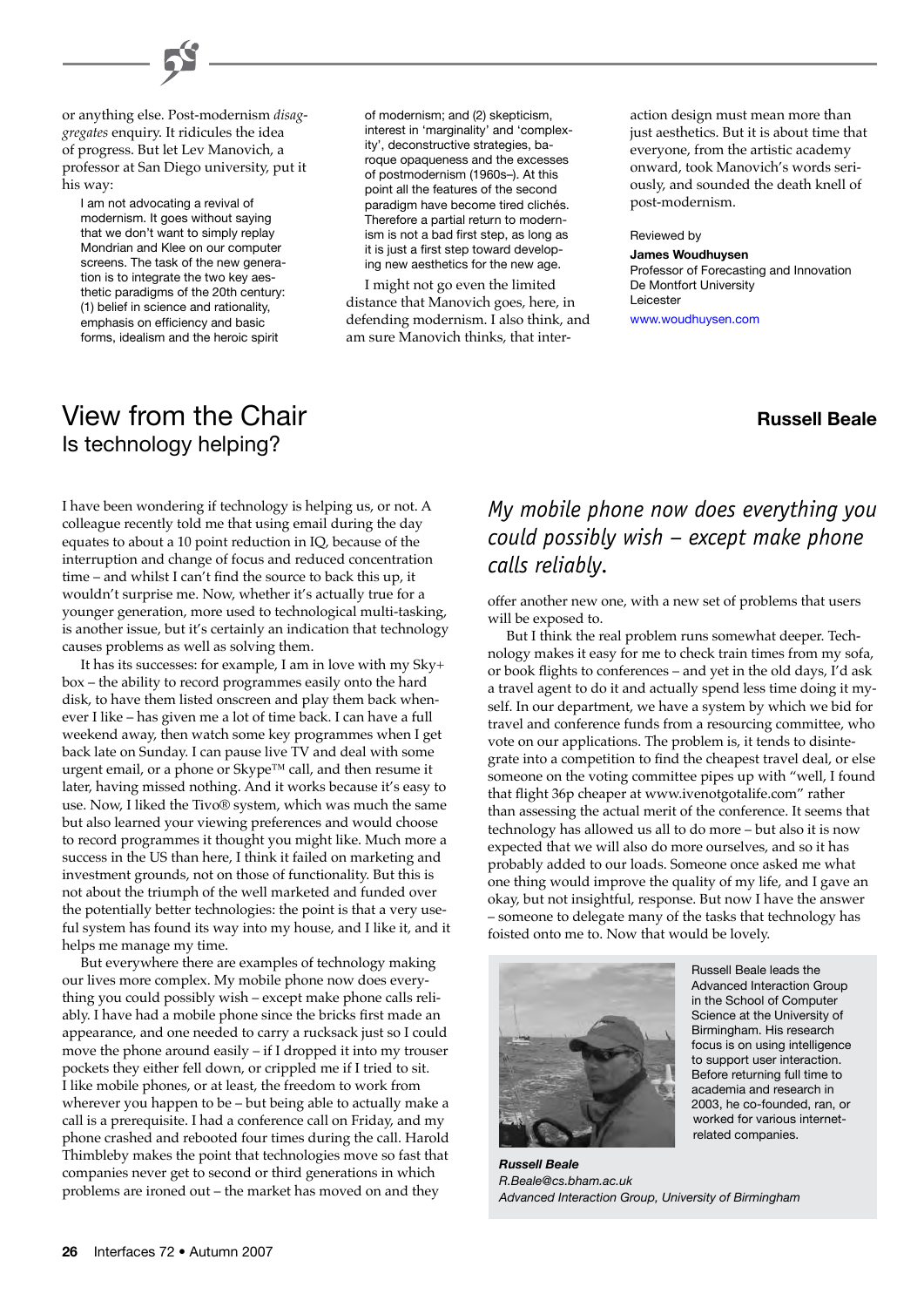| <b>British HCI Group - Application Form 2006-2007 Please print or type</b><br>www.bcs-hci.org.uk                                                                                                                                                                                                                 |                                                                                                                                                                                                                                    |
|------------------------------------------------------------------------------------------------------------------------------------------------------------------------------------------------------------------------------------------------------------------------------------------------------------------|------------------------------------------------------------------------------------------------------------------------------------------------------------------------------------------------------------------------------------|
| Contact Details (Give a personal contact when asking for Corporate Membership)                                                                                                                                                                                                                                   | 2007<br>Membership Fees 2006 -                                                                                                                                                                                                     |
|                                                                                                                                                                                                                                                                                                                  | Corporate £235<br>$\vert$ Student £10<br>Non BCS Member £35<br>BCS Member £30                                                                                                                                                      |
| $\vdots$<br>Work Address                                                                                                                                                                                                                                                                                         | Associate Member of BCS and BHCIG £70                                                                                                                                                                                              |
| $\vdots$<br>$\vdots$<br>Гах.<br>Tel.                                                                                                                                                                                                                                                                             | 4<br>Corporate membership entitles the organisation to 8 copies of Interfaces and other mailings; membership rate for any<br>individuals at British HCI Group events, as well as a free one-page entry in the membership handbook. |
|                                                                                                                                                                                                                                                                                                                  | Journal Subscription to 'Interacting with Computers'                                                                                                                                                                               |
| $\vdots$                                                                                                                                                                                                                                                                                                         | The HCI Group manages a journal, Interacting with Computers, published quarterly by                                                                                                                                                |
| :                                                                                                                                                                                                                                                                                                                | Elsevier Science. Members may subscribe to this journal at a reduced rate (£55.00). Vol 19:1 is<br>published in the winter of 2006/2007.                                                                                           |
| ; my home address<br>Please send mailings to: my work address                                                                                                                                                                                                                                                    | Please send me Vol. 19 (2006/2007) of Interacting with Computers (£55.00)<br>Please send me Vols 17 & 18 of Interacting with Computers (£105)                                                                                      |
| Membership Status                                                                                                                                                                                                                                                                                                | Please send me a free sample issue                                                                                                                                                                                                 |
| ÷                                                                                                                                                                                                                                                                                                                |                                                                                                                                                                                                                                    |
| :                                                                                                                                                                                                                                                                                                                | <b>Payment</b>                                                                                                                                                                                                                     |
|                                                                                                                                                                                                                                                                                                                  | ioʻ<br>Please send me a Direct Debit Mandate                                                                                                                                                                                       |
|                                                                                                                                                                                                                                                                                                                  | 48<br>Please enter the total amount for membership and subscriptions                                                                                                                                                               |
| Professional Interests (please indicate up to six areas of professional interest)                                                                                                                                                                                                                                | I enclose a cheque/postal order (in Pounds Sterling only please), made payable to<br>British HCI Group, or                                                                                                                         |
| $\colon$                                                                                                                                                                                                                                                                                                         | Please debit my Access/Visa/Mastercard                                                                                                                                                                                             |
|                                                                                                                                                                                                                                                                                                                  | Expiry<br>Card number                                                                                                                                                                                                              |
| <b>Membership Directory</b>                                                                                                                                                                                                                                                                                      |                                                                                                                                                                                                                                    |
| Do you wish your contact details and professional interests to be listed in the Membership Directory<br>sent to all members of the group? (We will NOT use your home address, unless that is all you have                                                                                                        | The information provided on this form is to my knowledge correct and I agree to the<br>conditions stated.                                                                                                                          |
| $\overline{\Sigma}$<br>given us.) Yes                                                                                                                                                                                                                                                                            |                                                                                                                                                                                                                                    |
| Getting Involved                                                                                                                                                                                                                                                                                                 | Card holder's name and address if different from above:                                                                                                                                                                            |
| able to<br>We are always looking for people interested in contributing to HCI group activities by, writing for<br>contribute in this way or if you have ideas for 1-day meetings or new activities please contact<br>Interfaces magazine, helping run the annual conference or joining the executive. If you are |                                                                                                                                                                                                                                    |
| Janet Read (JCRead@uclan.ac.uk)                                                                                                                                                                                                                                                                                  | Send completed forms and cheques to:                                                                                                                                                                                               |
| Data Protection Act                                                                                                                                                                                                                                                                                              | First Floor, Block D, North Star House, North Star Avenue, Swindon, UK, SN2 1FA<br>HCI Membership, British Computer Society,                                                                                                       |
| under our strict control, for mailings judged by the British HCI Group Executive to be of value to<br>The data on this form will be treated as confidential to the BCS. Names and address may be used.<br>the membership.                                                                                        | Queries about membership can also be emailed to: hci@bcs.org.uk<br>(Tel.+44(0)I793 417417)                                                                                                                                         |